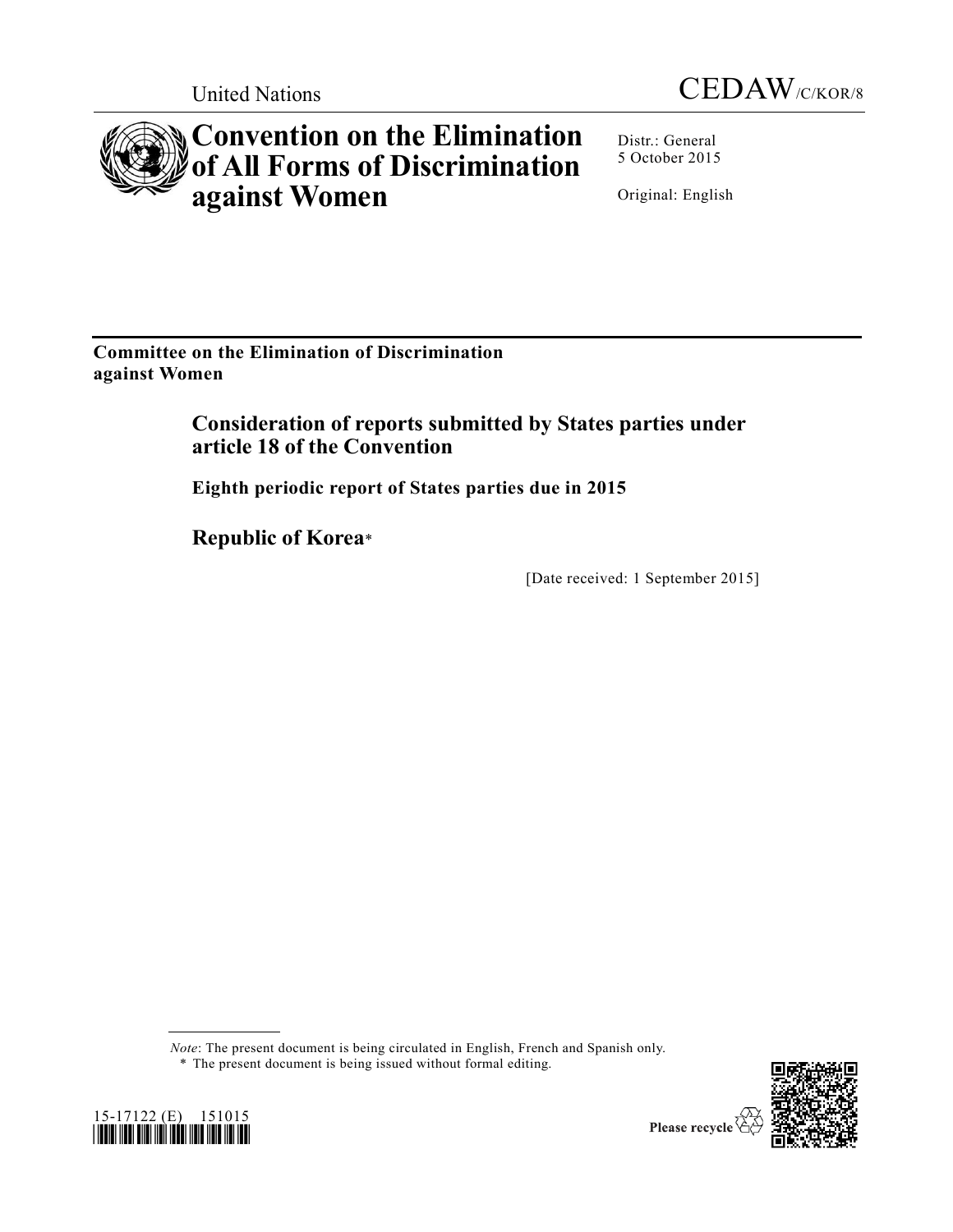## Contents

|        |           |                                                                                 | Page<br>6      |
|--------|-----------|---------------------------------------------------------------------------------|----------------|
| L.     |           |                                                                                 |                |
| П.     |           | Implementation of the Convention during the Reporting Period                    | 6              |
| PART I |           |                                                                                 |                |
|        |           |                                                                                 | 6              |
|        |           |                                                                                 | 7              |
|        | А.        |                                                                                 | 7              |
|        |           |                                                                                 | $\overline{7}$ |
|        |           |                                                                                 | 8              |
|        |           |                                                                                 | 8              |
|        | <b>B.</b> |                                                                                 | 8              |
|        |           |                                                                                 | 8              |
|        |           |                                                                                 | 8              |
|        |           | Act on the Prevention of Children and Juveniles from Sexual Abuse               | 9              |
|        |           | Act on the Prevention of Sexual Assault and Protection, etc. of Victims Thereof | 9              |
|        |           | Act on Special Cases Concerning the Punishment, etc. of Sexual Crimes           | 10             |
|        |           | Act on the Prevention of Domestic Violence and Protection, etc. of Victims      | 11             |
|        |           | Act on Special Cases Concerning the Punishment, etc. of Crimes of Domestic      | 11             |
|        |           | Act on the Prevention of Sexual Trafficking and Protection, etc. of Victims     | 12             |
|        |           |                                                                                 | 12             |
|        |           |                                                                                 | 12             |
|        |           | Equal Employment Opportunity and Work-Family Balance Assistance Act             | 13             |
|        |           | Act on Livelihood Stability and Memorial Services, etc. for Sexual Slavery      | 13             |
|        | C.        |                                                                                 | 13             |
|        |           | Symposiums and education for legal professionals                                | 13             |
|        |           |                                                                                 | 14             |
|        |           | Expansion of the Gender Impact Analysis programme                               | 14             |
|        |           | Expansion of gender budgeting and introduction of gender budgeting in local     | 14             |
|        |           | Development of the Korean Gender Equality Index and enhancing balance across    | 15             |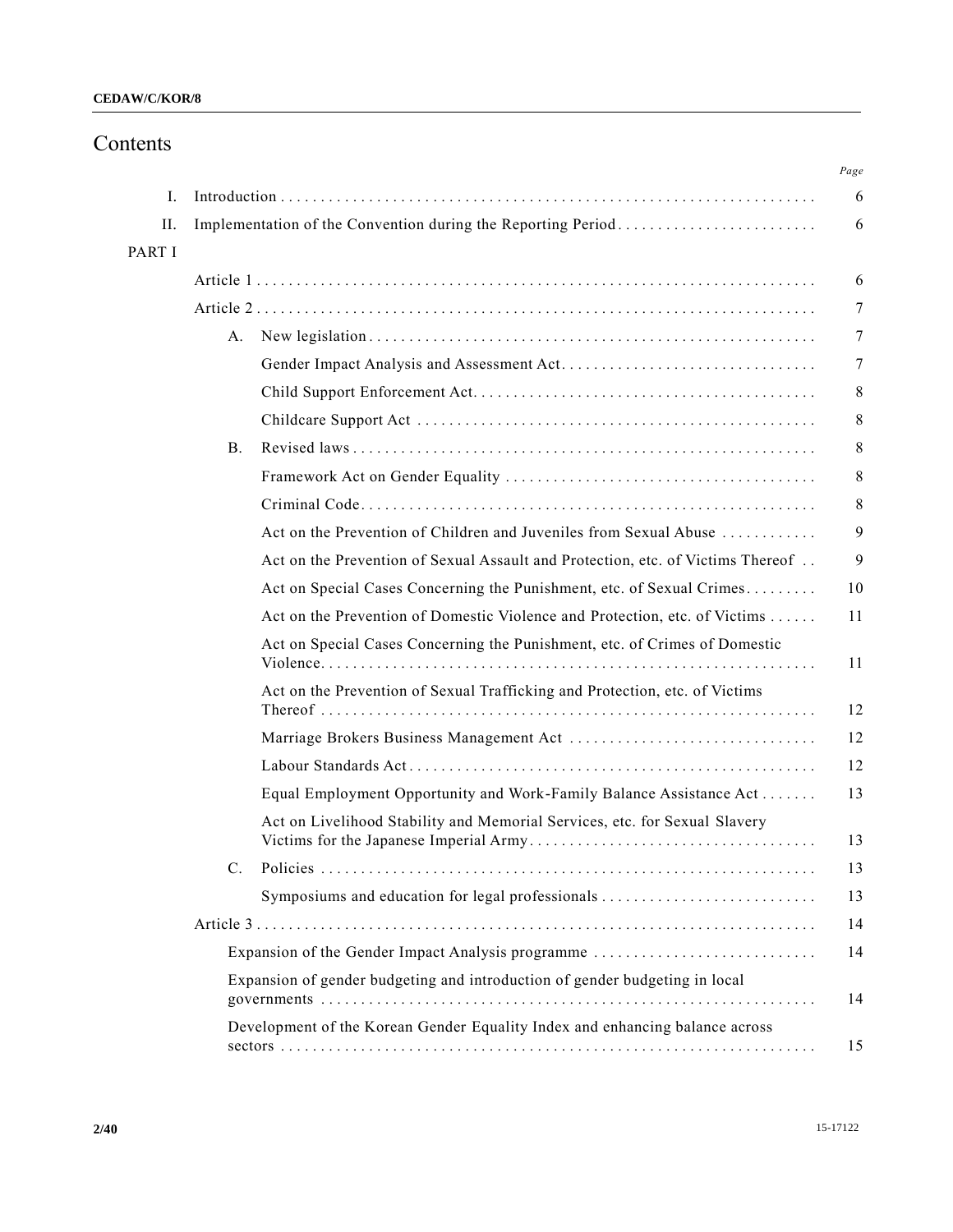## **CEDAW/C/KOR/8**

| International cooperation for gender-sensitive development aid projects             |
|-------------------------------------------------------------------------------------|
|                                                                                     |
| Legal measures to increase women's participation in government committees           |
|                                                                                     |
| Capacity-building support for female human resources in the public sector           |
|                                                                                     |
|                                                                                     |
| Abolition of sex-crime offences subject to complaint by the victim                  |
|                                                                                     |
| Enhancing efforts to prevent recidivism in sexual offences                          |
| Outcomes regarding support for victims of violence against women                    |
| Prevention and protection efforts for migrant women afflicted by domestic violence  |
| Prevention and victim protection measures in regard to sexual assault against the   |
| Strengthening victim support by improving the investigation system for child sexual |
| Efforts to raise awareness of gender equality: education, incentives, and promotion |
| Enhancing anti-sexual harassment measures at public organizations and workplaces    |
|                                                                                     |
|                                                                                     |
|                                                                                     |
|                                                                                     |
|                                                                                     |
|                                                                                     |
|                                                                                     |
|                                                                                     |
|                                                                                     |
|                                                                                     |
|                                                                                     |
|                                                                                     |
| Female human resources in the diplomacy field                                       |
|                                                                                     |
|                                                                                     |

PART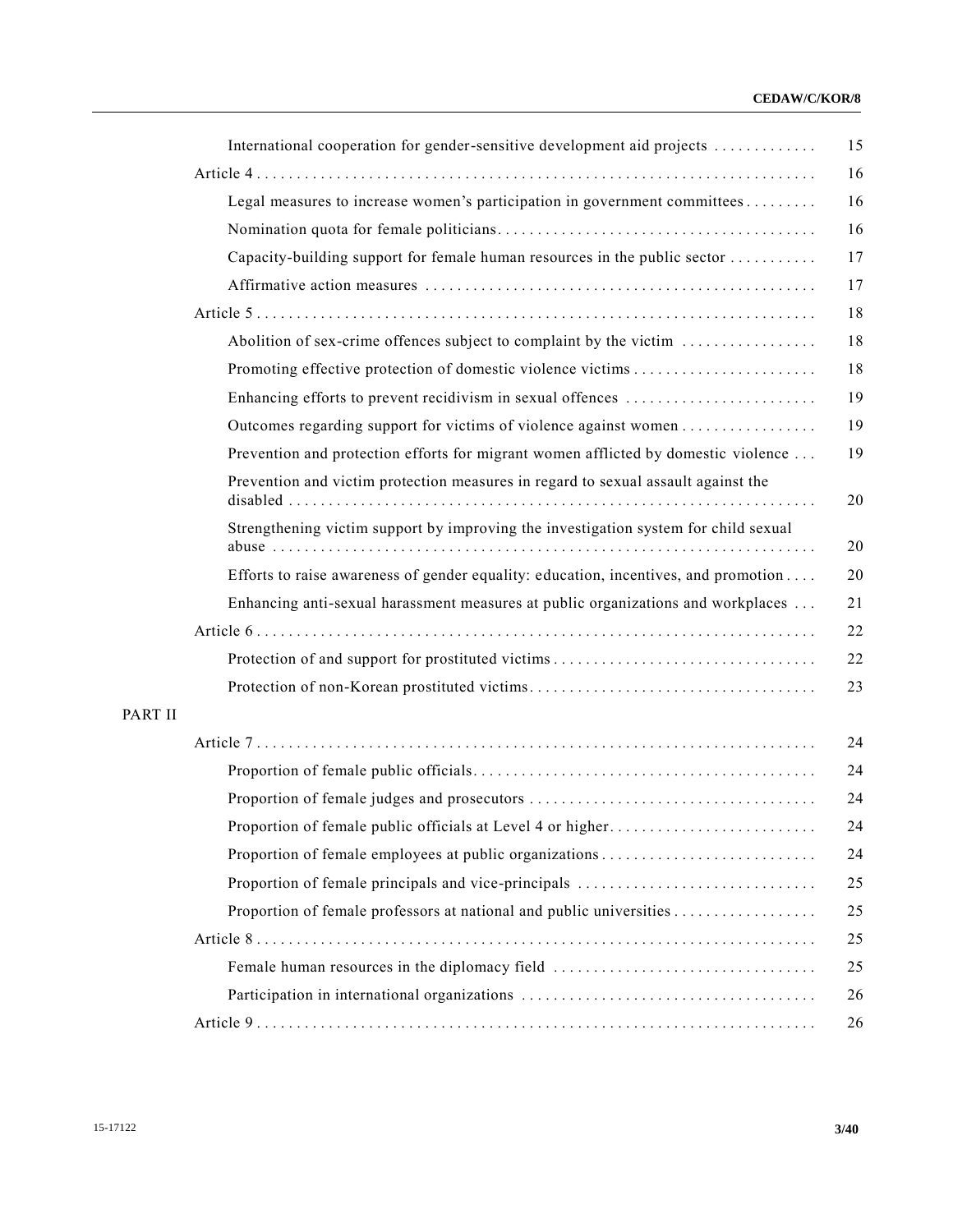| PART III |                                                                                         |
|----------|-----------------------------------------------------------------------------------------|
|          |                                                                                         |
|          | Proportion of female students in tertiary education and diversification of their majors |
|          |                                                                                         |
|          | Enhancing gender equality in elementary and secondary education                         |
|          | Cultivation of female scientists and engineers                                          |
|          |                                                                                         |
|          | Establishment of policies to promote women's economic activities                        |
|          | Life cycle-based support policies for working women                                     |
|          | Enhanced support for the employment of women with interrupted careers                   |
|          | Promoting childcare leave and male participation in childcare                           |
|          | Strengthened support for employment of female marriage migrants and disabled            |
|          |                                                                                         |
|          | Increasing the number of businesses certified as family-friendly                        |
|          | Expansion of flexible working arrangements: improved choices of work hours and          |
|          | Strengthened monitoring of discriminatory employment practices and corrective           |
|          |                                                                                         |
|          | Expanded health care for women in early pregnancy                                       |
|          | Subsidy for medical costs related to pregnancy and childbirth                           |
|          |                                                                                         |
|          | Expansion of public obstetrics/gynaecology clinics in areas that lack supporting        |
|          |                                                                                         |
|          |                                                                                         |
|          |                                                                                         |
|          | Efforts to promote women's mental health and prevent depression and suicide             |
|          | Expansion of the beneficiaries of long-term care service for aged women                 |
|          |                                                                                         |
|          |                                                                                         |
|          | Legal aid service to guarantee the collection of child support for single-parent        |
|          | Support for the independence of adolescent single parents                               |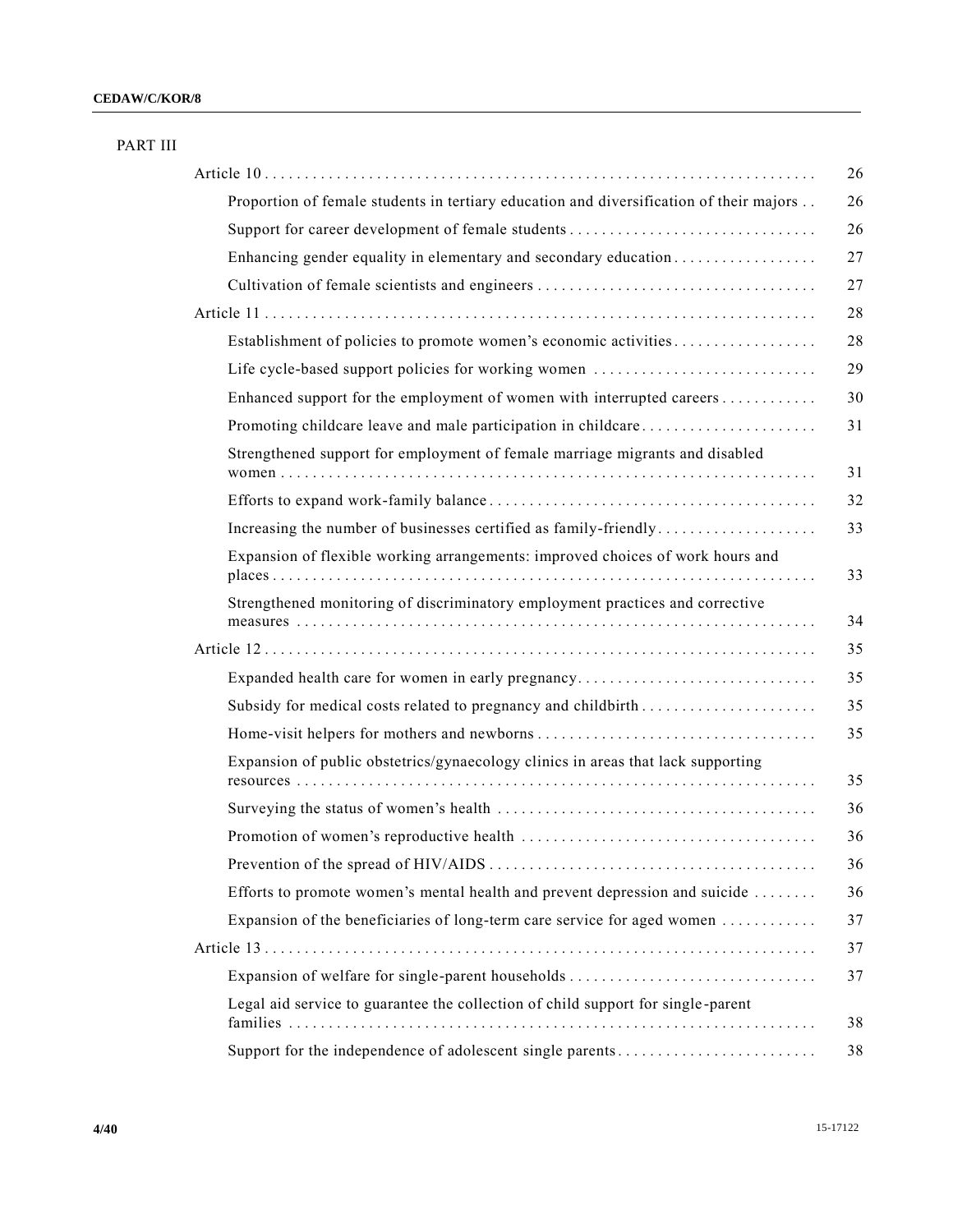|                | Relaxing requirements for full-time housewives on voluntary entry into National    | 38 |
|----------------|------------------------------------------------------------------------------------|----|
|                | Provision of health and social services for low-income elderly women               | 39 |
|                | Status of female beneficiaries of the National Basic Livelihood Support            | 39 |
|                |                                                                                    | 39 |
|                | Changes in policies for women in agricultural and fishery industries               | 39 |
|                | Supporting the national pension payment for women in agricultural and fishery      | 39 |
|                |                                                                                    | 40 |
|                | Building the capacities of women in agricultural and fishery industries            | 40 |
| <b>PART IV</b> |                                                                                    |    |
|                |                                                                                    | 40 |
|                |                                                                                    | 40 |
|                | Abolition of the crime of adultery based on the Constitutional Court ruling of its | 40 |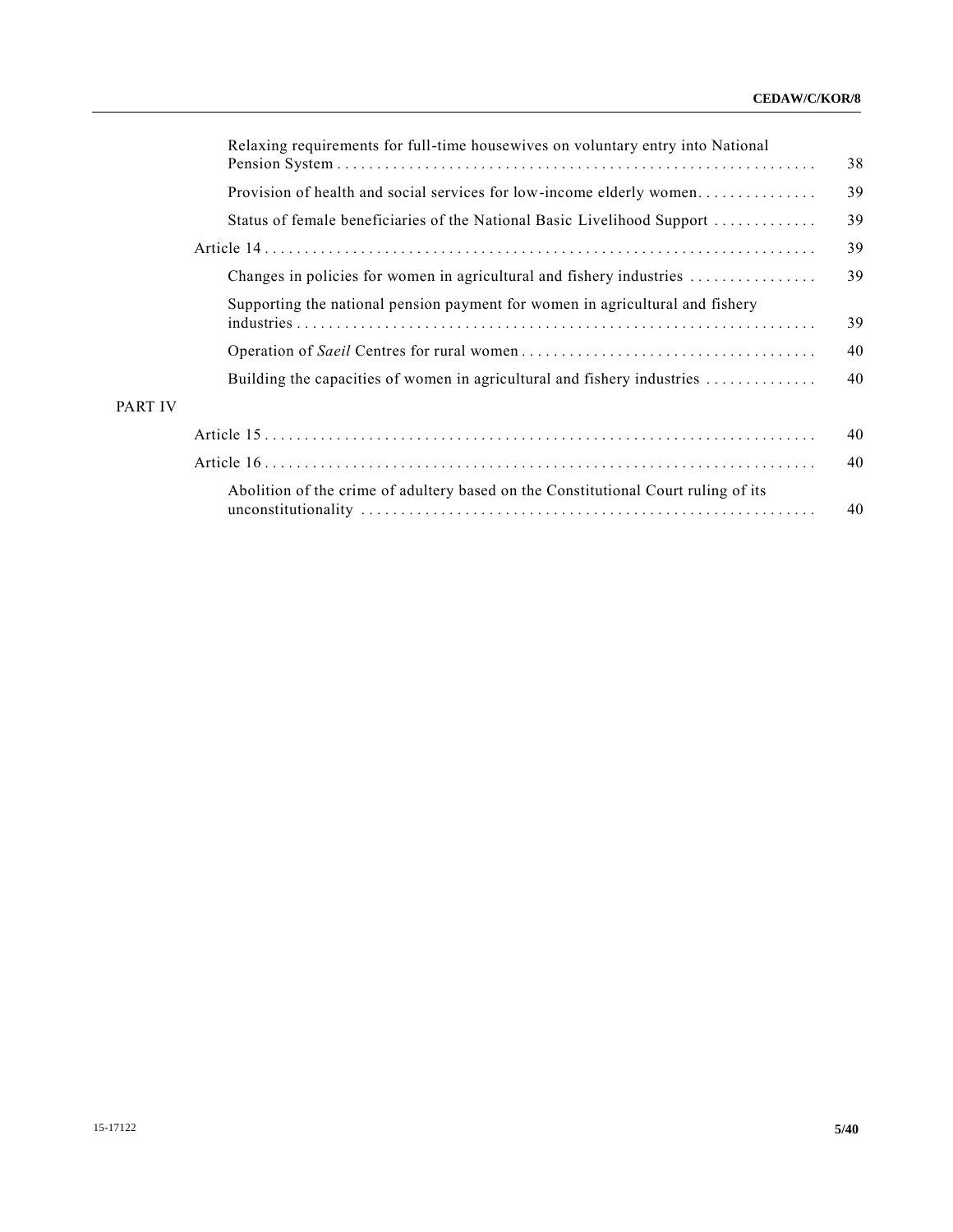## **I. Introduction**

1. This eighth periodic report of the Republic of Korea encompasses the Government's key policies for improving women's status, rights, and welfare, eliminating discrimination against women in all its forms, and realizing gender equality, as well as the Government's efforts designed to boost women's economic participation and their results, for the period from the year 2011 to July 2015.

2. Responding to social changes such as a low birth rate, ageing population, and diversifying family structures, the Government introduced policies including lifecycle career management support for working women, provision of programmes to prevent or mitigate women's career disruption, employment policy for women with disabilities and migrant women, and promotion of flexible work options. In addition, the Government strived to encourage a less burdensome environment for career women in terms of family and social life by reinforcing policies such as paternity leave and family-friendly management certification in order for work-life balance policy to be applied to the entire society, including men, instead of limiting it simply to women.

3. The 2014 restructuring of the Framework Act on Women's Development (1995) into the Framework Act on Gender Equality shifted the focus of the law from women's development to the actualization of gender equality and equal participation/treatment of both genders, thus clearly defining the obligation of all citizens to strive to fully actualize everyone's right to live free from gender-based discrimination.

4. Also, in order to create a safe social environment for women, the protection of women's human rights and the right to sexual self-determination was emphasized. In particular, the clause on *Offences Subject to Complaint* was abolished as a means to toughen the punishment for sex offenders, and victim protection policy was made more concrete by implementing regulations on preventing recidivism by sexual offenders, preventing the secondary victimization of children and people with disabilities, and establishing comprehensive support centres for victims of sexual violence.

5. This report is authored by the Korean Women's Development Institute (KWDI) under the guidance of the Ministry of Gender Equality and Family (MOGEF) of the Republic of Korea. As a comprehensive summary of women's policies implemented at both central administrative organizations and local autonomous bodies, including the National Assembly, the report also reflects comments and feedback from relevant government ministries, the National Human Rights Commission of Korea, and civil organizations such as women's and human rights groups.

## **II. Implementation of the Convention during the Reporting Period**

## **PART I**

## **Article 1**

6. In regard to discrimination, the Constitution of the Republic of Korea states in Article 11 Section 1 that "All are equal before the law. No one should suffer discrimination based on their gender, religion, or social status in any part of their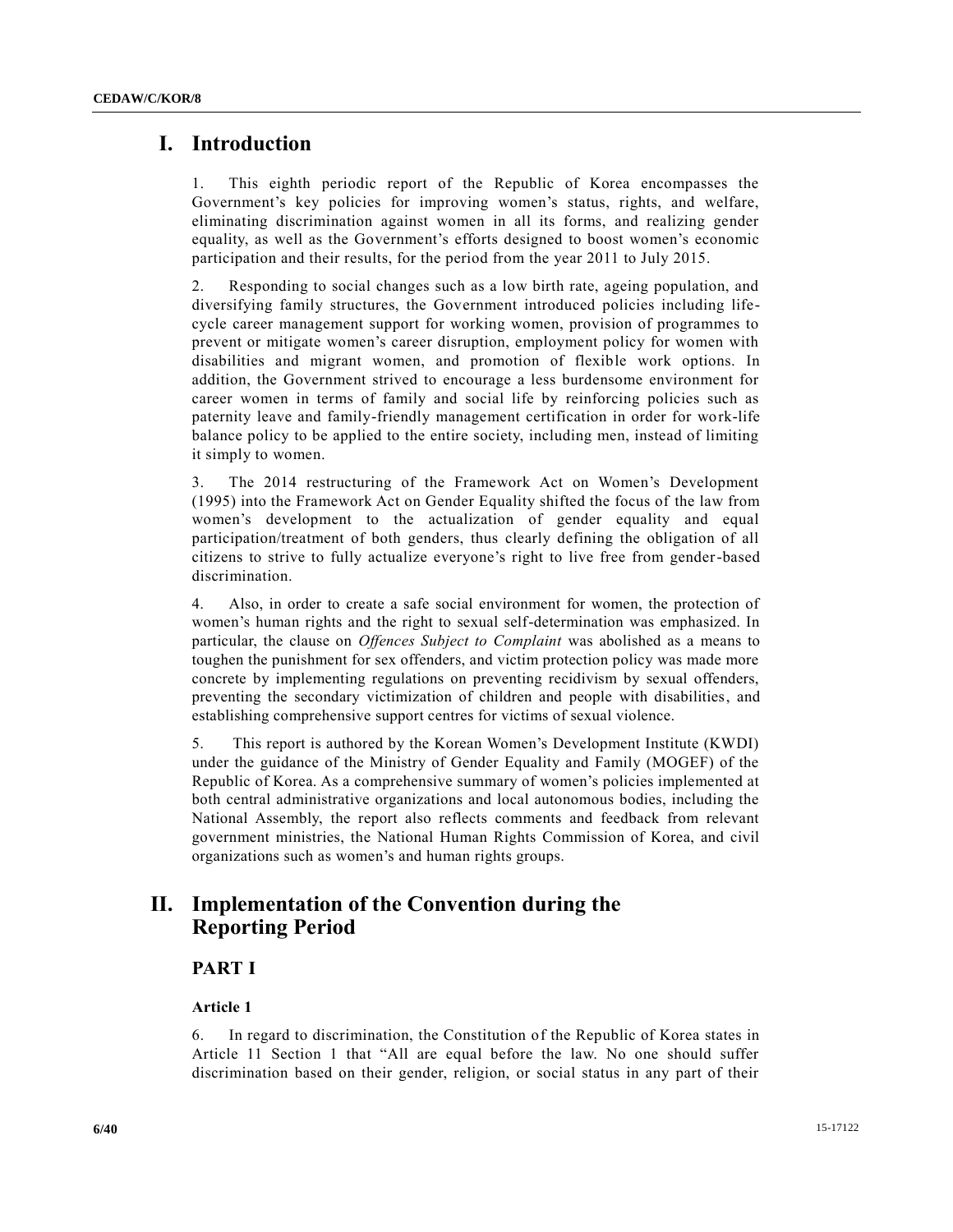political, economic, social, and cultural lives," and defines further details through Article 31 Section 1 (Equal opportunity for education), Article 32 Section 4 (Protection of female workers and prohibition of discrimination against them), and Article 36 Section 1 (Gender equality in marriage and family life). With a goal of securing equal rights for all, the Korean Government has in place approximately 90 pieces of legislation that prohibit discrimination. In particular, the definition of discrimination against women and remedial measures are prescribed in the National Human Rights Commission Act and the Equal Employment Opportunity and Work - Family Balance Assistance Act.

7. Viewing 'discriminatory acts' as a violation of individuals' right to equality, the National Human Rights Commission Act defines discrimination as "conduct favouring, excluding, segregating, or discriminating against particular individuals in regard to employment (recruitment, hiring, training, deployment, promotion, wage and other benefits, financial loans, retirement, layoff, etc.), provision and utilization of products, services, transportation, commercial facilities, land, and housing facilities, and education and training in educational facilities and vocational training organizations, based on gender, religion, disability, age, social status, region of origin, country of origin, ethnicity, physical appearance, marital status, pregnancy or childbirth, familial situation, race, skin colour, ideology or political orientation, expired criminal record, sexual orientation, or history of illness, but with no legitimate grounding, as well as sexual harassment" (revised on 19 May 2011).

8. The Equal Employment Opportunity and Work-Family Balance Assistance Act, which prescribes discrimination in employment, includes both direct discrimination, in which "the employer applies separate conditions for employment or work or other discriminatory measures to employees based on gender, marital status, family status, or pregnancy or childbirth, with no legitimate grounding" and indirect discrimination in which "although the employer applies equal conditions for employment or work to employees, the imbalance in the ratio of male and female employees who meet such conditions is severe, resulting in disadvantages to one gender and therefore making it impossible to justify the conditions" (revised December 2007).

## **Article 2**

#### **A. New legislation**

#### **Gender Impact Analysis and Assessment Act**

9. According to the Gender Impact Analysis and Assessment Act (enacted on 15 September 2011), the enactment and revision of laws, mid- to long-term government plans that have their basis in law, and policies that are anticipated to create a significant impact on gender equality are subject to gender impact assessment. The criteria for assessment include gender statistics, gender analysis, and post-assessment improvement measures. The law stipulates a list of organizations subject to gender impact assessment and mandates the reflection of the results of assessment in policies, training of public officials, and support for gender impact assessment.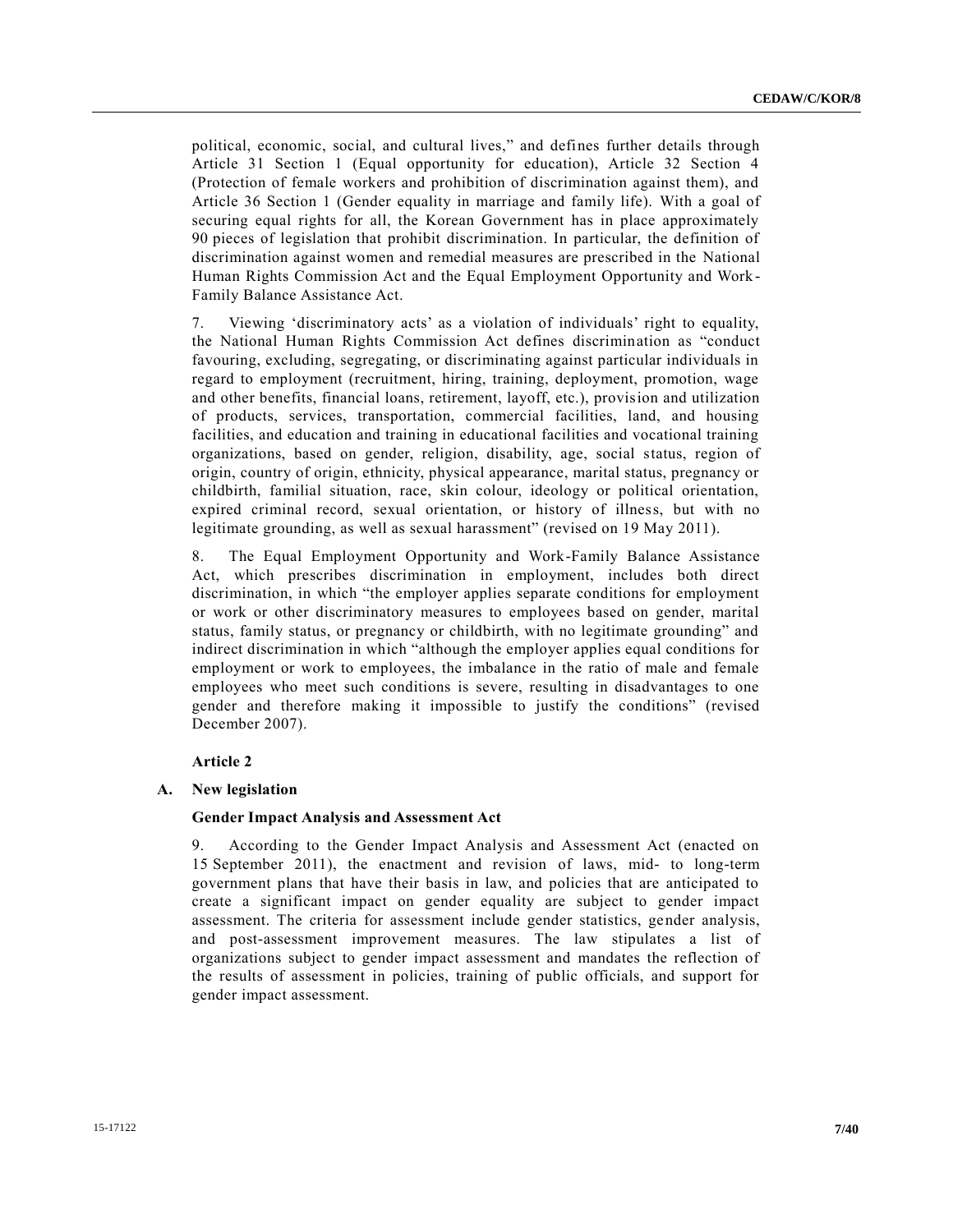## **Child Support Enforcement Act**

10. The Child Support Enforcement Act (enacted on 24 March 2014) envisions the creation of the Child Support Agency, the role of which is to provide consultation and mediation for disadvantaged single-parent families in regards to ensuring that the responsible parent pay the required child support, and a support system to offer legal assistance related to the enforcement and collection of child support. This law also introduced a temporary emergency child support system to allow minimum livelihood security for underage children.

## **Childcare Support Act**

11. The Childcare Support Act (enacted on 1 February 2012) is designed to promote customized childcare services to meet the various needs of individua l households, reduce the childcare burden of working parents, and respond flexibly to the needs of parents who prefer home-based childcare. The law is also intended to promote the employment of mid- to older-aged women with interrupted careers and to help bolster the childcare capacity of the underprivileged.

## **B. Revised laws**

## **Framework Act on Gender Equality**

12. The 1995 Framework Act on Women's Development was completely revised into the Framework Act on Gender Equality in May 2014. The purpose of this revision was to transfer the focus of the law from women's development to the practical actualization of gender equality in an effort to respond to the evolving policy environment, laws, and institutions related to women issues and to mark a watershed point for the creation of a more gender-sensitive society. The law delineates the rights and obligations of the state and its citizens in the actualization of gender equality and promotes gender equality in practical terms by shifting from the concept of maternity protection to that of rights, encompassing both maternity and paternity rights. It also requires central/local governments to adopt gender mainstreaming measures within their administrative processes and newly establishes regulations on gender impact analysis, gender budgeting, gender sensitivity training, and the publication of the Korean Gender Equality Index.

13. It provides a legal basis for the establishment of women-friendly cities in order to allow the systematic and official implementation of women-friendly city projects and to encourage local policies more considerate of women. In terms of efforts to enhance policy implementation, the Gender Equality Committee chaired by the Prime Minister has been incepted to deliberate and coordinate proper implementation of the law. The number of committee members from the private sector has been expanded in order to reflect more diverse opinions in government policy. To implement policies on women in a more efficient manner, Women's Policy Officers, which had been placed solely within central administrative organizations, were renamed Gender Equality Policy Officers and installed in 17 other municipal and provincial government bodies as well.

## **Criminal Code**

14. In accordance with the revision of the Criminal Code on 18 December 2012, the definition of victim of sexual offences has been changed from 'girls and women'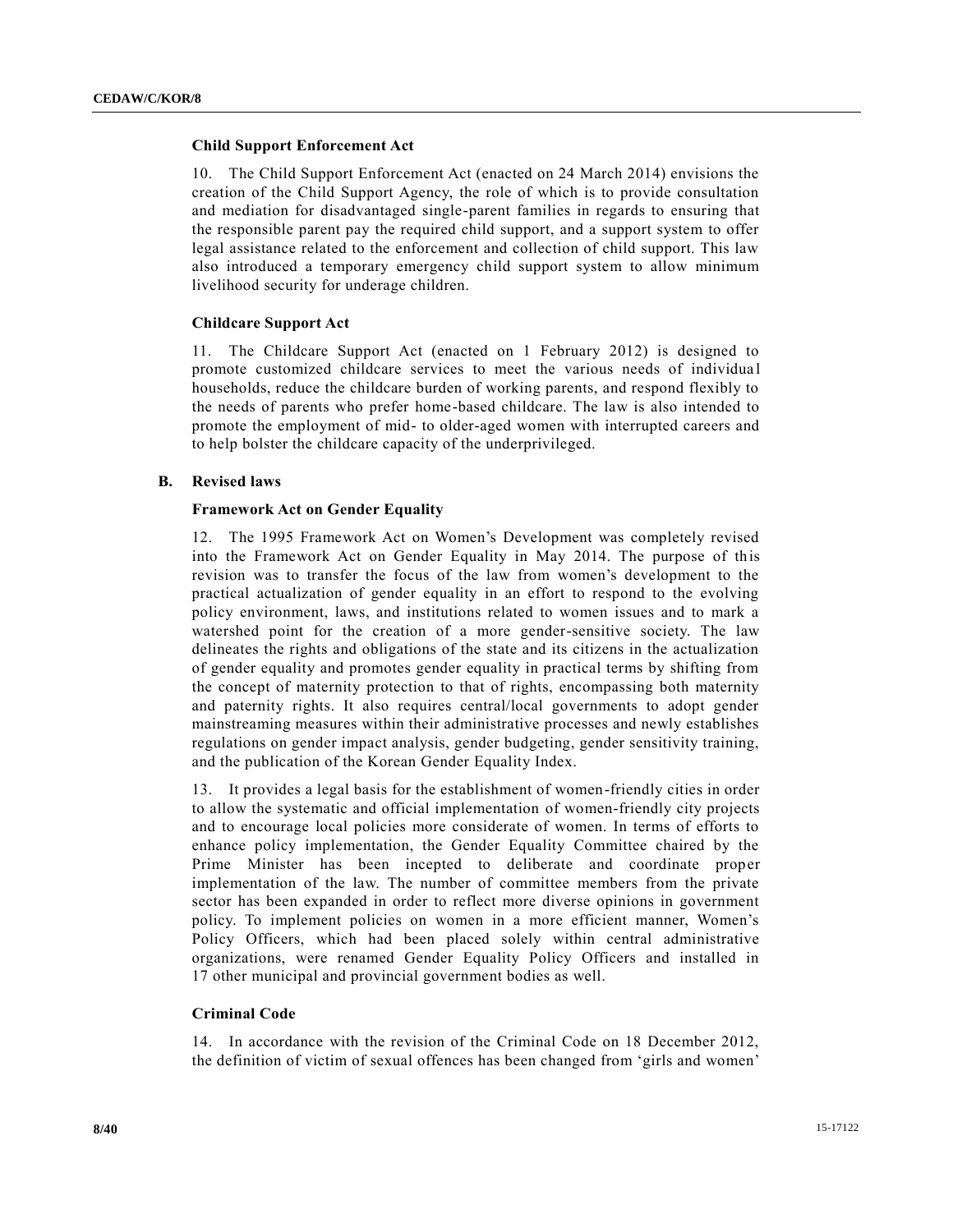to 'individuals'; provisions defining offences subject to complaint by the victim of sexual offences, which include crimes of abduction, receipt, and concealment for the purpose of sexual harassment or sexual assault, have been eliminated, and the crime of sexual intercourse under pretence of marriage has been abolished on the grounds that it is ineffectual and impairs women's sexual self-determination.

15. Through a revision on 5 April 2013, the Criminal Code has introduced the crime of human trafficking as part of an effort to implement the United Nations Protocol to Prevent, Suppress and Punish Trafficking in Persons, Especially Women and Children; included trafficking for the purpose of prostitution and sexual exploitation as well as for organ harvesting as an offence; and included a rule on globalism allowing non-Koreans with a history of committing similar crimes in other countries who are arrested in the territory of the Republic of Korea to be subject to Korean laws.

## **Act on the Prevention of Children and Juveniles from Sexual Abuse**

16. The revision of this law on 15 September 2011 includes the introduction of punishments for online service providers who fail to take necessary technological measures to immediately delete, prevent, or block the transmission of indecent materials involving minors on the Internet, with a goal of halting online circulation of illegal materials. The law has also strengthened the punishment of sexual offences against disabled minors and for those who sexually abuse minors who are under their protection and supervision or medical treatment. Another measure introduced in this law is a financial incentive for those who report prostitution involving minors.

17. The revision on 1 February 2012 expanded the range of sex crimes against minors to include indecent contact in public places, indecent conduct through ICT devices, and taking indecent photographs using cameras, etc. Furthermore, the period of prescription is exempted for sexual assaults committed against disabled girls under the age of 13, and the provision of no prosecution without consent from the victim was abolished for the crime of indecent contact using power in the workplace.

18. The revision on 18 December 2012, deleted the provisions that stipulated no prosecution without the consent of the victim in the case of crimes of indecent contact in public places and indecent conduct through online media, expanded the range of cases subject to exemption from the provision of the period of prescription, expanded the range of cases subject to exemption from the provision of reduced punishment for crimes committed under the influence of alcohol and/or drugs, and expanded the sex offender community notification system for sex offenders against minors.

#### **Act on the Prevention of Sexual Assault and Protection, etc. of Victims Thereof**

19. The Act on the Prevention of Sexual Assault and Protection, etc. of Victims Thereof was enacted on 15 April 2010, based on the now-abolished Act on the Punishment of Sexual Crimes and Protection, etc. of Victims Thereof, with an aim to address protection and victim support separately from the previous legislation. This law prescribes the obligations of the central and local governments in relation to the protection of and support for victims and related others, including education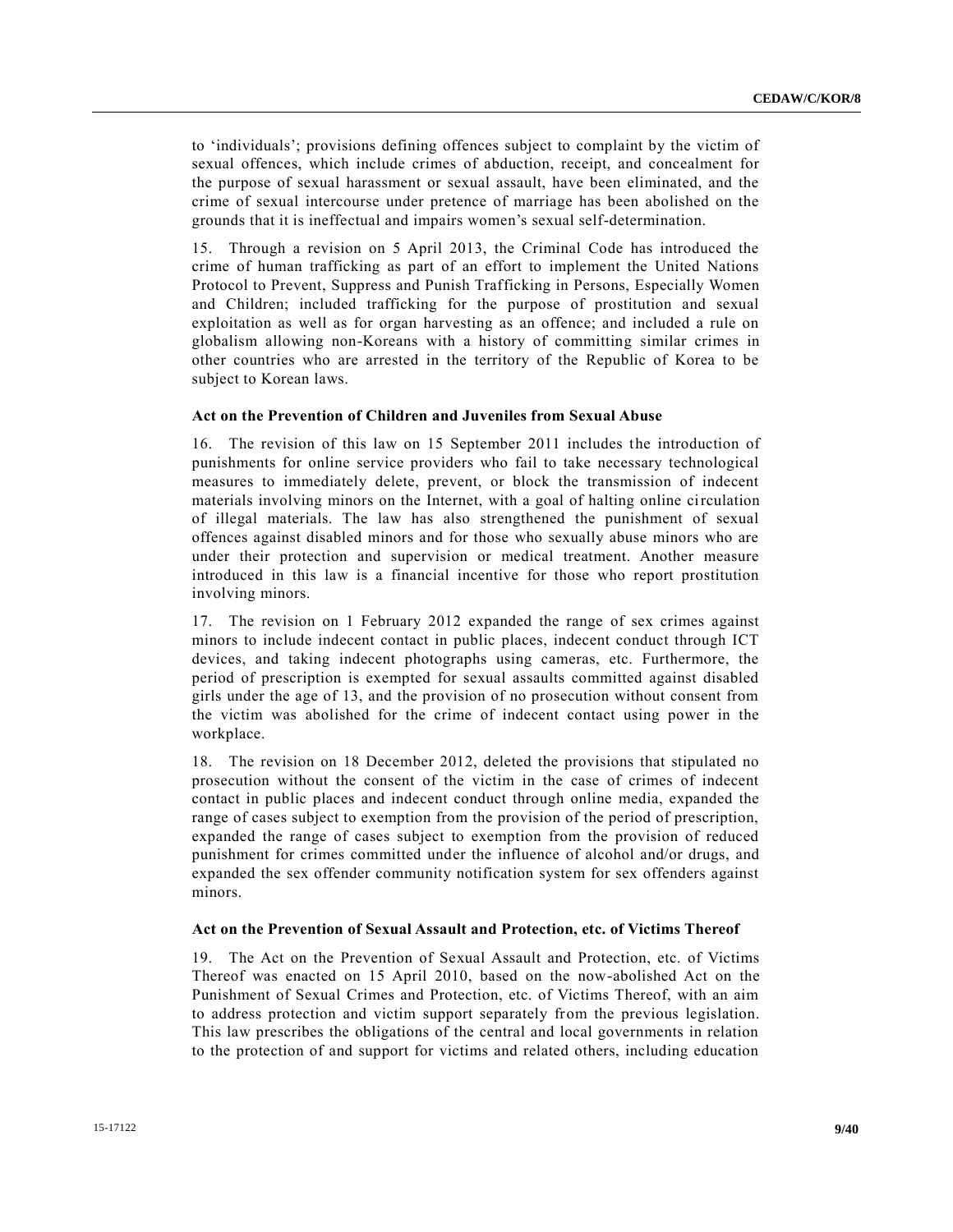support and the establishment and operation of integrated support centres for victims of sexual assault.

20. According to the revision made on 30 March 2011, the law now allows a legal basis for the provision of sexual violence prevention education at daycares, enables the family members of victims to receive counselling and treatment support at counselling centres and shelters for sexual assault victims, and allows victim support organizations to request police cooperation in order to assist the family members of victims in need of emergency rescue.

21. The revision on 18 December 2012 has expanded the range of organizations obliged to provide sexual violence prevention education to include daycares, schools of all levels, government organizations, local autonomous bodies, and public organizations. In addition, it has initiated a shelter system capable of catering to diverse needs according to the unique characteristics of victims.

22. The revision on 21 January 2014 lays out a legal basis for the provision of integrated education on sexuality, sexual violence, prostitution, sexual harassment, and domestic violence based on a gender equality perspective. The law has also strengthened the effectiveness of sexual violence prevention education by granting the Gender Equality Minister the authority to conduct an annual inspection of the results of education, take necessary measures (e.g. special education for administrators) directed at those institutions and organizations failing to meet standards, publicize the results of inspection through the media, and request th at the results of inspection be included in organizations' performance evaluations.

## **Act on Special Cases Concerning the Punishment, etc. of Sexual Crimes**

23. This legislation, which was enacted on 15 April 2010, has been separated from the now-defunct Act on the Punishment of Sexual Crimes and Protection, etc. of Victims Thereof in order to independently address issues related to the punishment of sex offenders.

24. The law was revised on 17 November 2011 to separately categorize and strengthen the punishment of sexual assault against individuals with disabilities, increase the penalty for those who rape girls under the age of 13 or women with disabilities to up to life in prison, increase the penalty if heads or employees of facilities established for the purpose of protection and/or education of the disabled sexually abuse individuals with disabilities under their protection and exclude the period of prescription in cases of sexual assault against girls under the age of 13 and disabled women.

25. The revision on 17 January 2012 reinforced preventive measures against sexual assault by adding heads of day-care facilities and schools to the list of recipients of sex offender information.

26. The revision on 18 December 2012 deleted provisions on offences subject to complaint by the victim, expanded the list of crimes exempted from the period of prescription, introduced the crime of infiltrating into public places for sexual purposes, allowed adult victims to hire a lawyer for legal assistance as an enhance d victim-protection measure, dictated the installation and operation of witness support facilities and witness assistants to protect and assist victims and witnesses who come to the court for testimony, introduced a statement-assistance system designed to help victims with communicative difficulties during the investigation process,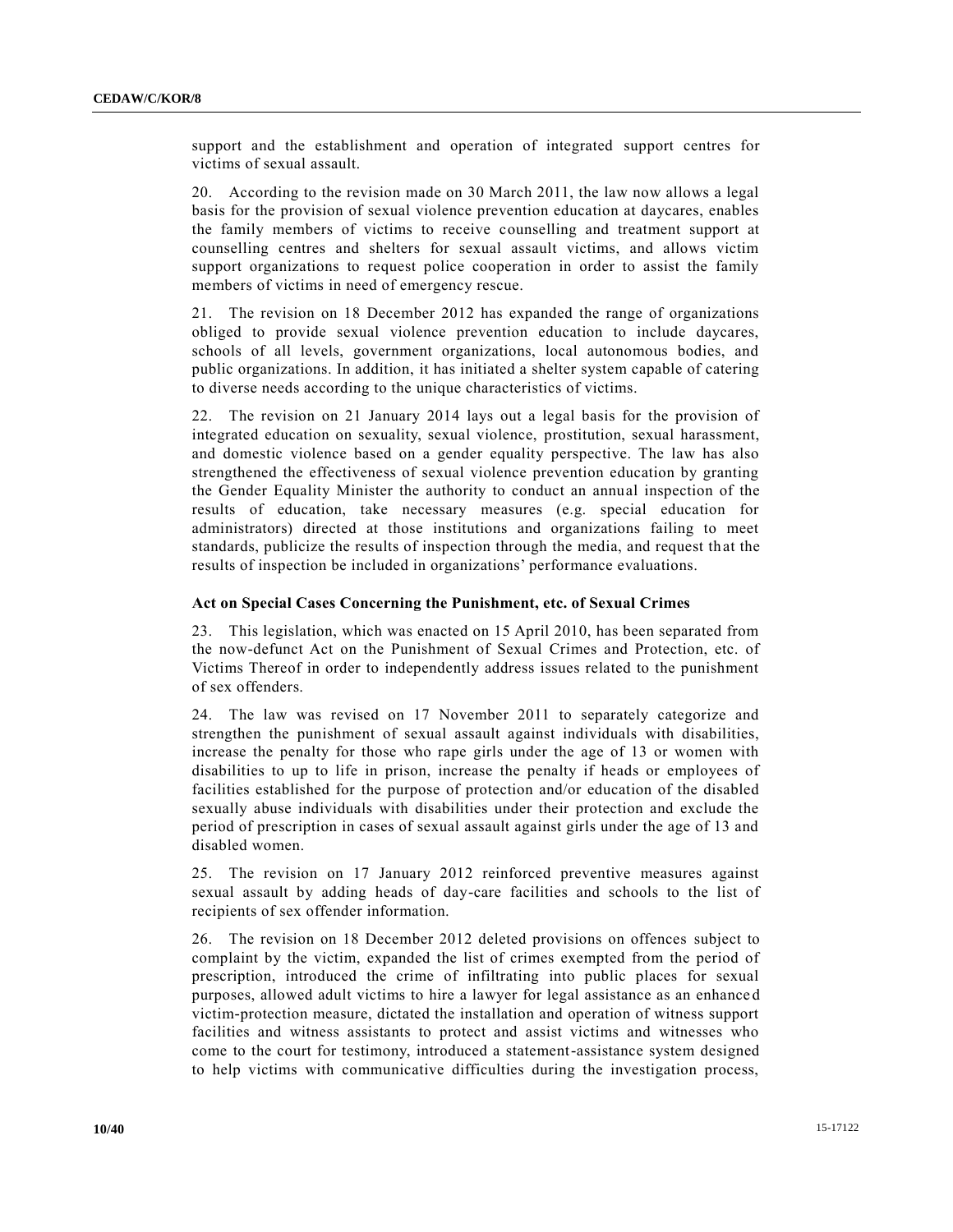altered the definition of rape victims from 'women' to 'individuals', and extended the range of relatives subject to the law to include all 'cohabiting relatives.'

27. With the revision on 5 April 2013, it was made explicit in the law that the procedures for the special cases prescribed in this law, including special cases regarding the period of prescription, are also applied to the Military Court Act and to service personnel.

28. The revision on 30 December 2014 mandated that offenders subject to community notification include their phone numbers as part of the personal information that they are required to submit so that they may be properly monitored if they change their place of residence and/or workplace.

#### **Act on the Prevention of Domestic Violence and Protection, etc. of Victims**

29. The revision on 1 February 2012 granted police officers the authority to enter and investigate the site of violence in order to enable a more active police intervention in domestic violence cases.

30. The revision on 30 July 2013 mandated that central and local governments implement safety measures for the protection of victims and workers at victim support organizations, facilitated the request by victim support organizations for police cooperation, and introduced a provision enabling the separation of the places of investigation for the victim/reporter and the offender.

31. The revision on 21 January 2014 allowed the provision of combined education on domestic violence, sexual violence, prostitution, and sexual harassment based on the perspective of gender equality. In compliance with the amended law, the Minister of Gender Equality and Family can conduct an annual inspection of the outcomes of domestic violence prevention education, mandate necessary measures (e.g. special education for administrators) for institutions and organizations that failed to meet standards, and publicize the results of inspection through the media. As to the violation of the confidentiality provision, the ratio for fines as an alternative to imprisonment has been adjusted to a more appropriate ten million won per one year of imprisonment.

## **Act on Special Cases Concerning the Punishment, etc. of Crimes of Domestic Violence**

32. The revision on 25 July 2011 granted police officers the authority to impose a temporary separation of victims and offenders or a restraining order. It also introduced a system allowing victims or their legal agents to file for a victim protection order.

33. The revision on 30 December 2014 added quasi-rape to the crime of domestic violence, included employees and heads of Healthy Family Support Centres (in accordance with the Framework Act on Healthy Families) among those obliged to report domestic violence, and introduced measures to ensure the physical safety of victims who need to appear in court proceedings or who are exercising their child visitation rights.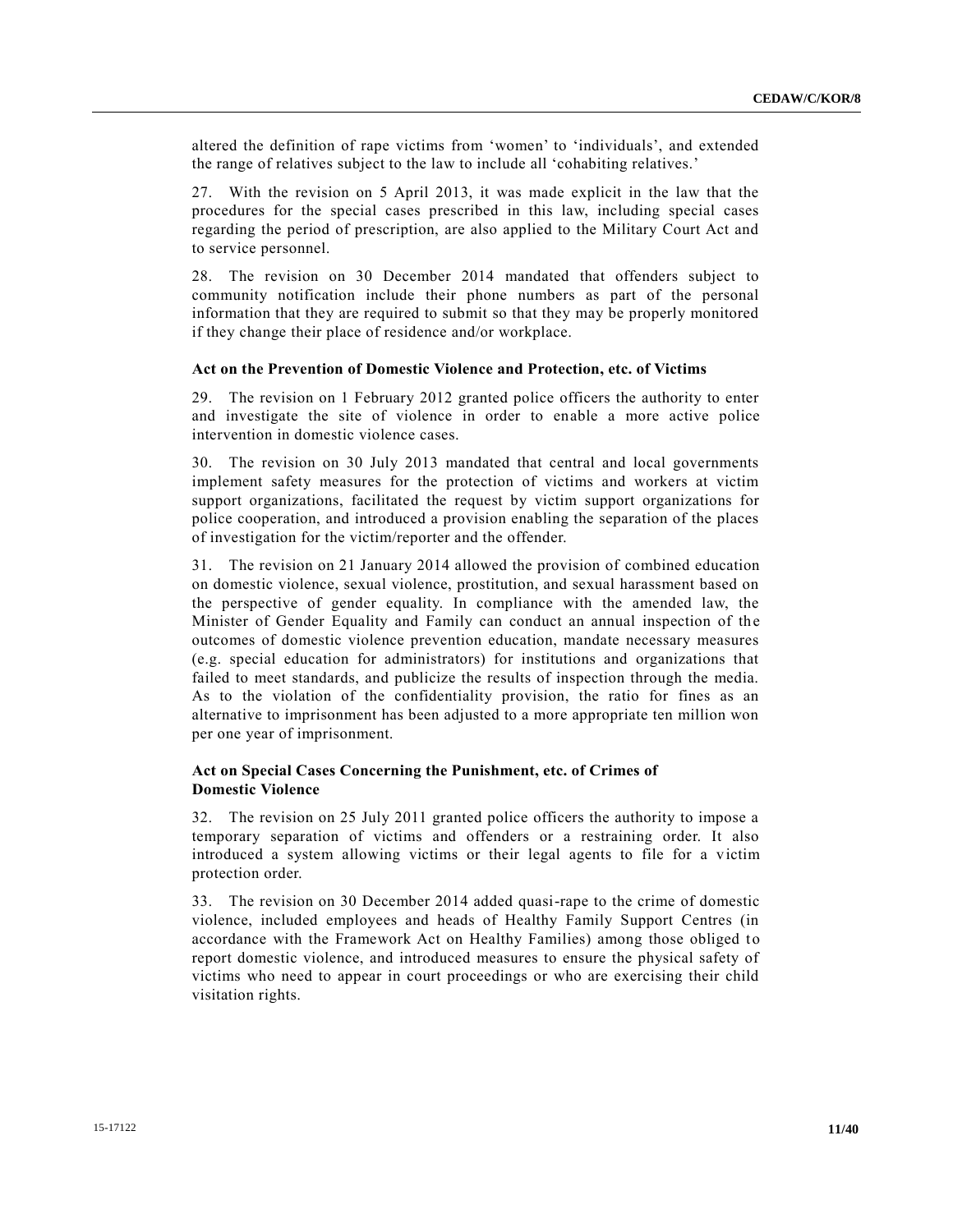## **Act on the Prevention of Sexual Trafficking and Protection, etc. of Victims Thereof**

34. The revision on 1 February 2012 stipulated that the owners of entertainment businesses must display in clearly obvious locations a notice that prostitution related debts are legally invalid and another notice featuring the telephone n umber for hotlines for prostituted victims. Any who fail to meet this requirement are subject to fines.

35. The revision on 27 March 2014 was made to enhance the effectiveness of antiprostitution policies through expanded follow-up monitoring of anti-prostitution education, designation of an official anti-prostitution week, and the strengthening of public awareness through the production, distribution, and broadcast of anti-prostitution promotional videos. It also expanded support for prostituted victims and provided practical tools for their independence and rehabilitation by extending the maximum period of stay at shelters and enhancing support for schooling.

## **Marriage Brokers Business Management Act**

36. The revision on 1 February 2012 was intended to complement the existing provisions for the protection of the rights of those who pursue international marriages and ensure the validity of marriage through the following measures: banning the illegal recruitment and brokerage of international marriages, especially ones involving those under the age of 18, as well as international marriage brokers' arrangement of group blind dates and shared accommodation; requiring that the personal information of brokerage service users and their partners be notarized in their home countries, including information on any history of mental illnesses, criminal records related to brokering and/or forcing prostitution, and any history of conviction of crimes carrying sentences equal to or more severe than imprisonment with no labour within the past ten years; prohibiting the display and/or advertisement by marriage brokers of content that may violate human rights; and strengthening the penalties for violations of the law. With the 2013 revision, those who have violated criminal and/or administrative regulations in the related foreign countries are banned from operating a marriage brokerage business. The 2014 revision includes the requirement to conduct a survey of international marriages every three years and provides a legal basis for awareness-raising activities designed to prevent victimization in international marriages. The 2015 revision recommends the use of standard contracts for marriage brokerage services and stipulates the inspection of international marriage brokerage agencies at least once per year.

## **Labour Standards Act**

37. The revision on 1 February 2012 allowed female workers who face health risks such as miscarriage or stillbirth to divide their legal maternity leave between pre- and post-natal periods.

38. The revision on 21 January 2014 extended maternity leave from 90 days to 120 days for female workers who are pregnant with two or more foetuses. Paid maternity leave for such cases is extended from 60 to 75 days as well.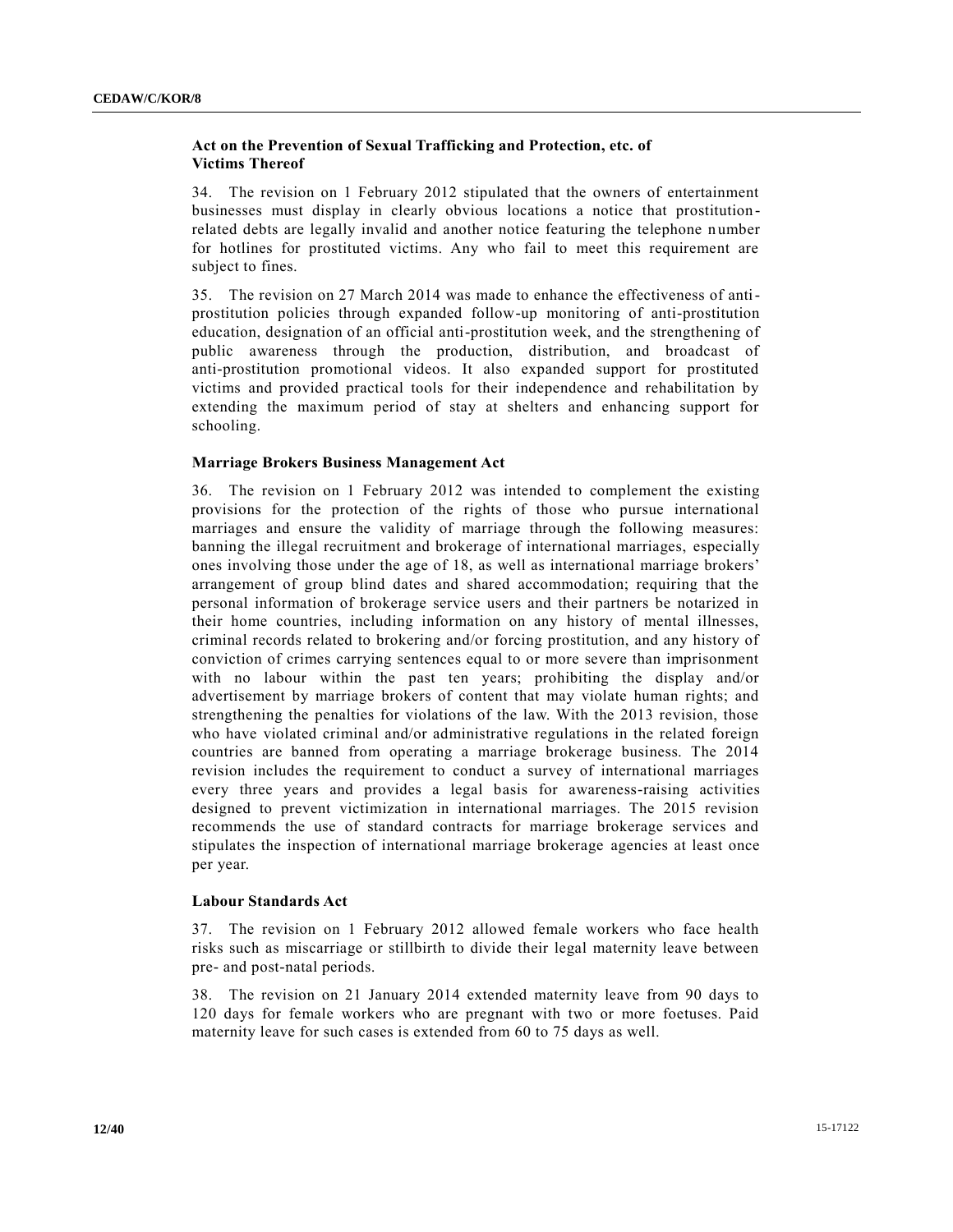## **Equal Employment Opportunity and Work-Family Balance Assistance Act**

39. The revision on 4 February 2014 raised the age limit for childcare leave from a child under the age of three to under the age of nine. It is applied to adopted children as well.

40. The revision on 1 February 2012 was intended to encourage parents to take childcare leave. Male workers with a new-born baby are allowed three to five days of paternity leave, three days of which are paid leave. In the case of non -regular and dispatched workers, the number of days of paternity leave they take should be excluded from the period of their contract. According to this law, employers should allow reduced working hours and family care leave for workers during an infant care period unless it results in a serious interruption or harm to the operations of the business.

41. The revision on 14 January 2014 dictates that employers receive sexual harassment prevention education along with their employees and enables the publication of a list of employers whose ratio of female to male employees has not met legal standards three consecutive times and are thereby identified as employers who have failed to implement affirmative action. As a measure to promote work family balance and establish a favourable childcare environment for female workers, the age limit for qualification for childcare leave has been adjusted from six to eight years old, or second grade in elementary school.

## **Act on Livelihood Stability and Memorial Services, etc. for Sexual Slavery Victims for the Japanese Imperial Army**

42. The Act on Livelihood Stability and Memorial Services, etc. for Sexual Slavery Victims for the Japanese Imperial Army (revised on 18 December 2012) provides a legal basis for the state to provide victims of sexual slavery by the Japanese Imperial Army with legal consultations and representation. Through a revision on 28 May 2013, central/local governments and social welfare foundations are allowed to operate shelters for sexual slavery victims of the Japanese Imperial Army.

## **C. Policies**

## **Symposiums and education for legal professionals**

43. The International Human Rights Law Study Group, a voluntary study group among Supreme Court Justices, holds a monthly meeting to examine international human rights issues. In 2013, the group, jointly with the Ministry of Justice's international human rights laws study group, held a symposium on the implementation of international human rights laws in Korea and the prohibition of discrimination. In December 2014, the Supreme Court International Human Rights Laws Study Group translated into Korean and published *Human Rights in the Administration of Justice: A Manual on Human Rights for Judges, Prosecutors and Lawyers*, which was issued by the United Nations Office of the High Commissioner for Human Rights in cooperation with the International Bar Association. Since 2011, the Korean Bar Association has conducted a symposium every December on how to implement international human rights recommendations in Korea. The theme for the 2011 and 2012 symposiums was discrimination against women. On 19 September 2012, the National Human Rights Commission of Korea invited legal professionals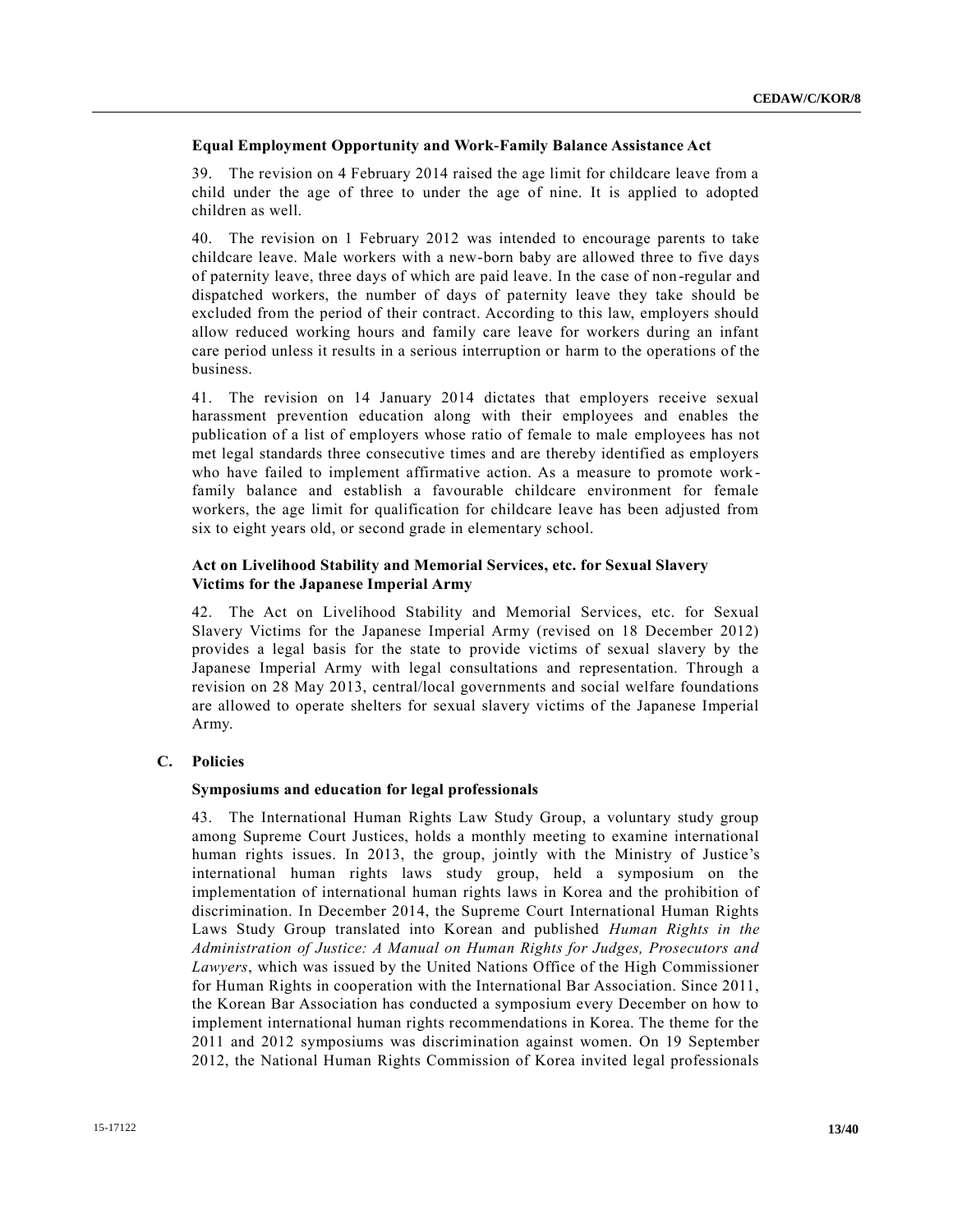and officials from the Justice Ministry to the conference *CEDAW Recommendations in the Areas of Legislation and Justice and How to Implement Them* as a means to review how the recommendations from the forty-ninth CEDAW session were being implemented in the legislative and judicial sectors and to discuss the remaining agenda and avenues for implementation. Targeting female and trainee lawyers, the Korean Bar Association Female Lawyers Special Committee held a lecture entitled *Understanding the UN CEDAW and Prospects for Female Lawyers Aspiring to Work for International Organizations* on 10 December 2012. This lecture was included within the mandatory training hours for lawyers assigned by the Attorney-At-Law Act.

#### **Article 3**

#### **Expansion of the Gender Impact Analysis programme**

44. Since its implementation in 2005, the number of participating organizations and areas for gender impact analysis and assessment has been increasing. In particular, the establishment of the Gender Impact Analysis and Assessment Act in 2011 expanded the coverage of policies subject to the law from existing programmes to laws and plans, enabling a systematic and comprehensive evaluation of the gender impact of government policies. Furthermore, the Government has operated gender impact analysis centres at the central and local levels in order to help guide programmes, laws, and plans. With active cooperation and participation from central and local governments, the average number of projects subject to gender impact analysis per organization grew from 1.6 in 2005 to 6.4 in 2009 and to 8.2 in 2010. When the law took effect in 2012, the number surged to 49 in 2012 and to 67 in 2013 (See Table 1).

## **Expansion of gender budgeting and introduction in local governments**

45. Gender Responsive Budgeting incorporates a predictive analysis of the impacts of government budgets on women and men to ensure that both benefit equally from budgets. The National Finance Act of 2006 provided legal grounds for employing gender-sensitive budgeting, and the revision of this act in 2010 expanded the range of projects subject to gender budgeting to include projects operated with government funds and stipulated a statement be prepared regarding the expected effects of gender equality and performance objectives. The number of projects subject to gender budgeting has increased from 195 in 2010 to 343 in 2015, and the relevant budget has expanded by 18.748 trillion won (based on government estimates) from 7.314 trillion won to 26.626 trillion won (6.9 per cent of total government expenditures for 2015) during the same period. In addition to this quantitative growth, the system has matured qualitatively as well. For example, participating organizations now set gender equality goals and target outcomes, the link between gender budgeting and gender impact analysis has been strengthened by coordinating the criteria for selection of target projects, and systematic gender sensitivity education and a gender budgeting manual continue to be provided to those responsible for gender budgeting within each organization. To address the lack of an organization responsible for gender budgeting, a permanent cooperative body was established in 2014 among the Ministry of Strategy and Finance and related ministries.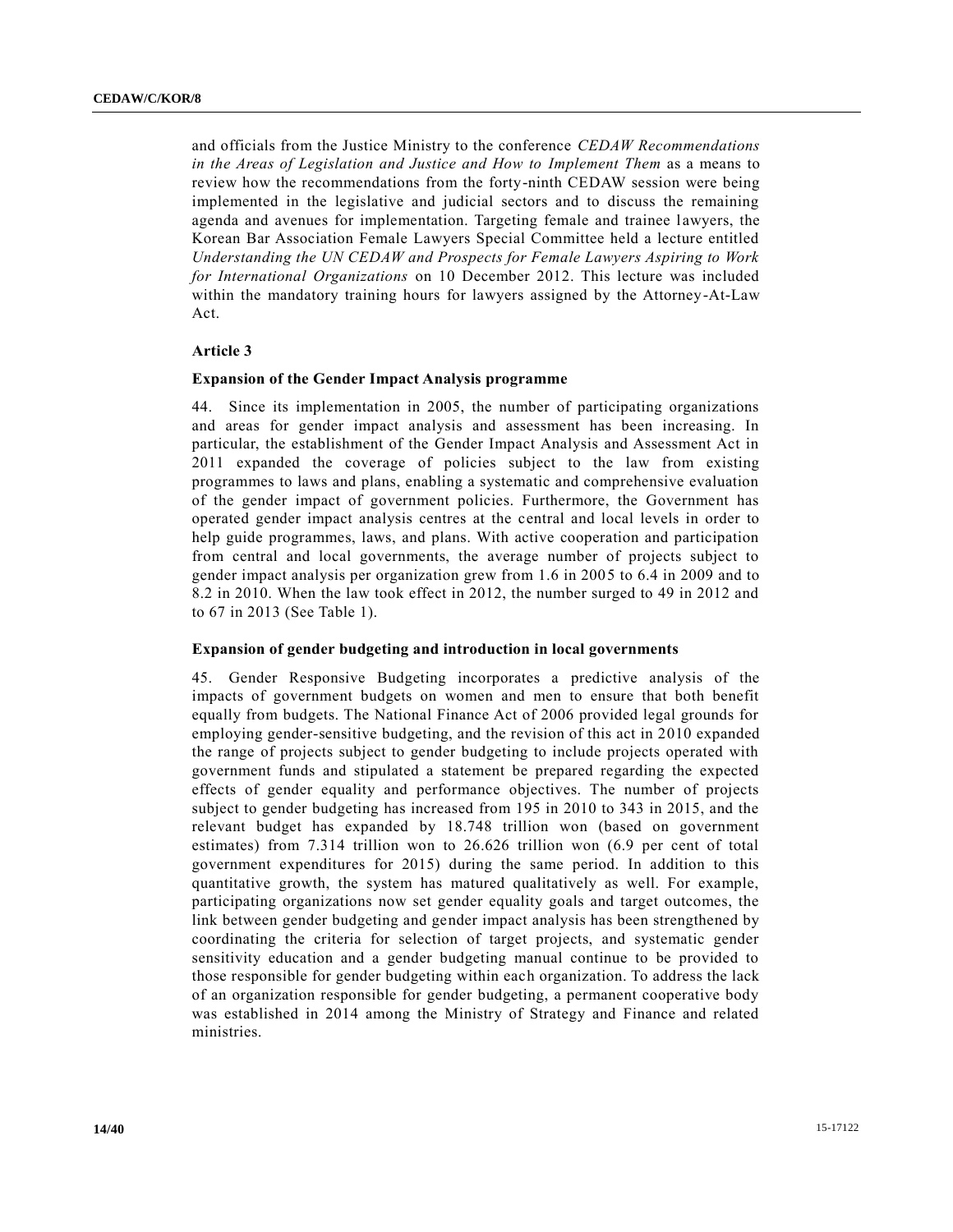46. Based on the 2011 revision of the Local Finance Act which introduced gendersensitive budgeting in local governments, the Ministry of Government Administration and Security and the Ministry of Gender Equality and Family conducted pilot projects for gender budgeting among local autonomous bodies in 2012. In the same year, the *2013 Gender Budget Statements*, the first of its kind for local governments, were submitted to local councils (11,803 projects with 12.599 trillion won total budget). The number of projects increased by 12.67 per cent (1,496) and the amount of pertinent budget by 16.95 per cent (2.135 trillion won) in the *2014 Gender Budget Statements* (Table 2).

## **Development of the Korean Gender Equality Index and enhancing balance across sectors**

47. In 2009, the Ministry of Gender Equality and Family developed the Korean Gender Equality Index (KGEI) with an aim to assist the Government's gender equality efforts by identifying the ongoing status of gender equality in the country and monitoring its progress. In 2011, the Ministry of Gender Equality and Family introduced the Regional Gender Equality Index to measure the level of gender equality by city and province and support the closure of gender gaps in vulnerable areas within a given region. The Framework Act on Gender Equality provides a legal basis for the measurement and publication of the Korean Gender Equality Index. Based on this law, the index has been restructured into eight categories economic activities, decision-making, education/vocational training, welfare, health, safety, family, and culture/information — and 23 indices. According to the 2014 Gender Equality Report of the Republic of Korea, the Korean Gender Equality Index has continued to rise from 64.8 in 2009 to 66.5 in 2011, and 68.5 in 2013 (Table 3).

## **International cooperation for gender-sensitive development aid projects**

48. In the Framework Act on International Development Cooperation, Korea upholds the promotion of the human rights of women and children and the actualization of gender equality as a basic tenet of its overseas development aid and pursues gender sensitivity in such efforts through the pursuit of cross-sectional values, including gender equality, as a strategic goal. In 2013, the Korean Government directed 112 million United States dollars to development aid programmes related to gender equality, the scale of which is increasing along with the expansion of government ODA. The Government has also contributed 4.7 million United States dollars per year since 2011 to UN-Women for the establishment of gender-responsive peace, leadership programmes for women in Africa, and gender-sensitive statistics. It also provides human resource support to the agency based on the memorandum of understanding signed in December 2011 (Table 4).

49. At the 4th High Level Forum on Aid Effectiveness held in November 2011 in Busan, the Government of the Republic of Korea held a special meeting on gender equality jointly with the United States and UN-Women to adopt the Busan Joint Action Plan for Gender Equality and Development. This action plan includes the Evidence and Data for Gender Equality (EDGE) initiative aimed at supporting the compilation and utilization of the gender-segregated data needed to create effective policies for economic empowerment and expansion of educational opportunities for women in developing countries.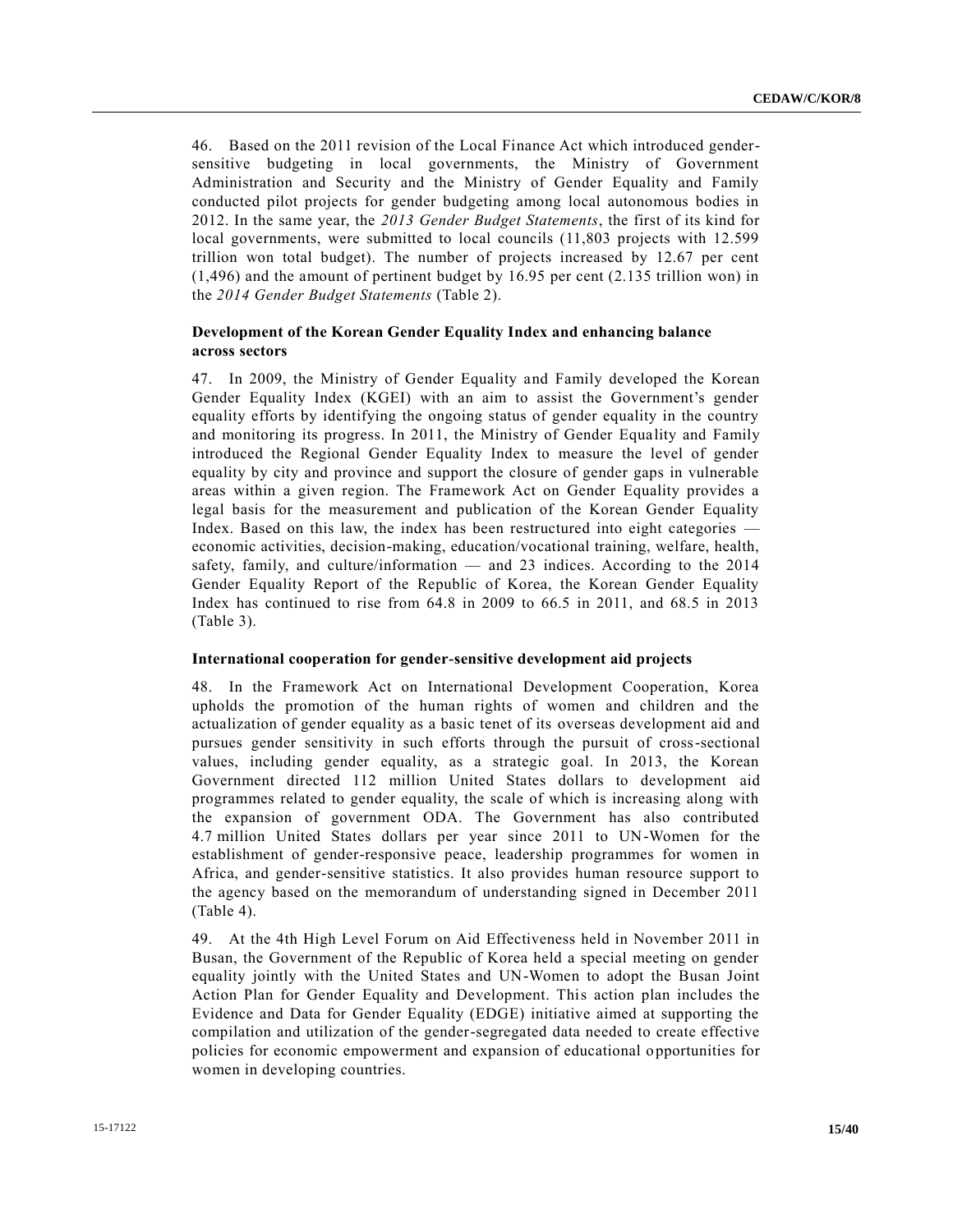50. The Republic of Korea established a national action plan for the implementation of Security Council resolution 1325 (2000) on women, peace and security in May 2014. This plan includes support for expanded social participation by women in conflict and conflict-prone areas, as well as protection and rehabilitation support through development aid for female victims in conflict areas. Biannual monitoring is in place to oversee its implementation and progress.

## **Article 4**

#### **Legal measures to increase women's participation in government committees**

51. The rate of women's participation in governmental committees under the ministries of the central government refers to the level of participation of women in committees established by law or Presidential decree among all government committees. Women's participation in government committees is important for the planning of gender-sensitive policies as part of the process of determining national policies. Through the revision of the Framework Act on Women's Development in August 2013 (enforced from February 2014), the Ministry of Gender Equality and Family has recommended that the proportion of each gender among appointed members of government committees be limited to 60 per cent and mandated that women's participation reach 40 per cent by 2017. The women's participation rate in all 457 government committees of 44 central administrative organizations as of 2014 was 31.7 per cent, which is 4 percentage points higher than the prior year and 2.1 percentage points higher compared to the first half of 2014, surpassing 30 per cent for the first time (Table 5).

52. In the case of a particular field with a significantly small pool of available female human resources, an exception to the previous rule can be allowed by a decision of the Women's Policy Coordination Meeting's working-level session, chaired by the Vice Minister of Gender Equality and Family, which is required to set a goal concerning the expansion of the female rate of participation in central government committees to be met by 2017 and to review the committees that failed to meet the 40 per cent target rate for underlying reasons and provide recommendations. Meanwhile, the Ministry of Gender Equality and Family cooperates with relevant ministries to develop female resources across all areas of society in order to recommend and support capable women for government committees.

## **Nomination quota for female politicians**

53. The nomination quota for female politicians aims to expand women's political participation by setting a minimum proportion of female candidates for nomination by parties. In accordance with the revision of Sections 3 and 4 of Article 47 of the Public Official Election Act in August 2005, parties should nominate 50 per cent or more female candidates in elections for National Assembly proportional representative members and proportional local council members. They should recommend female candidates for 30 per cent or more of all local constituencies in elections for local constituency-based National Assembly seats and local constituency-based council members. Through the revision of the Political Funds Act, including the pertinent Article 26, a subsidy system linked with the nomination of female candidates has been introduced as an incentive to encourage parties to meet the female candidate quota.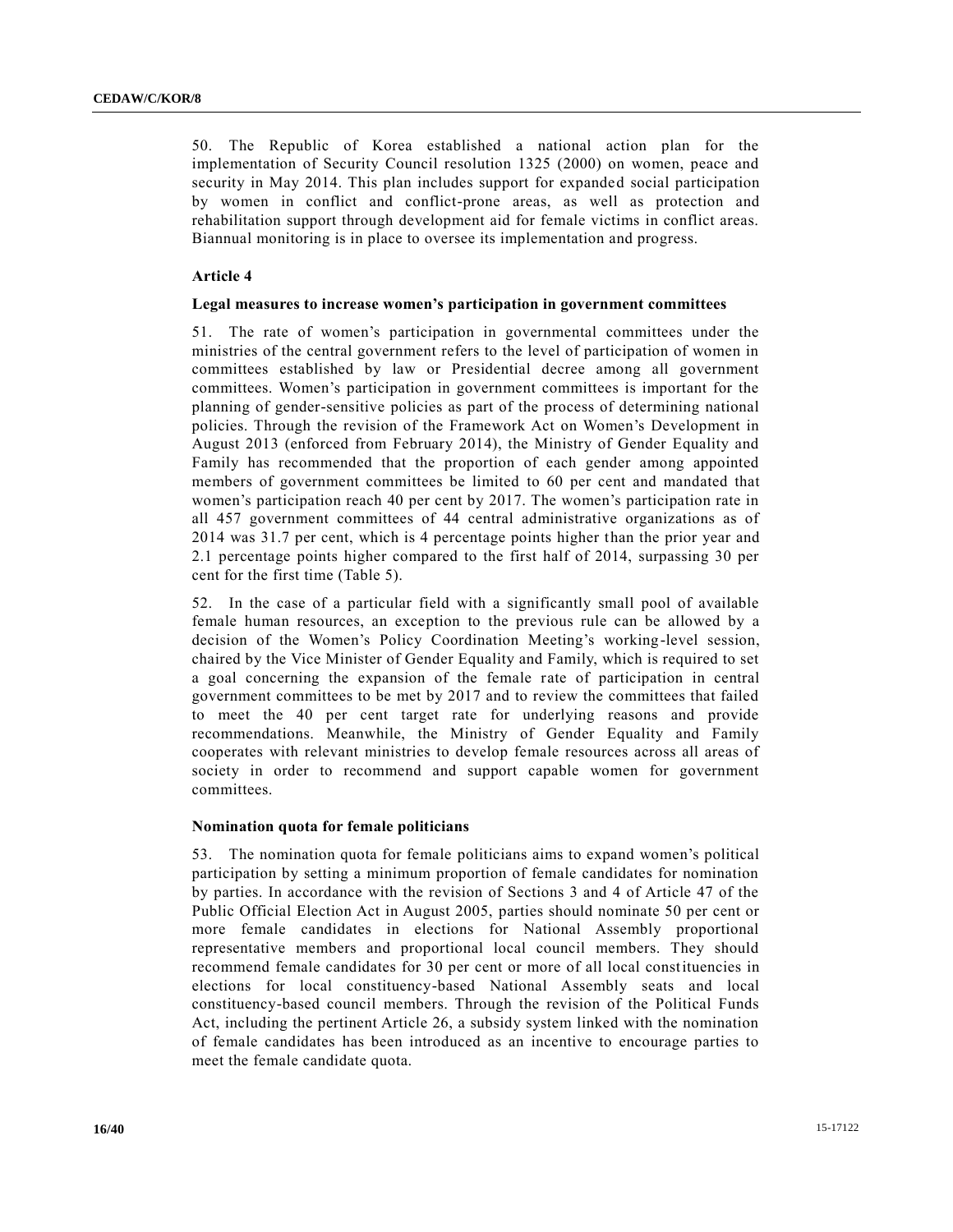54. In March 2010, Article 47 Section 5and Article 52 Section 2 were introduced to the Public Official Election Act in order to mandate that partie s nominate at least one female candidate for the *Gwangyeok* (major urban governments) or *Gicho* (small cities and provincial governments) councils in every local constituency (excluding *gun* districts). If they fail to do so, the party's entire candidate slate is nullified. As a result, a total of 854 of 1,825 female candidates (21.6 per cent) were elected in the nationwide local elections in June 2014. This is an increase of 107 women (1.6 percentage points) from the 747 women (20.0 per cent) in the fifth loc al elections in 2010 (Table 6). The proportion of female members in the 19th National Assembly in 2012 marked 15.7 per cent, which is a 2 percentage points increase from the 13.7 per cent in the 18th National Assembly (Table 7).

#### **Capacity-building support for female human resources in the public sector**

55. The Ministry of Gender Equality and Family has established the Academy for Promising Women in 2013 with an aim to raise female leaders and high-level public officials. The initial target number for trainees at the Academy was 30,000 by 2017. For the 2013 pilot programme, 2,127 women participated and reported a high satisfaction rate of 4.5 points out of 5.0. After the pilot period, the Academy boosted participation by women managers through collaboration with corporations, central government ministries, and women's professional organizations, and through diversified programmes including online content, on-site training, and weekend courses. As a result, 7,014 women managers (5,601 at on-site sessions and 1,413 through online courses) were trained in 2014. In 2015, 7,000 women are expected to receive training through the Academy. To increase the participation of local women, training centre bases were established in six regions in 2014 and two additional centres are planned to open in 2015.

#### **Affirmative action measures**

56. In accordance with the Equal Employment Opportunity and Work-Family Balance Assistance Act, affirmative action measures have been implemented since 2006 with an aim to stimulating women's economic participation. To comply with this law, both public organizations and private enterprises surpassing a certain number of employees should annually submit to the Minister of Labour and Employment statistics on male and female employees by work type and position and their implementation plan for affirmative action. Incentives are provided to companies that show positive results from their affirmative action measures. With the 2013 revision of the Enforcement Decree of this act, the proportion of female employees, which is the baseline criteria for the selection of companies required to submit an implementation plan for affirmative action, has been raised from less than 60 per cent of the industry average to less than 70 per cent. The law has also established a legal basis for the publication of the list of companies failing to implement affirmative action measures. Since the introduction of affirmative action measures in 2006, the proportion of female workers in relevant public organizations has been on a constant rise, from 30.1 per cent in 2010 to 33.6 per cent in 2013 and 35.7 per cent in 2014, while the proportion of female workers in managerial positions has increased from 9.9 per cent in 2010 to 11.6 per cent in 2013 and 13.9 per cent in 2014 (Table 8).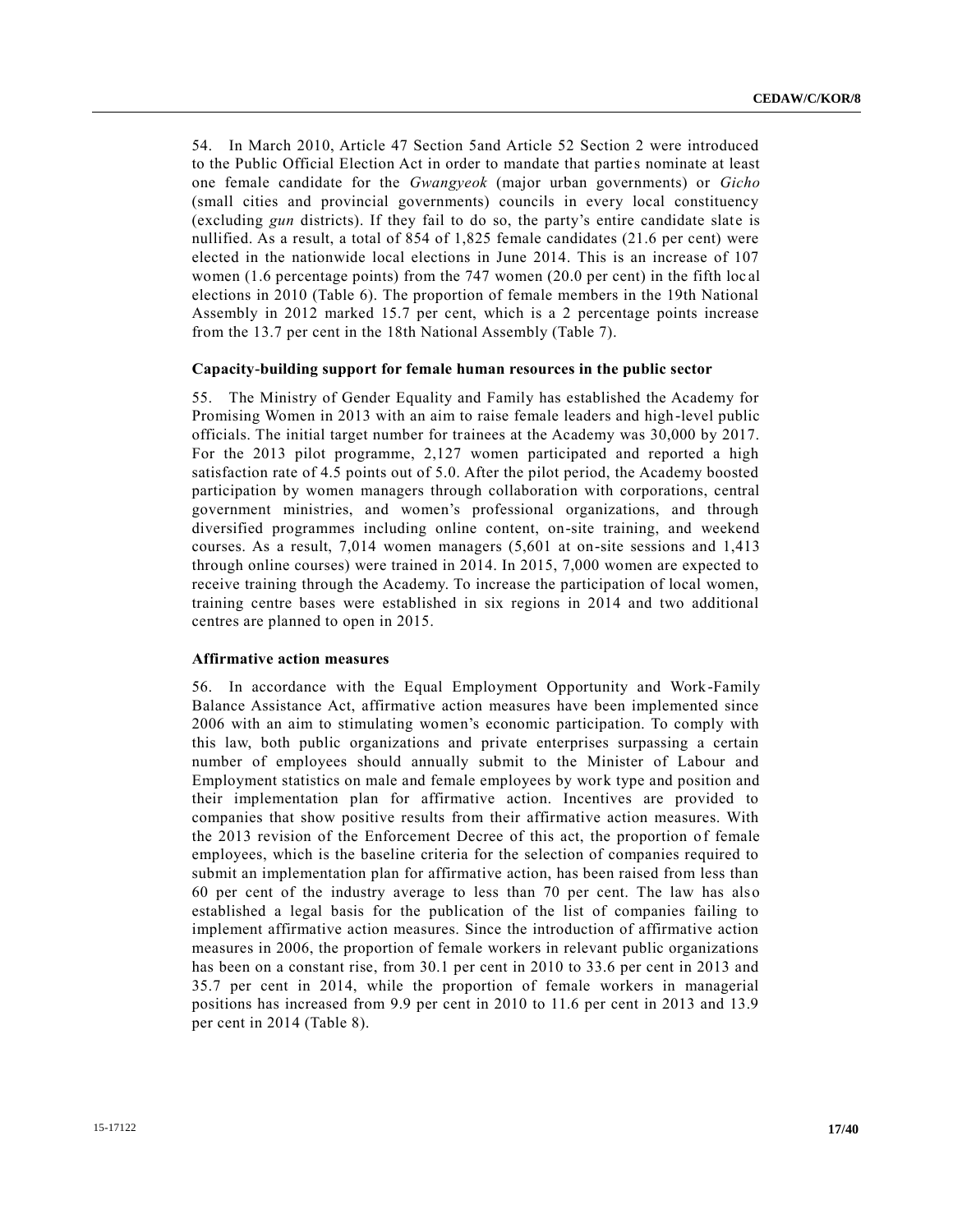## **Article 5**

#### **Abolition of sex-crime offences subject to complaint by the victim**

57. The Criminal Code, the Act on Special Cases Concerning the Punishment, etc. of Sex Crimes, and the Act on the Protection of Children and Juveniles from Sexual Abuse were all revised to completely abolish offences subject to complaint by the victim in sexual assault cases (amended on 18 December 2012 and taking effect on 19 June 2013). With this elimination, law enforcement authorities no longer require a complaint from a victim in order to investigate and prosecute sex criminals. This has addressed the issue of offenders pressuring victims to settle cases prior to prosecution, which resulted in distress for victims, as well as the issue of the discontinuation of investigations due to the victim dropping the case. When the abolition took effect in the second half of 2013, the number of complaints made by victims fell by about 300 cases compared to the first half of the year, but the number of reports by victims rose by about 1,900 cases (Table 9).

58. According to crime statistics from the Prosecution Service, the number of reported sexual assault cases increased from 19,939 in 2010 to 22,034 in 2011 and 26,919 in 2013. One of major reasons behind this growth appears to be an increase in the number of those reporting a crime thanks to expanded victim support services. The prosecution rate for sexual assault crimes rose from 42.9 per cent in 2010 to 52 per cent in 2013. As part of the efforts to reduce secondary victimization in sexual violence cases, media reporting guidelines for sexual violence cases were created and distributed to news agencies along with related education in 2014.

#### **Promoting effective protection of domestic violence victims**

59. The crime statistics provided by the Prosecution Service show that the number of domestic violence offenders subject to legal proceedings grew from 6,939 in 2010 to 19,561 in 2013. During the same period, the number of those prosecuted for domestic violence increased from 1,038 to 2,959 and the number of cases referred to the family court rose from 1,095 to 4,706. All in all, the combined proportion of prosecuted cases and referrals to the family court grew from 30.7 per cent in 2010 to 39.2 per cent in 2012. The number of temporary emergency measures imposed by law enforcement agencies surged from 14 cases in 2011 to 1,002 cases in 2013, which can be partly attributed to successful training and shifting perceptions of domestic violence among police officers. The Government has made efforts to implement practical and effective measures to protect victims from abusers by both revising and newly enacting laws (See in Article 2 paragraphs 32-33).

60. A 2013 national survey on domestic violence identified a need for more active promotion of victim support services and related systems designed to raise public awareness. In response, in August 2014 the Ministry of Gender Equality and Family designated the eighth day of every month as the *Bora* Day — *'bora'* means 'look' — for carrying out anti-domestic violence campaigns.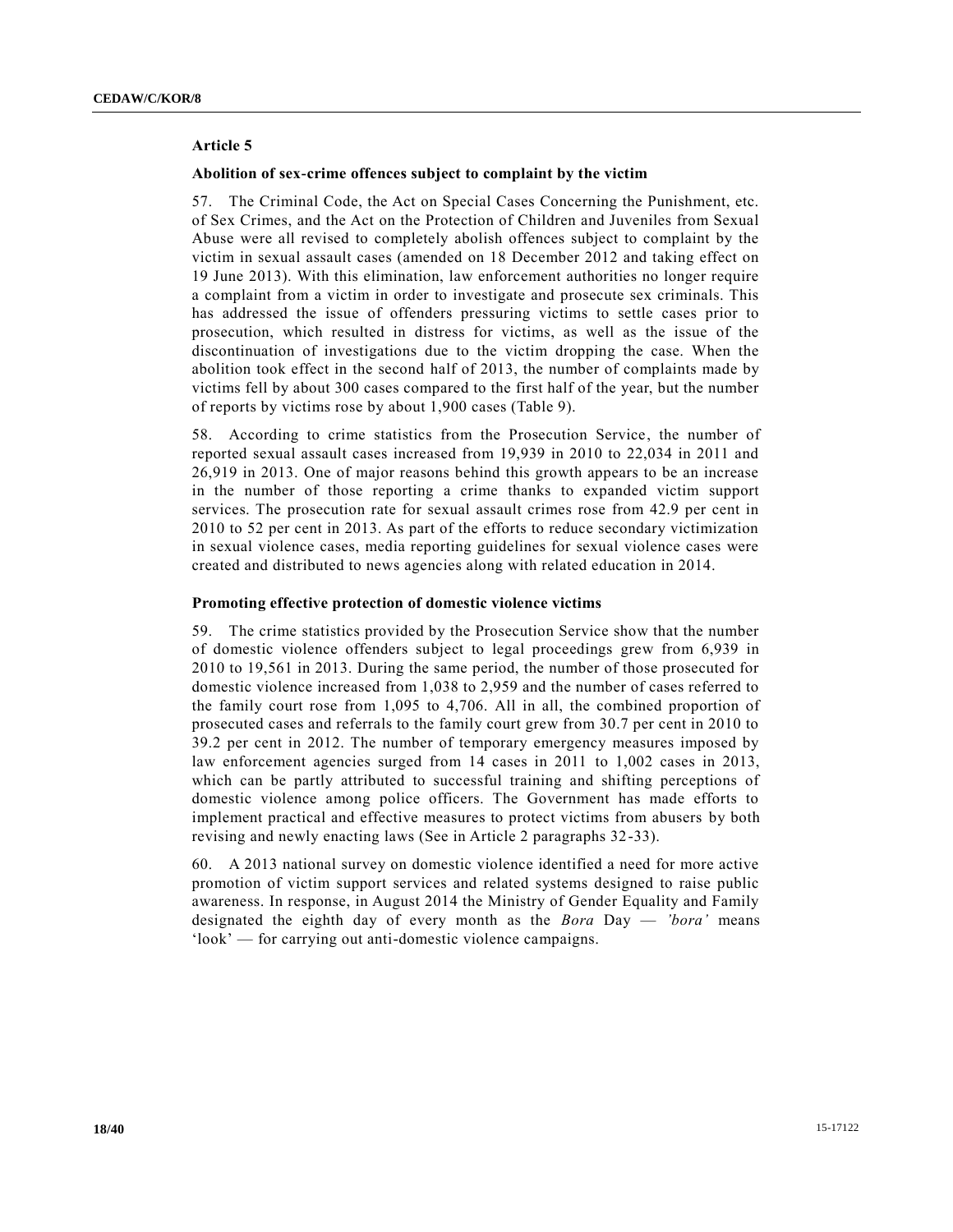#### **Enhancing efforts to prevent recidivism in sexual offences**

61. The Act on Pharmacologic Treatment of Sex Offenders Sexual Impulses (enacted on 23 July 2010) was incepted to provide a legal foundation for pharmacological intervention among sex offenders who have assaulted a victim under the age of 16 and are believed to show potential for recidivism. Pharmacological interventions can be accompanied by correction and rehabilitation measures for up to 15 years. In 2008, a treatment and rehabilitation centre was established to manage approximately 100 sex offenders and was expanded in 2011 to accommodate 200 offenders. Intensive treatment centres have been installed in four prisons distributed across the country in order to provide intensive reform programmes, including gender sensitivity education. The personal information of sex offenders, which could formerly be obtained only at a police station, can now be viewed on the Internet, and since January 2011 the personal information of sex offenders has been mailed out to residents in the community where an offender lives. Another measure introduced in July 2014 to prevent the repetition of crimes by sex offenders is an e-notification smartphone application service that provides the personal information of sex offenders subject to electronic monitoring. Over six months from July to December 2014, the sex offender notification application was downloaded more than 458,000 times and accessed 2.658 million times.

#### **Outcomes regarding support for victims of violence against women**

62. Regarding support for victims of violence against women, the Korean Government has been operating integrated support centres for sexual assault victims and providing subsidies to private sexual/domestic violence counselling centres. In 2014, a total of 28,487 women received support services through integrated support centres for sexual assault victims, which is a 3.8 per cent from the year before. The number of occasions of service provision rose by 28.5 per cent to 260,005 in 2013 (Table 10). Between 2010 and 2014, the number of integrated support centres for sexual assault victims increased from 27 to 34. The total number of counselling cases provided by the 18 Women's Hotline 1366 Centres across the nation went up by 45.1 per cent from 183,240 in 2010 to 265,792 in 2014 (Table 11). The number of cases supported by private domestic violence counselling services was 291,244 in 2014 (Table 12), along with 146,750 by sexual violence counselling services in the same year (Table 13). A total of 189 domestic violence and sexual violence counselling centres and 93 shelters are subsidized by the Government as of 2014. Compared to 2010, nine shelters for sexual violence victims and one shelter for domestic violence victims have been added (Table 14). The number of cases supported by the free legal aid programme for victims of domestic violence and sexual violence that began in 2003 rose from 4,303 in 2010 to 6,687 in 2014.

## **Prevention and protection efforts for migrant women afflicted by domestic violence**

63. Since the 2006 establishment of Emergency Support Centre for Migrant Women targeting migrant women victimized by domestic violence, the centre has continued to expand its services. As of 2014, it offers services in 13 languages. Local centres have been established to improve on-site and family counselling. In April 2014, the *Danuri* Call Centre (1577-1366) began operating as a one-stop support centre that offers emergency counselling as well as information on living in Korea (Table 15). With the introduction of a housing support programme in 200 8, a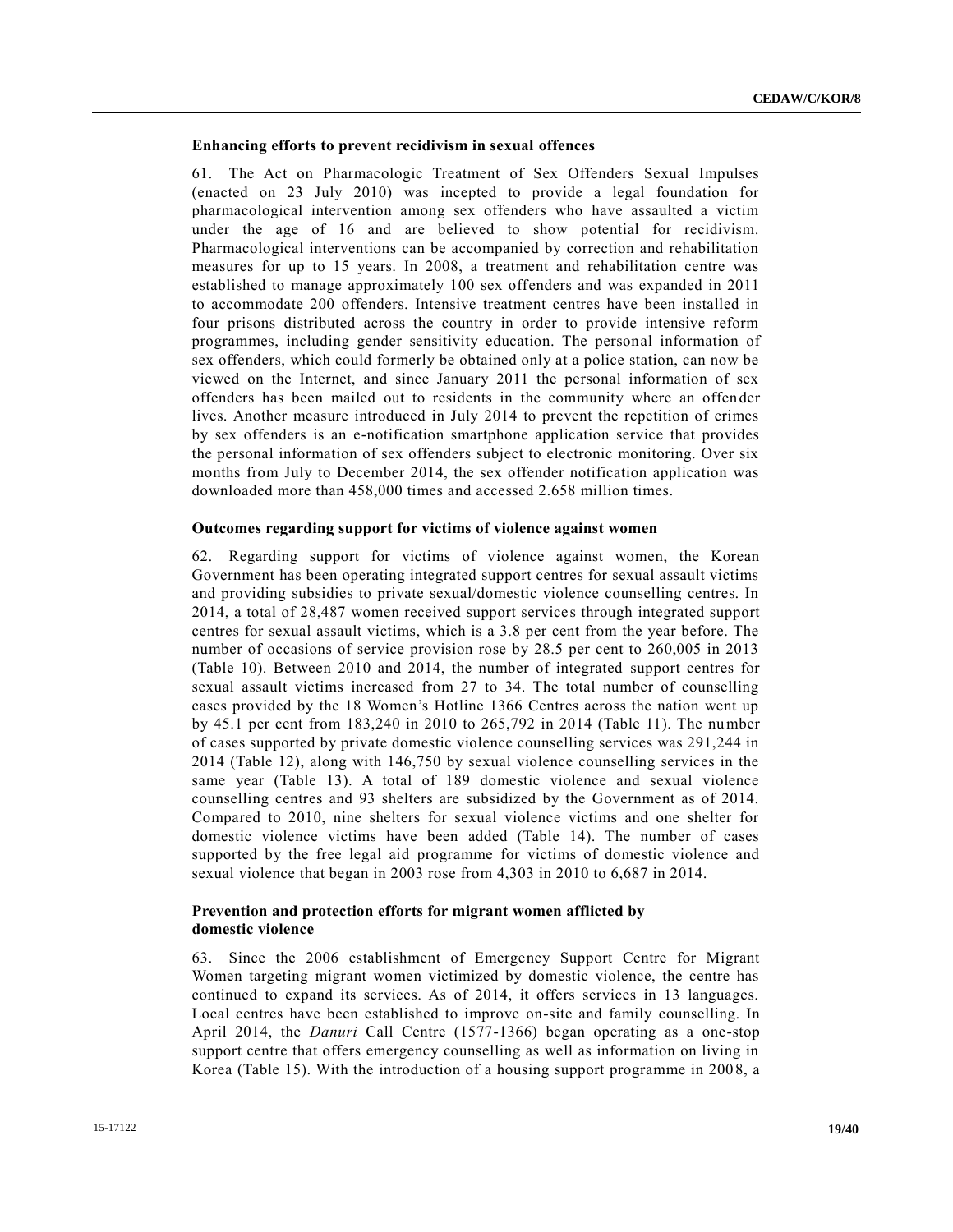total of 203 houses provide accommodation to 239 households and 565 victims and their families as of 2014. In shelters which provide safe housing, counselling, medical and legal services, and support for returning to home countries for migrant women and their children afflicted by domestic violence, the average number of residents nationwide rose from 17 in 2008 to 291 in 2014 (Table 16).

## **Prevention and victim protection measures in regard to sexual assault against the disabled**

64. In 2010, provisions on the period of prescription and offences subject to complaint by the victim were abolished in regard to sexual assault against the disabled. Professional statement-validity analysts were introduced at integrated support centres for sexual abuse victims in 2011, statement assistants were introduced at the centres in 2014 in an effort to mediate for and assist disabled victims with communication difficulties in making statements about an assault. In 2011, six government ministries partnered to devise *Measures to Prevent Sexual Assault against the Disabled and Protect Victims* to strengthen the prohibitions on offenders entering the teaching profession, expand the definition of sexual assault, introduce a legal assistant system for disabled victims, implement measures to promote transparency in social welfare entities and facilities for the protection of the human rights of disabled individuals, and improve the monitoring of sexual assault.

## **Strengthening victim support by improving the investigation system for child sexual abuse**

65. In 2011, child/adolescent victims of sexual abuse were allowed to be accompanied by lawyers or public defenders if they are required to testify in court. Videotaping was mandated when interviewing a victim in order to prevent secondary victimization stemming from repeated testimony in court proceedings. In 2014, a pilot cooperation programme using video conferencing technology was installed between the *Boramae* One-stop Support Centre and the Seoul Central District Prosecutors' Office as part of an effort to minimize secondary victimization of victims due to the need to superfluously repeat statements during the investigation process. In 2011, the Government attempted to prevent sex crimes and recidivism by reinforcing regulations on indecent materials involving children and adolescents, strengthening online service providers' obligation to detect and delete child pornographic materials circulating on their networks, and expanding the range of violations subject to sex offender registration, notification methods, and access to sex offender information. The introduction of the statement assistance on 19 December 2013, which allowed the participation of a professional assistant in investigative and court procedures to help victimized children with their statements, was a step toward the mitigation of secondary victimization while providing an opportunity to increase clarity and better pursue the truth.

## **Efforts to raise awareness of gender equality: education, incentives, and promotion**

66. While gender equality education is required for all, priority has been given to those in public positions, such as civil servants, teachers, and employees of public organizations. The Korean Institute for Gender Equality Promotion and Education (KIGEPE), launched in 2003 with a goal of providing systematic gender equality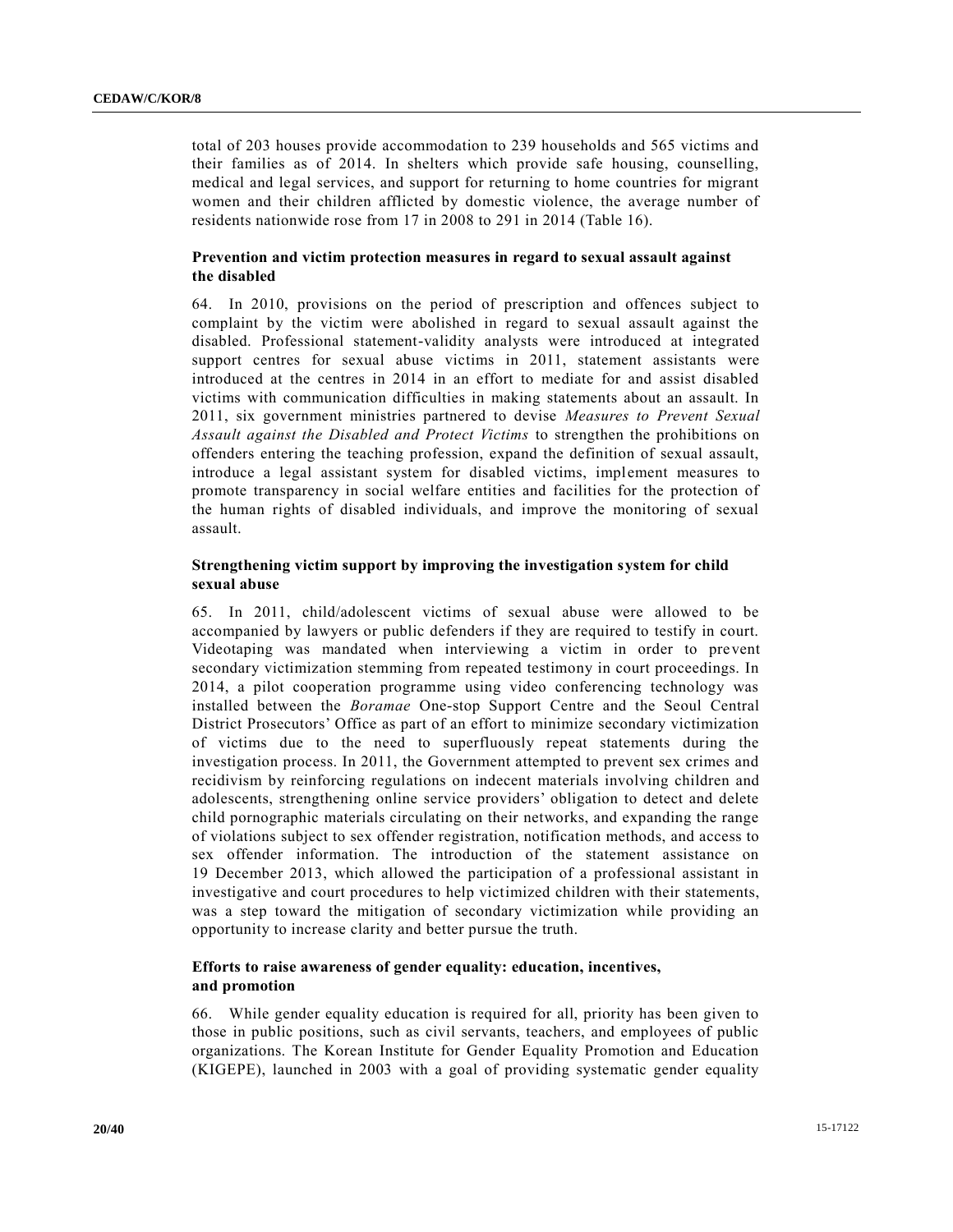education to public officials, has continued to expand the original public servant focus of its programmes to include more diverse audiences and develop educational content and methods customized to the needs of varied groups. In 2010, the KIGEPE was approved by the Ministry of Education, Science and Technology as a Distance Teacher Training Centre to provide gender equality education to teachers. In 2014, the KIGEPE offered eight courses on gender equality and gender violence to a total of 2,203 elementary and secondary school teachers. To complement its offline education, the institute launched online courses in 2011 in order to increase the accessibility to gender equality education. The number of those who have completed online courses has continued to rise, especially among members of central administrative organizations, local autonomous bodies, public organizations, and teaching institutions, increasing from 44,725 in 2011 to 46,736 in 2012, 48,267 in 2013, and 52,285 in 2014.

67. In order to expand the educational platform for raising gender equality awareness among the entire population, the KIGEPE launched a website known as Gender Equality Media in March 2015 to provide mobile educational content through social networking services. This mobile content includes basic concepts and everyday examples of gender equality for a general population generally less exposed to gender equality education.

68. The Ministry of Gender Equality and Family awards gender-sensitive programmes in the mass media in an effort to promote the values and best practices of gender equality among the general public. The awards introduced a news reports category in 2013 in order to recognize gender-sensitive news reports and current affairs programmes. Meanwhile, the 2008 revision of the Framework Act on Women's Development defined the responsibilities of the central and local governments to support the elimination of gender-based discriminatory content in the media. Applying the monitoring and evaluation guidelines on gender discrimination in the mass media developed in 2001, the contents of television series, news, current affairs shows, entertainment shows, and television commercials on both terrestrial and cable television channels are continuously monitored.

## **Enhancing anti-sexual harassment measures at public organizations and workplaces**

69. After Article 17-2 was introduced to the Framework Act on Women's Development in 2006 prescribing the obligations of the heads of public organizations to implement measures to prevent workplace sexual harassment, the laws were revised in 2013 to mandate the announcement of the results of the related assessment and to enable requests for the punishment of violators and r eflect this in the performance evaluation of the organization if it is confirmed that there have been repeated offences or attempts to cover up sexual harassment cases within the organization. According to an analysis of anti-sexual harassment measures among public organizations between 2010 and 2013, 98.5 per cent of 15,818 organizations in 2010, 98.9 per cent of 15,650 in 2011, 99.6 per cent of 15,932 in 2012, and 99.7 per cent of 16,600 in 2013 conducted sexual harassment prevention education for their employees. Along with this continued expansion of anti-sexual harassment education, the proportion of those maintaining a complaint deliberation committee (90.7 per cent in 2013, 0.7 percentage points increase from 2012) and that of those supporting designated sexual harassment counsellors (94.7 per cent in 2013,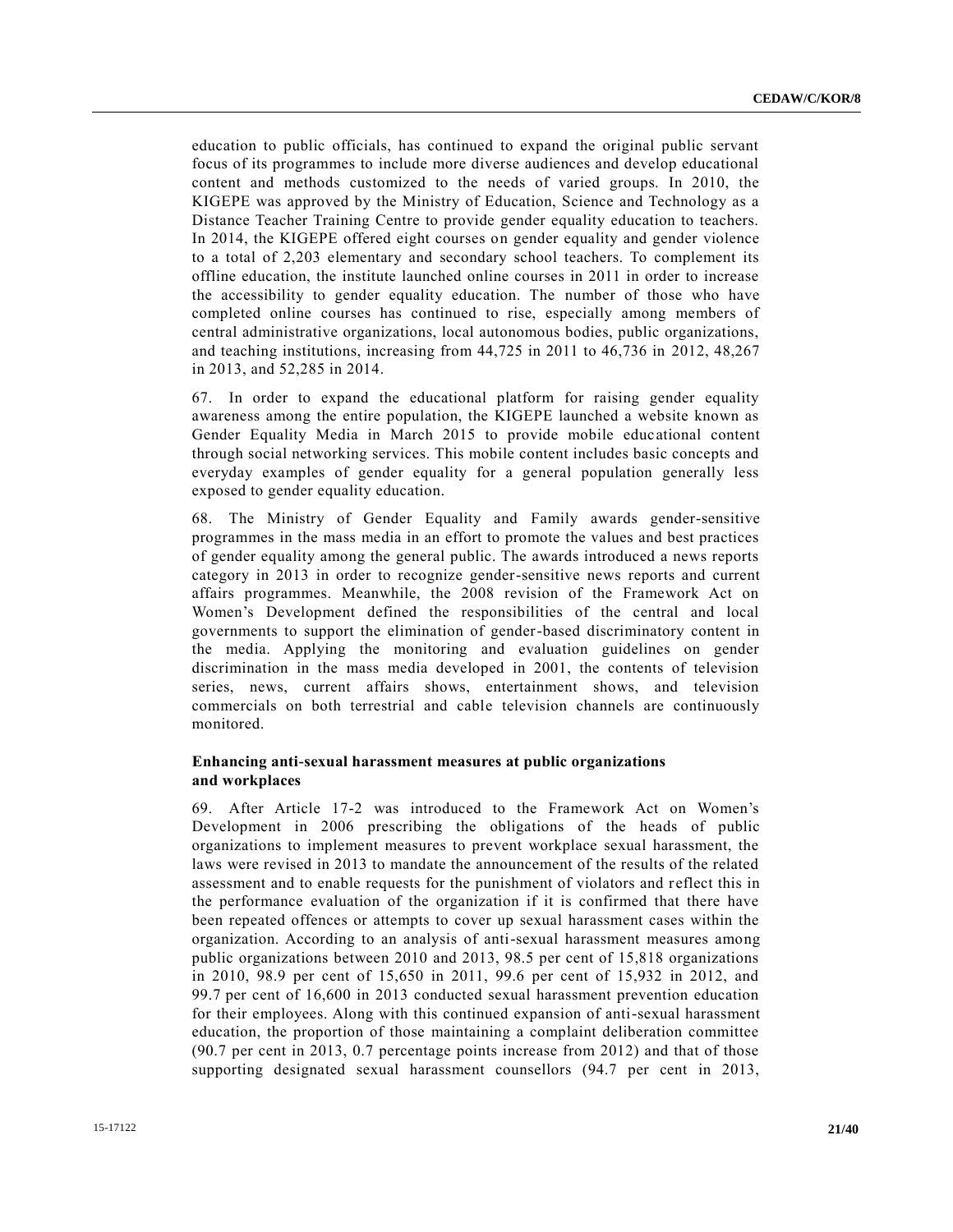0.5 percentage points increase from 2012) have continued to rise, indicating the improved effectiveness of anti-sexual harassment measures.

70. Training has been delivered to sexual harassment counsellors at public organizations, local autonomous bodies, Offices of Education, and schools (852 persons in total in 2013) with a goal to promote their expertise and practices in counselling, case investigation, and establishment of measures to prevent future harassment. The Ministry of Gender Equality and Family has also been developing and distributing a diverse range of educational materials on an annual basis in order to assist public organizations to more effectively conduct anti-sexual harassment education. One example is the production of a video in 2013 that shows potential situations of sexual harassment in the workplace and how to support victims and explain the appropriate roles of counsellors. The revision of the Enforcement Decree of the Framework Act on Women's Development on 17 June 2014, dictates the provision of annual anti-sexual harassment education and hour-long minimum training sessions for workers at state-run organizations, and that the first education session is to be provided within two months from the day of appointment of new employees. It also mandates that organizations with reported cases of sexual harassment must establish measures to prevent repeated occurrences.

71. The National Human Rights Commission of Korea (NHRCK) has enhanced its efforts to monitor areas prone to sexual harassment by conducting a survey on sexual harassment/assault at universities (2012), a survey of the human rights status of servicewomen (2012), and a survey of sexual harassment during medical examinations (2013). Based on the results, in 2013, the NHRCK recommended polices for preventing sexual harassment/assault and to enhance victim support in universities to both the Ministry of Education and the Ministry of Gender Equality and Family. Also in the same year, the NHRCK recommended comprehensive policy measures to promote the human rights of servicewomen, including measures to prevent sexual harassment and sexual violence in the military. In 2014, the human rights commission released a preventive video addressing sexual harassment in the military, and the NHRCK published and disseminated its guidelines to medical institutions for the prevention of sexual harassment during the process of medical examinations.

72. The Ministry of Employment and Labour provides free lecturers to small businesses, which may face a greater risk of sexual harassment but lack the resources to provide preventive education. In 2013, the Ministry provided anti-sexual harassment education to 11,164 workers at 336 companies. In 2012, a smartphone application was developed as a hotline service through which users can report and receive counselling on sexual harassment. Anti-sexual harassment leaflets and videos were produced and disseminated as well. In 2013, the leaflet was translated into five languages and 200,000 copies were distributed to businesses with non-Korean female workers.

## **Article 6**

## **Protection of and support for prostituted victims**

73. The Act on the Punishment of Acts of Arranging Sexual Trafficking decriminalizes prostituted victims in accordance with provisions on the protection of victims. In addition, if there is substantial cause to believe that a suspect or witness is a victim of prostitution, this fact should be immediately notified to her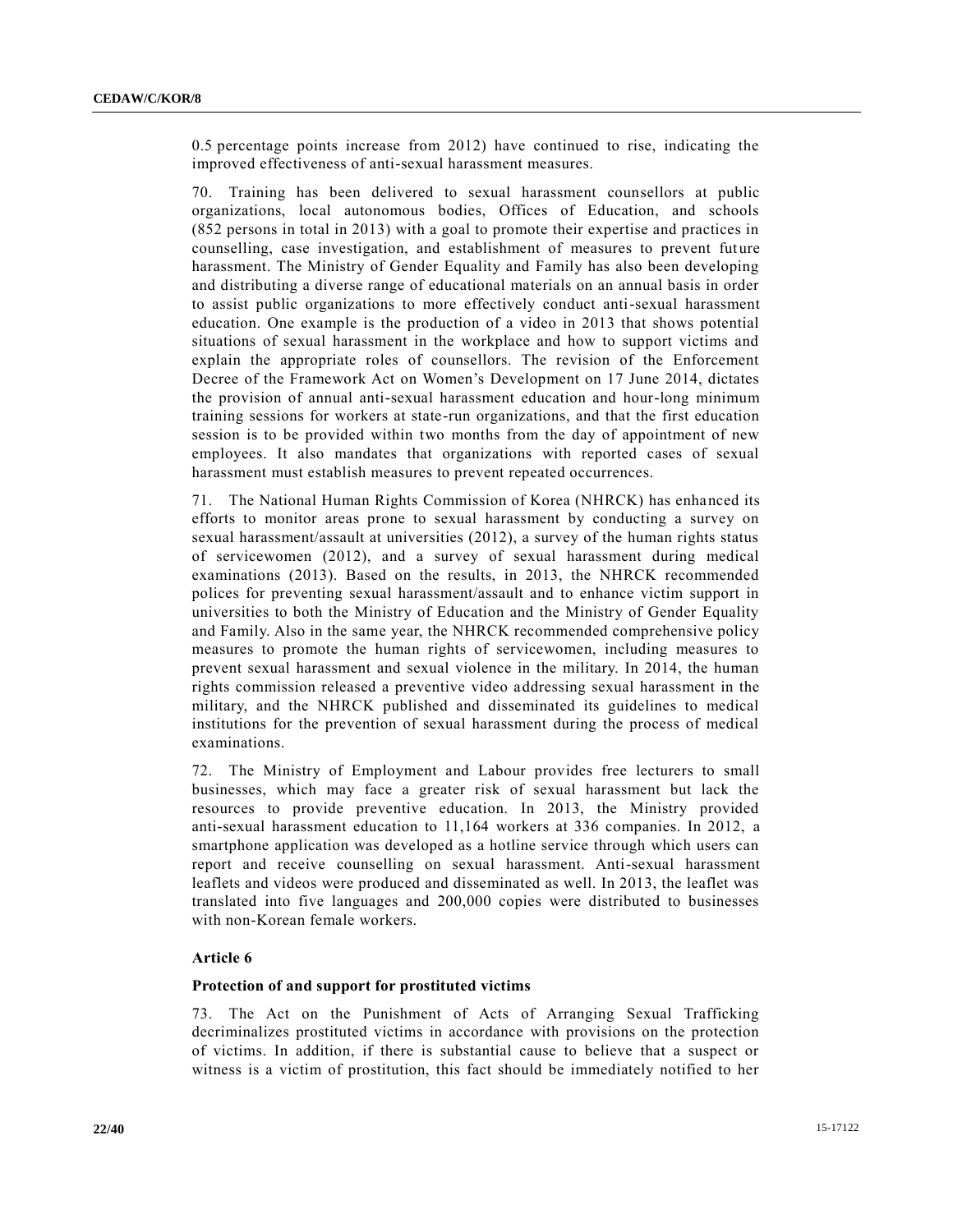legal representative, family, or lawyer so that necessary protective measures can be applied, including physical protection, confidential investigation, referral to family members, shelters or prostitution victim counselling centres. Both the court and law enforcement agencies can allow designated reporters and witnesses to be accompanied by trusted individuals upon their own request, that of their legal representatives, or of prosecutors.

74. Since the establishment of the anti-prostitution act, victim support organizations have been launched in an effort to provide on-site counselling, emergency rescue, legal and medical support, and vocational training to help victims escape from prostitution and prevent their re-entry into the sex industry (Table 17). In order to combat adolescent prostitution in particular, one main centre and ten regional centres were designated in 2011 for the provision of customized education on medical, legal, and rehabilitation support, as well as case management of prostituted adolescent victims. In 2012, a total of 355 adolescents received such education (Table 18). This education is offered in differentiated focused streams, such as medical/legal information, schooling, and independence, based on the needs of participants and facilitates case management as well. In 2011, an online peer counselling programme was launched to approach youths who open chat rooms on what are known as "conditional dating" sites for attracting sex buyers and attempt to talk them out of prostitution.

75. Counselling, medical and legal support services have continued to help prostituted women escape from prostitution and prevent their re-entry into the sex industry. While the number of counselling cases contacted by counselling centres for prostituted victims increased from 46,748 in 2009 and 45,817 in 2010 to 57,261 in 2013, the total number of women who received further support decreased from 9,892 in 2009 to 7,360 in 2010 and 6,557 in 2013 (Table 19). The number of rescue support cases rose from 30,545 in 2009 to 38,976 in 2013 (Table 20). The budget assigned to the support of prostituted victims rose from 11.1 billion won in 2010 to 11.5 billion won in 2013, and the number of victim support organizations increased from 87 in 2010 to 91 in 2014.

#### **Protection of non-Korean prostituted victims**

76. Regarding non-Korean prostituted victims who came to Korea with an E-6 Visa to work in the entertainment industry, the Ministry of Justice introduced a system in 2013 to provide G-1 visas to victims for whom the Minister of Justice recognizes the need for humanitarian consideration. A G-1 visa can be granted to non-Koreans who are engaging in a remedial process for a human rights violation, such as forced prostitution, and approved as subjects for deliverance by the Committee on the Protection and Promotion of the Human Rights of Foreigners. In such a case, a work permit is also granted. As of 2014, 1,658 of 5,162 E-6 visa holders (32.1 per cent) stayed in the country illegally. On 10 July 2014, the Government submitted the motion regarding the Protocol to Prevent, Suppress and Punish Trafficking in Persons, Especially Women and Children, which supplements the United Nations Convention against Transnational Organized Crime to the National Assembly. On May 29 in 2015, the National Assembly passed this motion, thereby the ratification process is expected to be completed.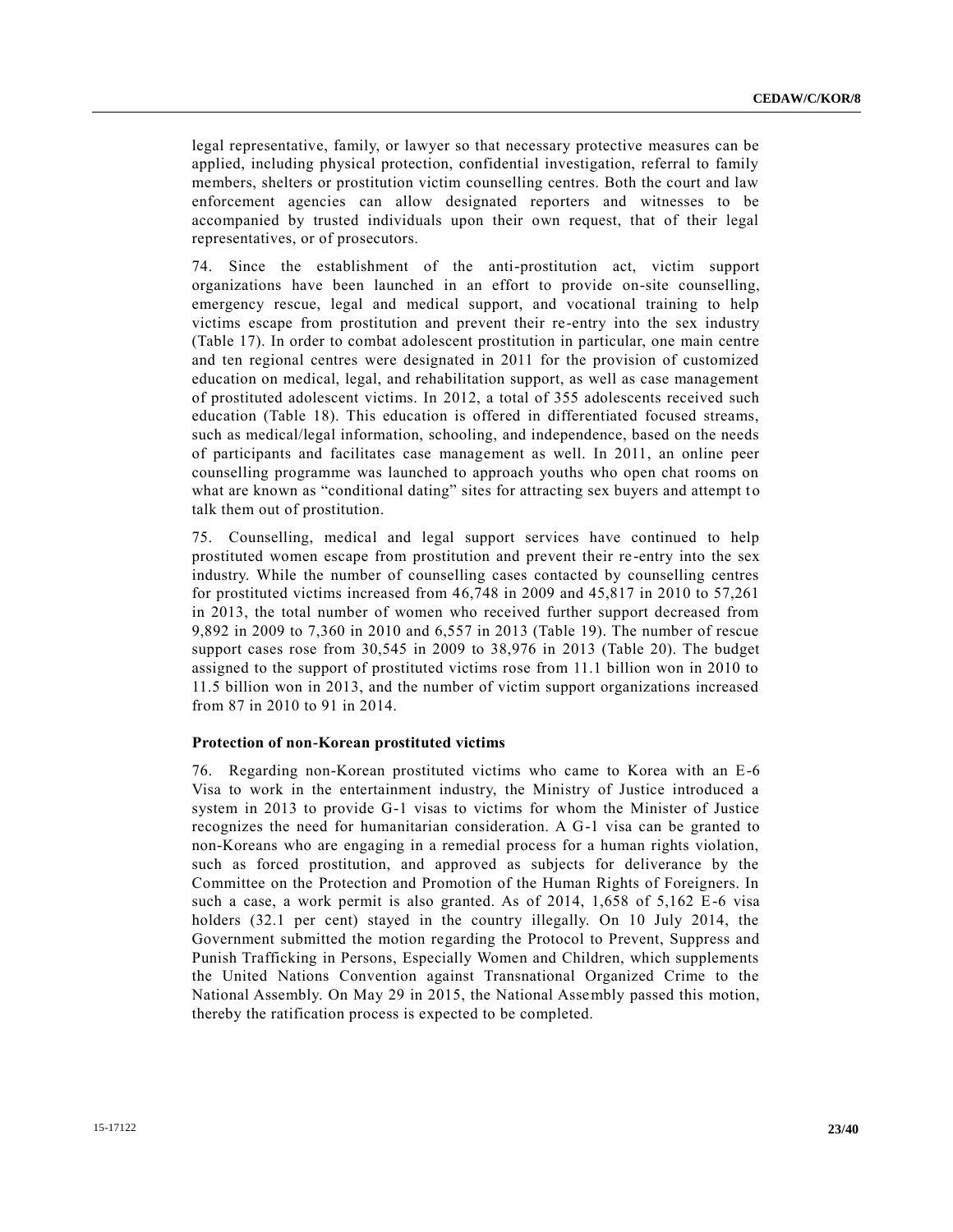## **PART II**

**Article 7**

## **Proportion of female public officials**

77. The proportion of female public officials in central government ministries (state/national public officials pertaining to the executive branch) has been on a constant rise. The figure grew by 2 per cent from 46.1 per cent in 2009 to 48.1 per cent in 2013 (Table 21). The proportion of female public officials within local autonomous bodies has also continued to grow, from 32.0 per cent in 2009 to 34.1 per cent in 2013. The proportion of female administrators at Level 5 or higher among local public officials rose from 7.4 per cent to 10.3 per cent (Table 22).

## **Proportion of female judges and prosecutors**

78. The proportion of female judges and prosecutors has been on the increase, rising from 20.9 per cent in 2009 to 26.5 per cent in 2013. While the figure is lower than that of female public servants in the executive branch, it is growing at a faster rate and is expected to continue to do so in the future as well (Table 23).

## **Proportion of female public officials at Level 4 or higher**

79. The proportion of female public officials in influential positions is significant in the planning and implementation of gender-sensitive state policies. For this reason, the *First Plan to Expand the Proportion of Female Administrators* (2002- 2006) aimed to increase the proportion of female public officials at Level 5 or higher to 10 per cent. The second plan (2007-2011) raised the target rank from Level 5 to Level 4 and aimed at 10 per cent of female public officials at Level 4 or higher. While the original plan was to increase the proportion of female public officials at Level 4 or higher to 13 per cent by 2016, related ministries established the *Plan to Improve Women's Representation in the Public Sector* in December 2013 as a means to strengthen the implementation of the policy to improve women's representation. Accordingly, the goal was adjusted to  $15$  per cent by  $2017$ , and its progress is being monitored biannually. The Ministry of Personnel Management supports the initiative by including the status of women's representation in its government performance evaluation. Thanks to such efforts, the proportion of female administrators as of late 2013 had reached 9.9 per cent, which is a 1.5 percentage point increase from 2011 (Table 24).

## **Proportion of female employees at public organizations**

80. Public organizations refer to companies and organizations established by central and local governments to carry out governmental projects. Affirmative action measures have been continuously implemented in order to raise the proportion of female employees and administrators in public organizations. The revision of the Enforcement Decree on the Equal Employment Opportunity and Work-Family Balance Assistance Act finalized in May 2013 expanded the guidelines for organizations subject to such measures from those with 50 or more employees to all public organizations. As a consequence, the proportion of female employees at public organizations rose from 32.3 per cent in 2012 to 35.6 per cent in 2014, while that of female administrators increased from 11.9 per cent to 13.9 per cent over the same period (Table 25). In 2014, the Ministry of Strategy and Finance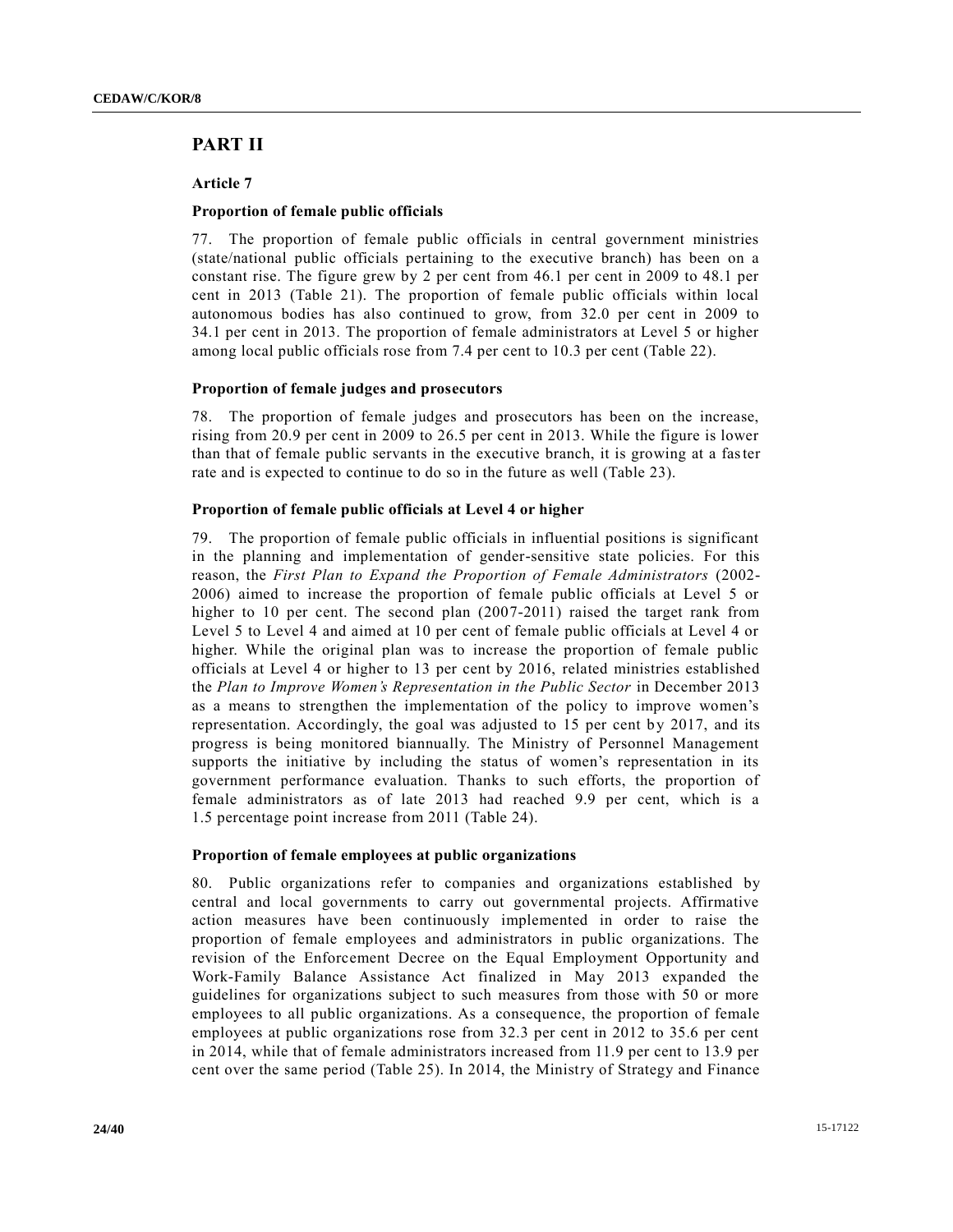introduced its *Quota System for Female Managers at Public Organizations* and encouraged all public organizations to implement their own annual expansion plan to increase the ratio of director-level women managers and reflect the results in their performance evaluation report. According to this quota plan, the proportion of female managers at public organizations will swell from 12.7 per cent in 2013 to 18.6 per cent by 2017. Also, the Strategy and Finance Ministry required public organizations to state the number of women employees by position level as part of their company information listed on ALIO, a public information site operated by the Ministry.

#### **Proportion of female principals and vice-principals**

81. City and provincial offices of education have independently determined and implemented a target proportion of female principals and vice-principals for their schools since 2013. As a result of such measures, the proportion of female principals and vice-principals reached 29.4 per cent as of April 2014, already surpassing that year's nationwide goal of 28.4 per cent. The Ministry of Education has raised its initial target of 33.5 per cent for 2017 to 36.0 per cent in April 2015 and is encouraging city and provincial offices of education to readjust their targets accordingly (Table 26).

#### **Proportion of female professors at national and public universities**

82. The National Human Resources Development Plan was first drafted in 2001 and included among its four main strategies the "maximized utilization of female resources." In particular, it was argued that the proportion of female professors at national/public universities should be elevated in order to create a more gendersensitive culture in universities, address the serious gender imbalance among professors and promote the utilization of female human resources in tertiary education. A target quota for female professors at national/public universities has been implemented since 2003; as a result, the proportion of female professors at national/public universities has gradually increased from 12.8 per cent in 2009 to 13.7 per cent in 2012, 14.1 per cent in 2013, and 14.5 per cent in 2014 (Table 27).

## **Article 8**

#### **Female human resources in the diplomacy field**

83. The proportion of women who pass the state exam for the selection of candidates for diplomatic positions, which is a major entry point for becoming public officials in the diplomacy field, has mounted rapidly ; the figure increased from 55.2 per cent in 2011 to 53.1 per cent in 2012 and 59.5 per cent in 2013. In 2014, 56.4 per cent of successful exam takers were women. Since 2010, the proportion of women who pass the diplomat selection exam has been hovering over 50 per cent, which exceeds the rate observed for other state public official selection exams (legislative, judicial, and executive branches). The proportion of women among public officials in the diplomacy field increased from 28.9 per cent in 2010 to 32.7 per cent in 2014, and the figure has reached 47.9 per cent for the headquarters of the Ministry of Foreign Affairs (Table 28). The proportion of women in government committees under the Ministry of Foreign Affairs has continued to rise, increasing from 16 per cent in 2011 and reaching 29 per cent as of April 2015.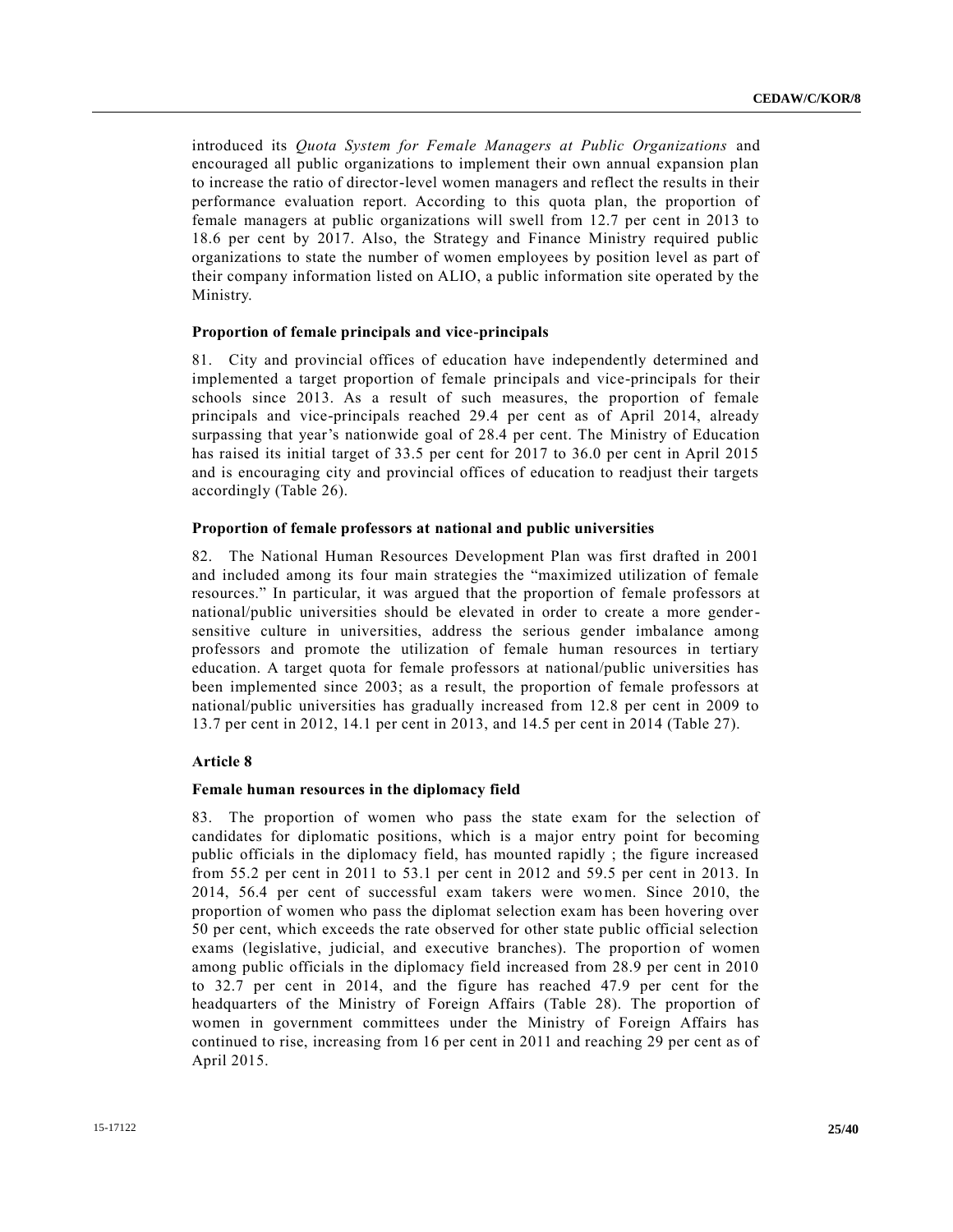#### **Participation in international organizations**

84. Currently, 197 of 530 Koreans working at international organizations, including the United Nations Secretariat, are women. In particular, positions including the deputy head of the United Nations Office for the Coordination of Humanitarian Affairs (OCHA), Special Rapporteur on the situation of human rights in Myanmar, and Representative for the United Nations Committee on Economic, Social and Cultural Rights are currently being held by Korean women. Also, an international internship programme for women professionals was initiated by the Government based on Article 27 of the Framework Act on Women's Development. This programme started with four participants in 2002, and by 2013, it had supported a total of 195 women, including for international organizational conferences and internships. As to the Junior Professional Officer programme designed to encourage the entrance of Koreans into international organizations, women have accounted for 75 per cent of participants since its inception in 2010.

#### **Article 9**

Not applicable.

#### **PART III**

#### **Article 10**

## **Proportion of female students in tertiary education and the diversification of their majors**

85. Thanks to policy efforts designed to elevate women's education rate and encourage their selection of majors outside those once considered traditional for women, women's participation in education is now similar to that of men. Since 2009, the college entrance rate among women has actually surpassed that of their male counterparts (Table 29). In order to promote the rate and quality of women's employment, efforts have continued to be extended to encourage female students to select science and engineering majors, which are characterized by greater demand in the labour market. At medical and pharmaceutical schools, the proportion of female students went up from 5.8 per cent in 2010 to 7.6 per cent in 2013, and from 9.5 per cent to 10.2 per cent among engineering majors during the same period. Humanities majors, which traditionally showed a large proportion of female students, have seen fewer female students over time (Table 30).

#### **Support for career development of female students**

86. The Ministry of Gender Equality and Family installed in 2003 a programme to support the career development of female students, with a goal of effectively addressing structural challenges faced by women in the labour market, such as gender discrimination and career disruption. This was designed to empower young women throughout the career development process and support their mid- to long-term economic participation through enhancement of gender awareness and career coaching. In 2014, 40 universities were selected for the programme and provided with support. As of 2014, a total of 60,780 female students had taken advantage of the programme and the reported level of satisfaction among users had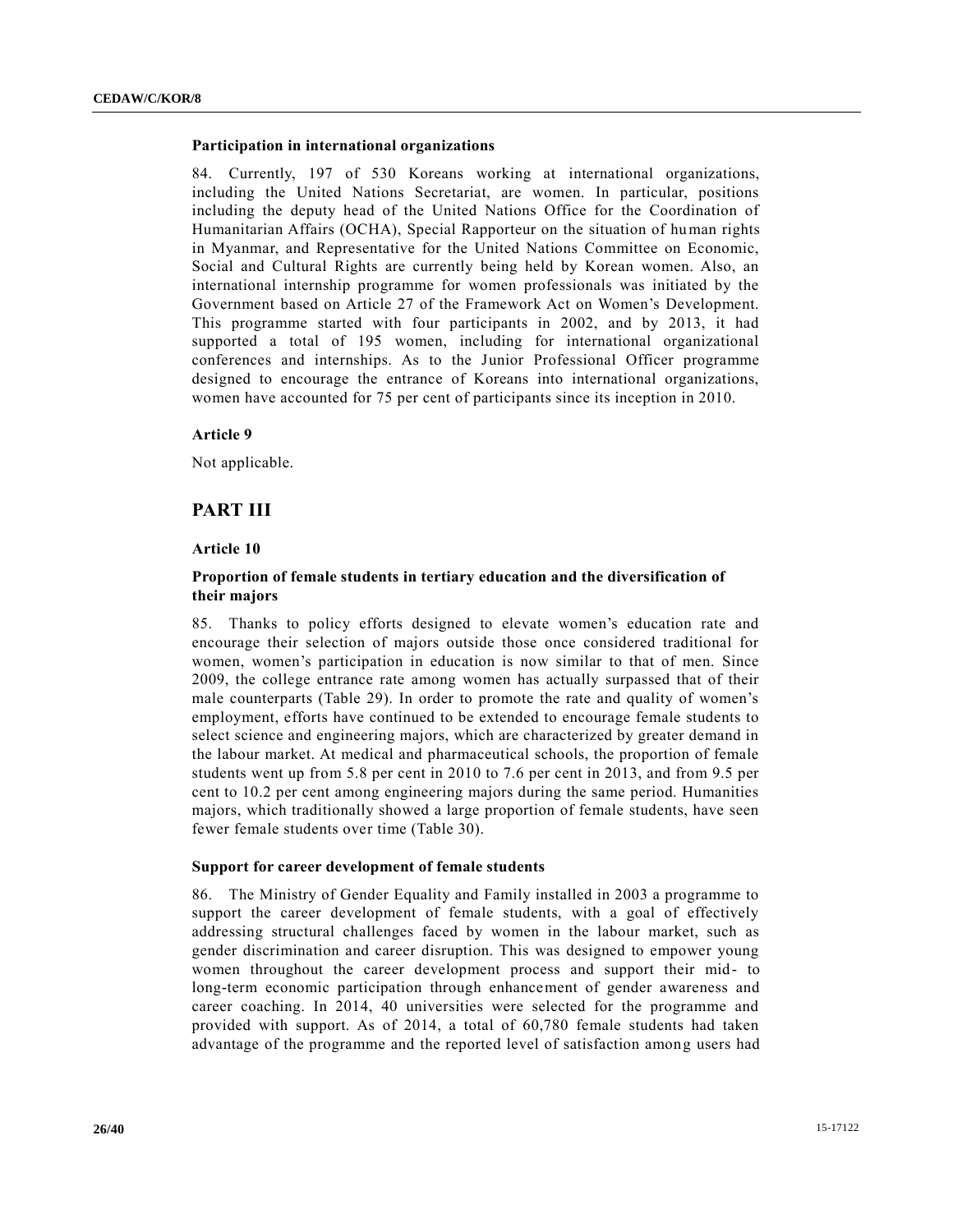proven very high with 84.7 out of 100 points. This programme also offers, to the degree possible, career education and mentoring for female high school students.

87. Since 2002, the Ministry of Gender Equality and Family has operated an online mentoring programme in which female mentors share their knowledge and professionalism and provide support to young women developing careers in their areas of interest. This programme, which is facilitated through online and offline meetings between mentors and mentees, offers a chance for women to expand their networks. In the period between 2002 and 2014, a total of 8,933 mentors and mentees were matched.

#### **Enhancing gender equality in elementary and secondary education**

88. A range of efforts have continued to hone the effectiveness of gender equality education in elementary and secondary schools. Examples of such include strengthening gender equality education in the curriculum, promoting expertise in gender equality education, and evaluating of gender equality education. In terms of curriculum, programmes on human rights sensitivity, leading a gender-sensitive life, gender equality in the family, and stories of gender equality in history have been conducted. As for the promotion of expertise in gender equality education, training has been offered to those in charge of gender equality education and related personnel. Gender equality education has been conducted on an annual basis by schools, based on the manual offered for education. Since 2013, the Ministry of Gender Equality and Family has created gender equality learning materials for creative experiential activities by elementary school children (for lower-grade students, middle-grade students, higher-grade students, and teachers) and distributed them to gender equality pilot and leading schools.

## **Cultivation of female scientists and engineers**

89. The Act on Fostering and Supporting Women Scientists and Technicians was established in 2002 with an aim to cultivate and promote female scientists and engineers. In particular, the *Second Basic Plan to Cultivate and Support Female Scientists and Engineers* (2009-2013) was implemented with goals to produce 1,000 female doctors of science and engineering every year (705 persons in 2007 to 1,155 persons in 2013); secure a minimum of 10 per cent of the jobs in the science and engineering sector for women (9.8 per cent in 2007 to 13 per cent in 2012); and raise the proportion of female researcher-in-charge research and development projects to 10 per cent (8.9 per cent in 2007 to 11.6 per cent in 2012).

90. As part of the efforts to prevent the career disruption of female scientists and engineers and to expand female research and development human resources, related ministries — the Ministry of Trade, Industry and Energy, Ministry of Education, Ministry of Science, ICT and Future Planning, Ministry of Employment and Labour, and Ministry of Gender Equality and Family — devised measures to expand female research and development human resources in industry in November 2013. Based on these measures, they created a public-private cooperation body in March 2014 and took steps to promote an environment that encourages the employment of female scientists and engineers by operating an employment forum. Thanks to these efforts, the overall proportion of female researchers expanded from 11.4 per cent (26,955 persons from a total of 235,596 persons) in 2010 to 14.3 per cent (43,300 persons from a total of 302,486 persons) in 2014. The number of research projects designed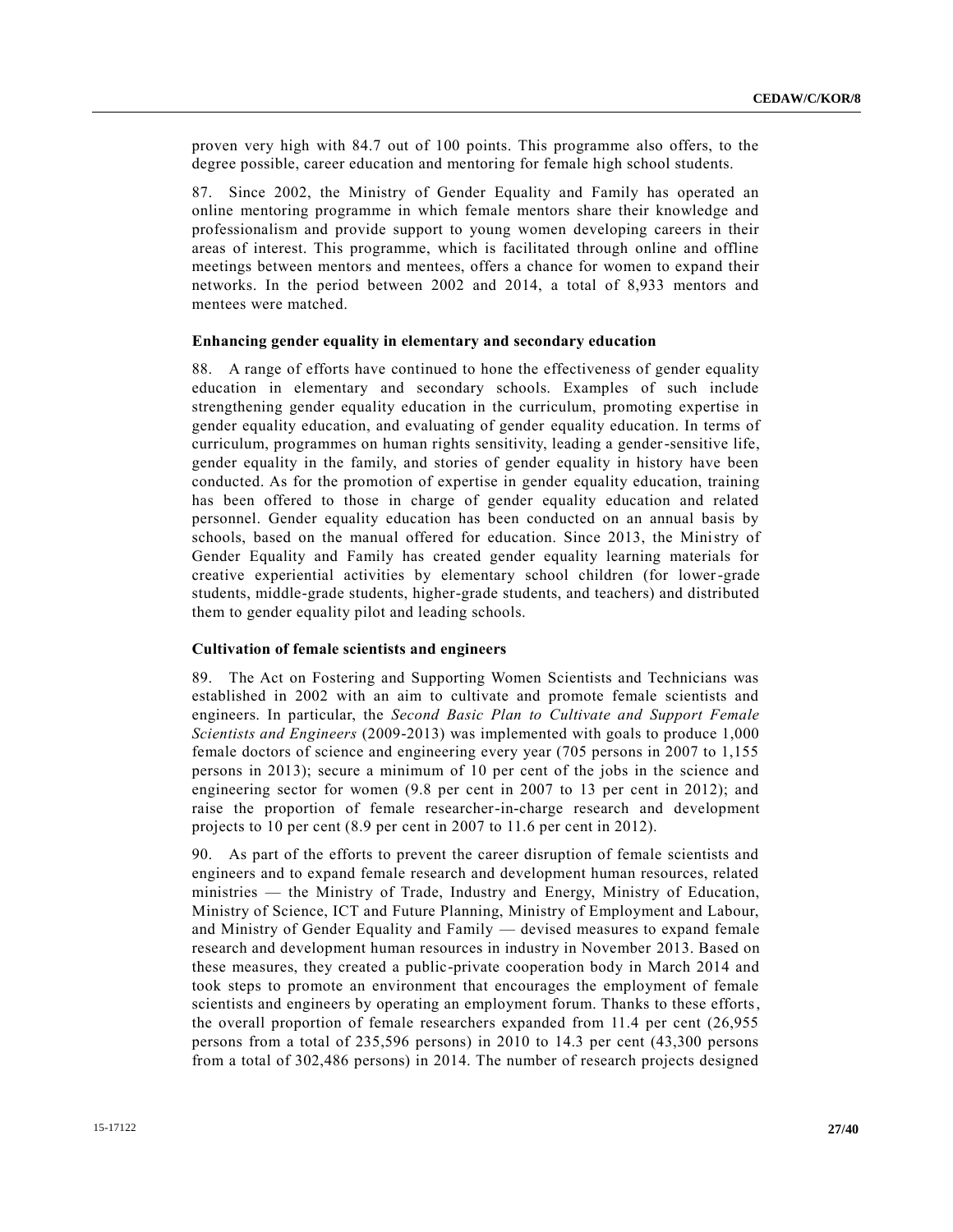to support the return of female scientists and engineers to the research and development sector increased from 39 in 2012 to 100 in 2014.

91. In 2014, the K-Girls' Day programme was launched as part of efforts to address gender imbalances in the science and engineering sector. New female students in engineering-related disciplines in 2013 amounted to only 21.16 per cent. The goal of this initiative is to stimulate a positive interest in engineering among female students and encourage them to pursue careers in the field by providing an opportunity to personally experience the work in companies, research institutes, or universities one day per year. A total of 1,876 female middle school, high school, and university students participated in 95 programmes in 2014, and 1,852 in 109 programmes in 2015 (Table 31). According to a 2015 participant satisfaction survey, the rate of positive perceptions of a science and engineering career rose by 27.3 per cent compared to their perceptions prior to participating in the programme (Table 32).

## **Article 11**

#### **Establishment of policies to promote women's economic activities**

92. Over the reporting period, women's economic participation has gradually increased (Table 33). In 2013, the invigoration of women's employment was a key assignment for national affairs and in the *Three Year Plan for Economic Innovation*. In 2014, further efforts were made to stimulate the employment of women, such as the introduction of the *Lifecycle Career Management Support Plan for Female Workers* and the *Follow-Up Plan for Women's Employment*. Consequently, the number of economically active women aged 15 or older expanded from 10.3 million (49.4 per cent) in 2010 to 11.2 million (51.3 per cent) in 2014. During the same period, the employment rate for women increased from 47.8 per cent to 49.5 per cent, with an even greater expansion among women in their 30s from 53.7 per cent to 56.3 per cent. This result shows that more women are actively pursuing economic activities, propelled by the Government's vigorous efforts to expand women's economic participation. Meanwhile, the proportion of female non-permanent workers decreased marginally from 27.1 per cent in 2010 to 27 per cent in 2014 (Table 34), while the gender wage gap slightly narrowed from 39.6 in 2010 to 36.6 in 2013.

93. The promotion of women's economic participation and support for workfamily balance was given greater emphasis within women's policies by the Korean Government during the reporting period. The Government has implemented a basic plan to promote women's economic participation and the achievement of workfamily balance. The *Fourth Basic Plan for Women's Policy* (2013-2017) includes detailed sub-plans in the following areas: expansion of support for young women's employment; enhancement of the capacities of working women and expansion of support for women with interrupted careers; expansion and support for the economic participation of older women; establishment of an infrastructure to support women's employment; strengthening of job security and employment welfare among irregular female workers; expansion of affirmative action and monitoring to eradicate gender discrimination in employment; promotion of the entrepreneurial capacities of women in the agricultural and fishery industries and support for the independence of underprivileged women; and expansion of support for women's business start-ups and female entrepreneurs. The *Second Basic Plan*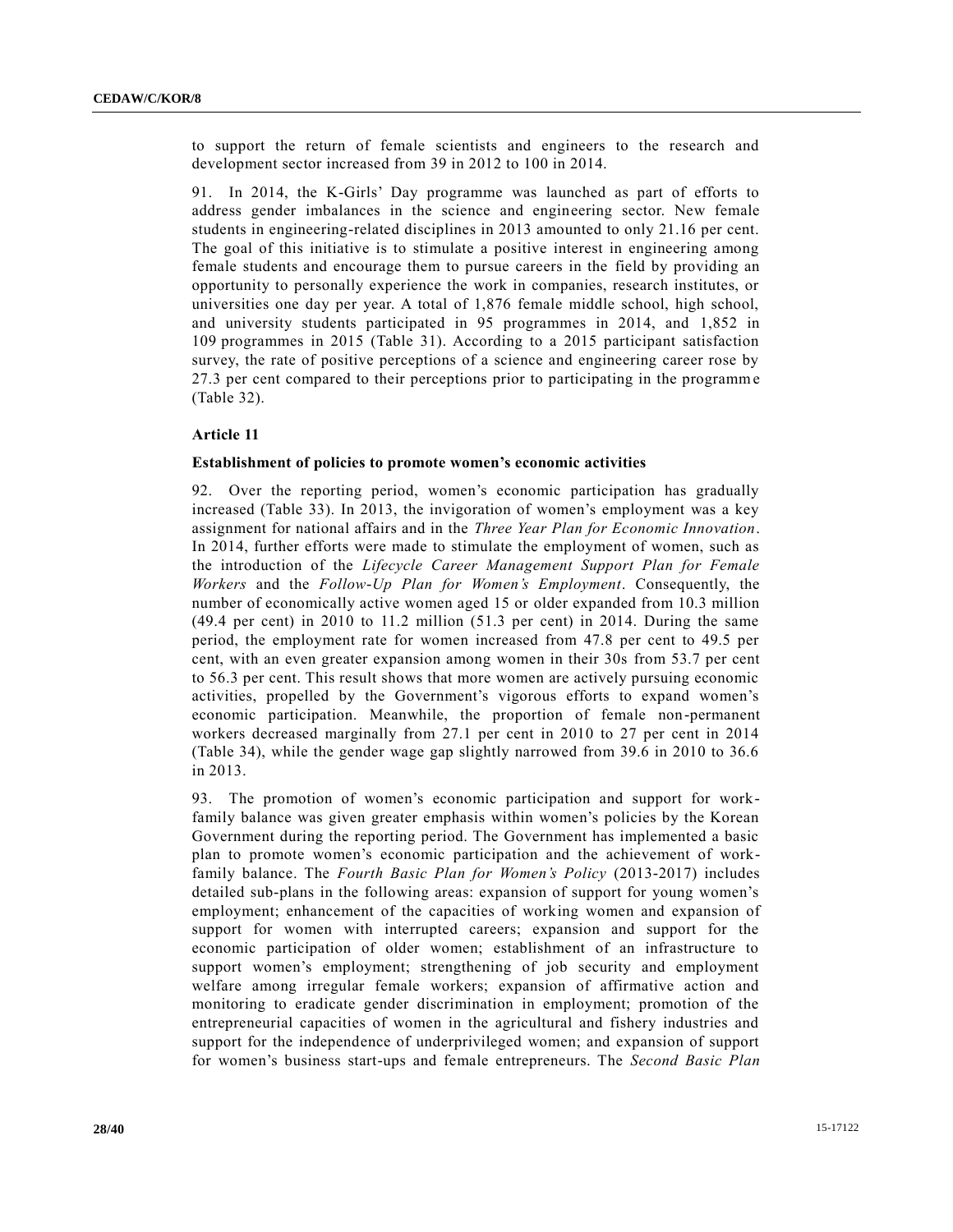*for the Promotion of Economic Activities of Women with Interrupted Careers* (2015- 2019) is focused on the robust implementation of support policies tailored to the different stages of women's lives and the substantiation of services. The *Fourth Basic Plan for Equal Employment Opportunity and Work-Family Balance* (2008- 2012) laid out five core strategies for expanding women's employment under the vision of the actualization of equal employment and work-family balance. Aiming to secure the effectiveness of support for women's economic activities, these five strategies include: enhancing women's capacities and expanding jobs for women; establishing a childcare support system focused on working women; striking a work-home balance; preventing gender discrimination in the workplace; and expanding the infrastructure for women's employment based on a social consensus.

#### **Life cycle-based support policies for working women**

94. Under the goal of "A happy balance between work and family," the Government provides support for work-family balance among working women based on the course of their life. Available offerings include: 90 days of maternity leave which can be used both before and after birth; miscarriage or stillbirth leave; 3-5 days of paternity leave for men with a newborn baby (paid for the first three days); *Goun Mom* pregnancy/childbirth subsidy card to promote women's right to choose medical services; medical subsidy for couples with fertility difficulties; home-visit helpers for mothers and newborn babies; childcare leave for workers with infants and toddlers; free medical check-ups for all children under the age of six; flexible working hours during the period of infant care; medical subsidies for premature babies and babies with birth defects; subsidies for educational and day-care costs for all children 3-5 years old, regardless of household income; childcare subsidies for the at-home-care of children, regardless of household income; and childcare support for the children of working parents under the age of 13.

95. Cooperation from employers is essential if women are to achieve a balance between work and childcare. The subsidy for substitute workers in conjunction with childcare support is based on the Employment Insurance Act and is intended to support employers who require the use of substitutes for employees taking childcare leave. The subsidy, the goal of which is to encourage childcare leave by easing the consequent burden on employers, is provided to employers who hire a substitute worker from up to 30 days before the start of pre-natal or post-natal leave, including miscarriage/stillbirth leave and childcare leave, for 30 consecutive days or longer and continue to employ the original employee for 30 consecutive days or longer after she returns to work from the leave.

96. In an effort to minimize the job insecurity faced by irregular female workers in the case of pregnancy and childbirth, the Government has expanded its coverage. Employers who contract female employees for a set term of over one year receive 400,000 won per month per female employee for up to six months up to 2.4 million won. Employers who sign an employment contract with no set term are supported for up to one year. The conditions have been further relaxed to extend the eligible period for rehiring to within 15 months after childbirth since January 2013 and to include employees on childcare leave — for those with children aged 15 months old or younger — since 2014. In 2013, a total of 885 million won was provided to 167 companies, and in 2014 1.25 billion won went out to 315 persons at 164 companies.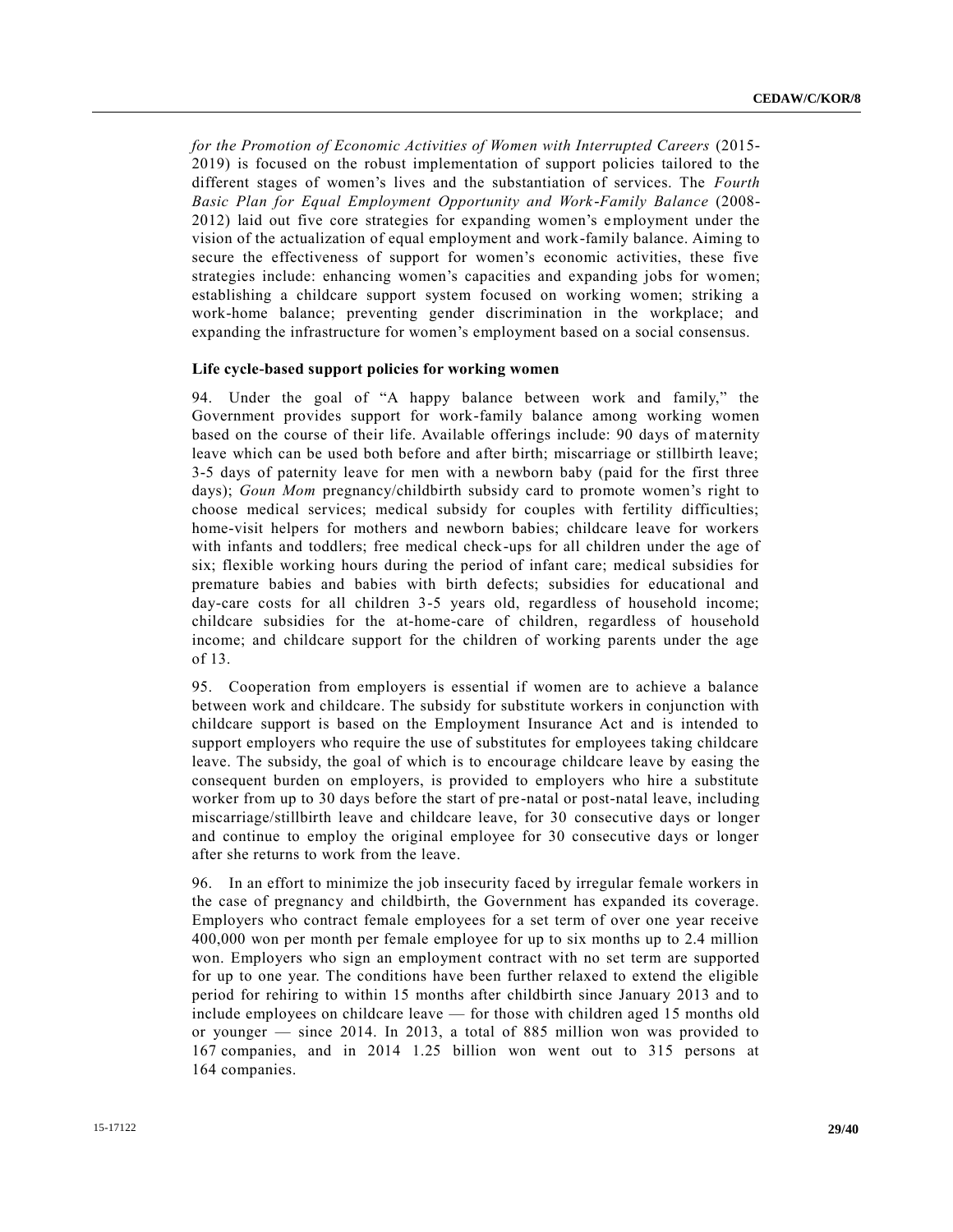97. One of the most urgent needs that have emerged in efforts to prevent career disruption among women is the establishment of more workplace day-care facilities. In response, the Government devised its *Measures to Promote Workplace Daycare Facilities* in 2013 through inter-ministerial collaboration which include easing regulations on the establishment of workplace day-care facilities, subsidizing wages for day-care teachers, offering loans and subsidies for the construction of workplace day-care facilities, and expanding the subsidy for the operation of workplace daycare facilities at small to mid-sized companies. In 2012, the Government began subsidizing up to 90 per cent (1.5 billion won) of the establishment costs for communal workplace day-care facilities in industrial complexes. The number of daycares that benefited from this subsidy has expanded continually, from two in 2012 to ten in 2013 and 20 in 2014. The subsidy for the establishment of workplace day-care facilities increased from the provision of 6.634 billion won for 61 facilities in 2010 to 23.776 billion won for 93 facilities in 2014 (Table 35).

98. The Government provides childcare professionals to assist working couples with children aged between 3 months and 12 years. The programme consists of hourly service for children between the ages of two and 13 and full-day service for babies aged 24 months old or younger. An institutional support service and a special support service for children with infectious diseases are also available. This latter programme, in which caregivers are sent to homes, maximizes the sense of security and convenience for both working parents and their children and can be highly customized to the unique needs of service users. The number of users of this programme has increased constantly, from 44,000 in 2012 to 51,000in 2013, and to 54,000 in 2014, a trend which is expected to continue.

## **Enhanced support for the employment of women with interrupted careers**

99. Women's career interruption is one of the major causes for the gender wage gap. Since the establishment of the Act on the Promotion of Economic Activities of Career-interrupted Women in 2008 as a means to assist the employment of women who discontinued their careers due to childbirth and/or childcare, the Government launched support centres for women with interrupted careers, Women's Reemployment Centres (*Saeil* Centres), to provide comprehensive employment support services including employment counselling, vocational training, information on job openings, and follow-up management after employment. Seventy-seven *Saeil* Centres were designated in 2009, and the total had risen to 140 by 2014. The Government also initiated regional *Saeil* Support Headquarters in 2010 in an effort to provide employment services to women in areas lacking a local *Saeil* Centre. There are nine such headquarters across the nation as of 2014. Furthermore, in areas with no *Saeil* Centre, employment consultants are dispatched to organizations providing women's employment support services at Women's Centres. Online employment consultation service is also available at www.dream.go.kr.

100. In 2014, the types of *Saeil* centres were divided into career development for well-educated jobseekers with a specialized education, independence support for vulnerable groups, and rural services, and ten centres were accordingly operated on a pilot basis in order to improve the customization of services to the specialties and careers of women who had experienced career interruptions. Meanwhile, a total of 636 training courses have been offered tailored to the specific fields and abilities of jobseekers and in consideration of the demand for vocational training, the particular needs of companies, and job prospects among women. The employment rate of the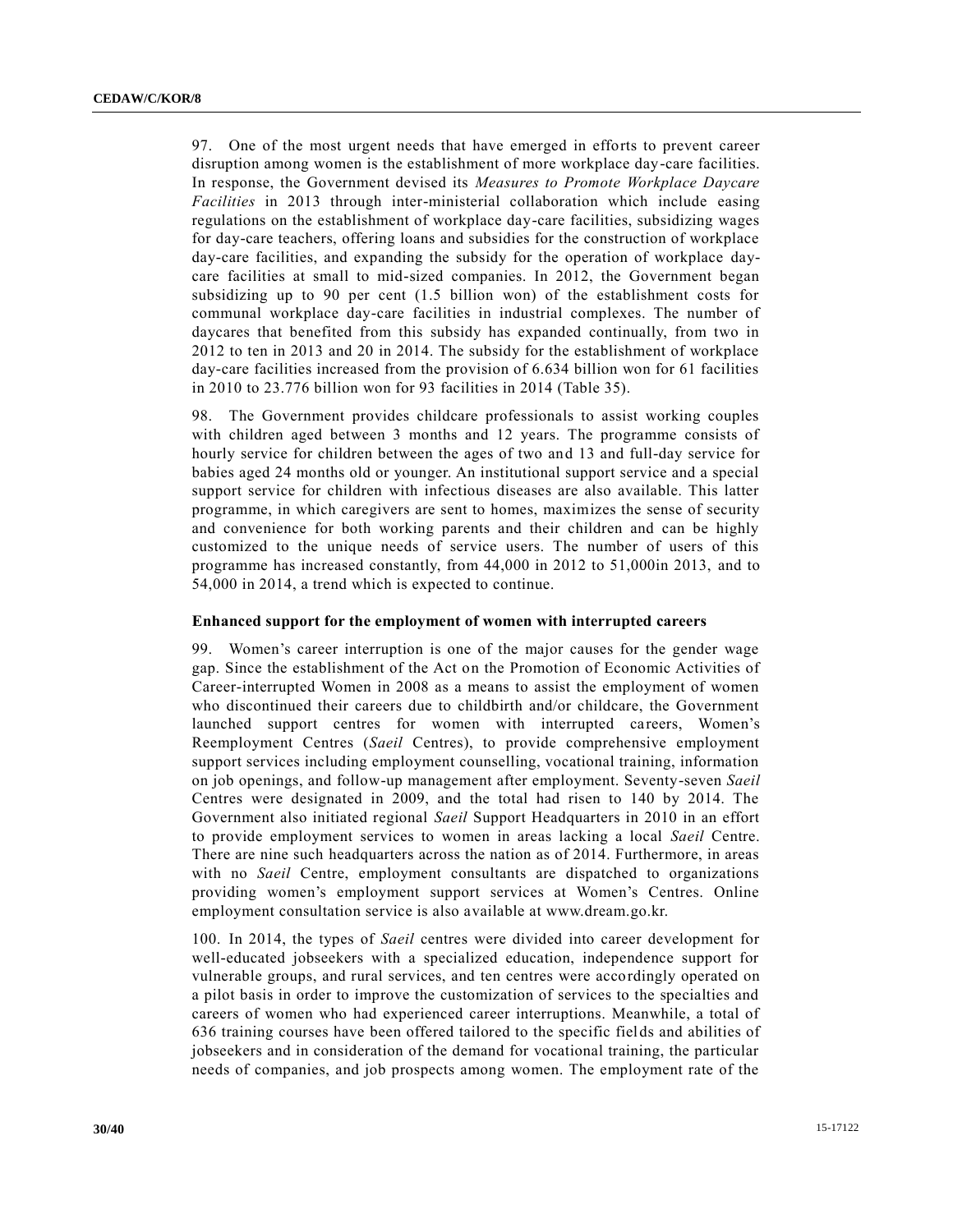participants in vocational training programmes at *Saeil* Centres increased from 54 per cent in 2009 to 61 per cent in the first half of 2014. Internship opportunities are available to job seekers so that they can better adapt to the workplace environment following employment. Companies are provided with subsidies as an incentive to offering internships. This internship support appears to have been effective, as indicated by the employment rate of *Saeil* interns in 2014 reaching 93 per cent (Table 36).

#### **Promoting childcare leave and male participation in childcare**

101. Support for work-family balance has been greatly expanded during the eight reporting period, with one of the most prominent areas being childcare leave. First, the age of children eligible for parental childcare leave has gradually increased from under three years old in 2006 to under seven years old in 2010, and then to under nine years old or below third grade in 2014. The maximum allowed length of leave is one year. The childcare leave benefit was shifted from a flat 500,000 won per month in 2007 to 40 per cent of the regular pre-leave wage in 2011, with an upper limit of one million won and lower limit of 500,000 won. The number of those who use childcare leave has shown constant growth from 21,185 in 2007 to 58,134 in 2011, 69,616 in 2013, and 76,833 in 2014 (Table 37). The total amount of childcare leave benefit paid out was 61 billion won in 2007, 276.2 billion won in 2011, 420.3 billion won in 2013, and 500.7 billion won in 2014.

102. Thanks to the expanded childcare leave scheme, the number of male workers taking childcare leave has been increasing every year: from 310 in 2007 to 502 in 2009, 1,402 in 2011, 2,293 in 2013, and 3,421 in 2014 (Table 38). Accordingly, the total amount of childcare leave benefits provided rose from 740 million won in 2007 to 5.8 billion won in 2011, 11.7 billion won in 2013, and 17.9 billion won in 2014.

103. In October 2014, Father's Month was introduced as part of the efforts to encourage the use of childcare leave among men. If two parents use childcare leave consecutively one after another, the benefit for the first month of the leave of the parent who uses the latter leave is raised to 100 per cent of the ordinary wage, up to 1.5 million won. Since this benefit is only offered when both parents take childcare leave, it serves as a strong incentive to men. In compliance with the revised State Public Officials Act and Local Public Officials Act, from 2015 male public officials can take childcare leave for up to three years as can their female counterparts.

104. Since 2011, the Ministry of Health and Welfare has been conducting a campaign to encourage male participation in childcare and reduce the burden on women. Along with television ads, various programmes have been launched in partnership with the private sector to foster commitment and support among the fathers themselves, the colleagues of working fathers, their employers, and society as a whole.

## **Strengthened support for employment of female marriage migrants and disabled women**

105. In order to assist international marriage migrant women as they settle in their communities, the Government has introduced a diverse range of programmes through Multicultural Family Support Centres designed to aid them in creating social support networks. Services to promote their economic activities include education on Korean workplace culture, information on vocational training, job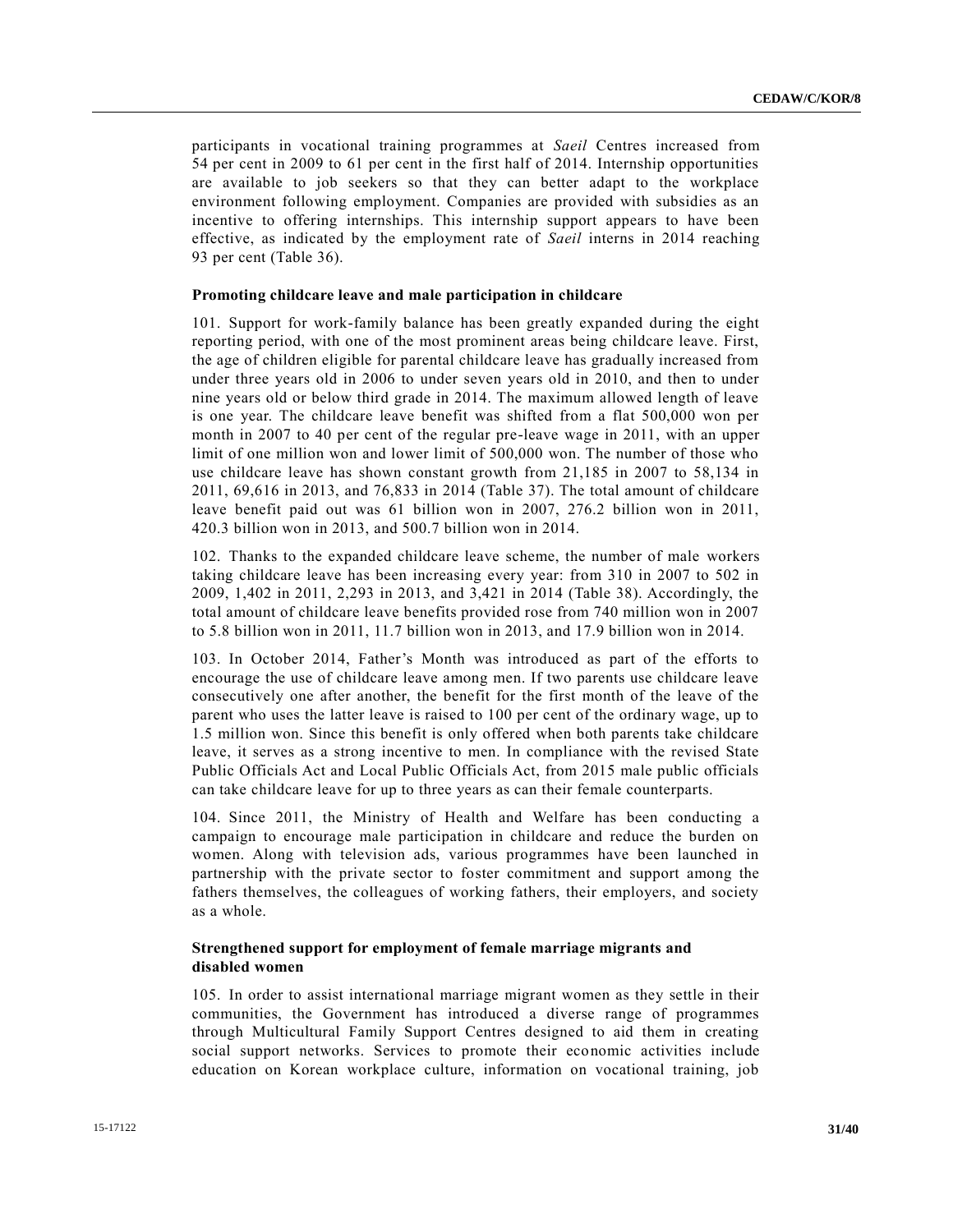referrals, and job creation. In 2014, a total of 1,460 training and referral programmes were offered to encourage the employment of international marria ge migrant women. The number of participants in such programmes was 13,858. Through the *Saeil* Centres, 47 vocational training courses — as of 2015, courses include medical tourism coordinator and training programmes for tour guides customized to the qualifications of migrants and the needs of business are offered. Internship programmes for marriage migrants are also in place to assist with employment and adjustment to their new work; 644 women participated in internships in 2014. Additionally, women marriage migrants are given priority during the selection process for vocational training and reemployment applicants at the *Saeil* Centres and, in partnership with related ministries including the Ministry of Employment and Labour, employment support officers for international marriage migrant women have been installed at employment support centres in communities with concentrations of such women in order to better respond to their employment needs; 31 centres are in operation as of 2015.

106. As of 2011, the rate of economic participation among disabled women is 23.9 per cent, half that of their male counterparts (49.19 per cent). The proportion of employed disabled women relative to the total population of disabled women is 22.72 per cent, again about half that of disabled men. Programmes for disabled women are based on Article 22 of the Framework Act on Women's Development, Article 6 of the United Nations Convention on the Rights of Persons with Disabilities, and Article 9 of the Act on Welfare of Persons with Disabilities. The focus of programmes in 2007 was on enhancing the capacities of disabled women through the promotion of emotional stability, social skills, and maternity protection.

107. Along with these capacity-building efforts, additional programmes were implemented in 2009, including counselling support, specialized training for the educational, social, and economic empowerment of disabled women, and a pilot counselling programme for the social engagement of disabled women. Vocational training, job referral, and follow-up management are also offered in partnership with community organizations. The numbers of disabled women who took advantage of counselling and capacity-building training through the *Ehulim* Centres for Disabled Women were 42,535 in 2010, 52,169 in 2011, 62,235 in 2012, 65,767 in 2013, and 72,036 in 2014. Demand-based training programmes and support services for women with disabilities will continue to be expanded as a means to increase opportunities for social engagement.

#### **Efforts to expand work-family balance**

108. The Government has engaged in multi-faceted efforts to create a social environment conducive to work-life balance. It has been undertaking a revision of the Labour Standards Act in order to address the current norm of extended working hours. The Government also encourages participation from the private sector by providing incentives to family-friendly companies. Flexible and part-time work arrangements are expanded as alternatives to the labour market practice of long working hours and the orientation toward full-time workers. Policies to promote work-family balance are also constantly expanded with a focus on the prevention of career disruption among working mothers.

109. In particular, the Ministry of Gender Equality and Family launched the Work-Life Balance Support Bureau in March 2015 to provide assertive support to the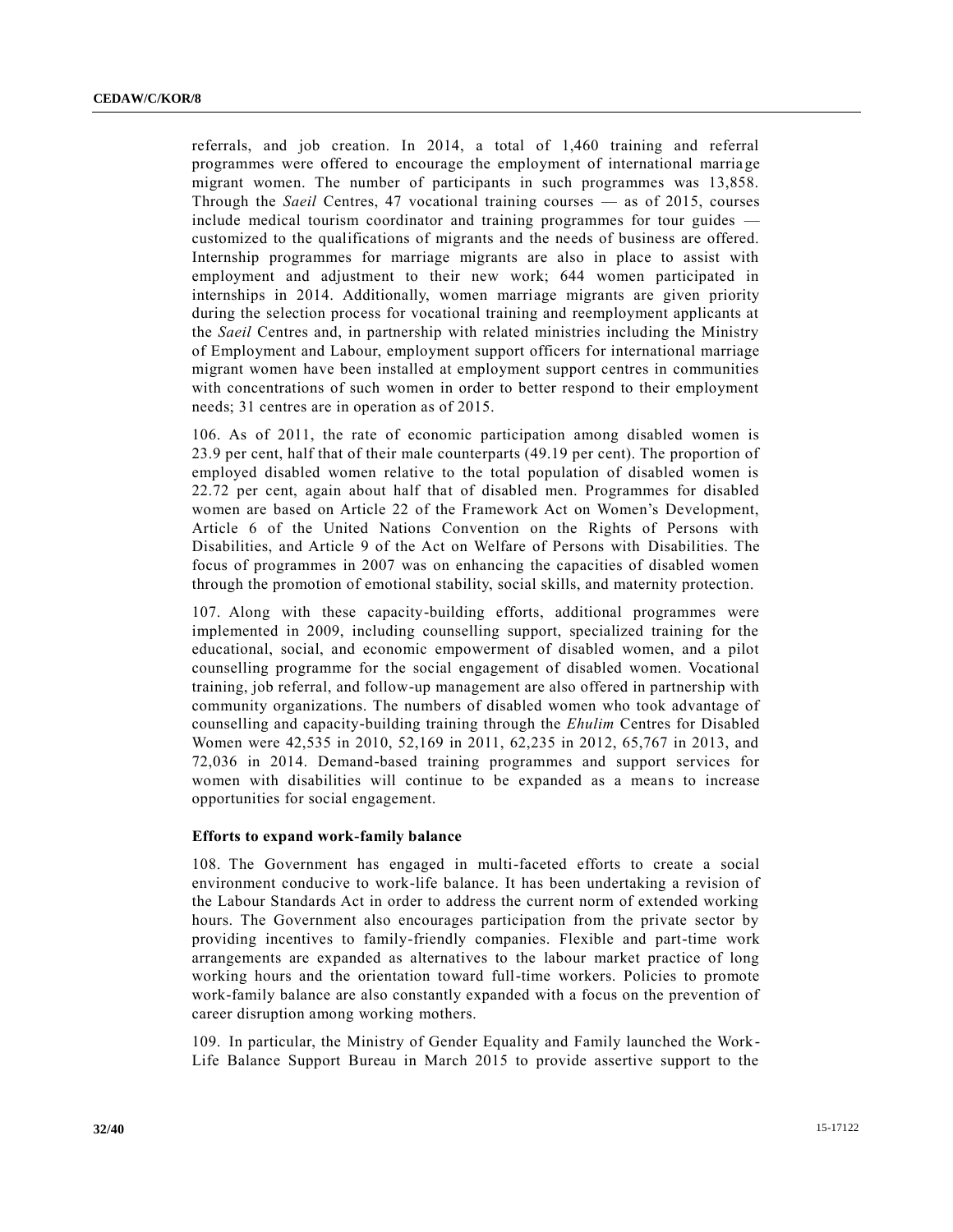Government's 24 major innovation projects. With the participation of relevant divisions in charge of policy for women, families, and work-life balance, the bureau is extending multidimensional efforts intended to develop a cooperative system for the effective allocation of roles between divisions and to allow a more familyfriendly culture to take root among both employers and families. By holding regular meetings, relevant ministries — the Ministry of Gender Equality and Family, Ministry of Employment and Labour, Ministry of Health and Welfare — are preparing joint action plans and promotional strategies, implementing joint promotional activities, and collaborating with the private sector to offer Family Day discounts and participate in awareness campaigns.

110. In cooperation with the World Economic Forum (WEF), the Ministry of Gender Equality and Family demonstrated its commitment to work-family balance and the expansion of women's employment by launching the *Taskforce on Gender Parity and Empowerment of Women* in June 2014, spanning approximately 120 organizations from both the private and public sectors.

## **Increasing the number of businesses certified as family-friendly**

111. The Best Family-Friendly Management Certification Programme, initiated in 2008, is designed to grant certification to companies establishing best practices for a more family-friendly working environment: flextime, support for childcare and child education, and support for workers, etc. The certification is provided by the Ministry of Gender Equality and Family based on its appraisal of companies and public organizations that apply for such certification. The number of certified companies has increased constantly from nine in 2008 to 14 in 2009 to 444 in 2014 (Table 39). As of December 2014, the total number of certified organizations/companies totals 956, with 223 big companies, 428 small to mid-sized companies, and 305 public organizations. The Ministry also began offering consultation services in 2013 for companies that intend to introduce such a scheme and also maintains a loan programme for companies that seek to create a more women-friendly work environment.

112. The Government is continuing its efforts to improve its life course based work-family balance support services through field monitoring designed to ensure proper implementation. In 2014, four major policy areas were identified: maternity protection, work-family balance, childcare support, and women's return to the labour market/work environment. Sixteen local autonomous bodies across the country conducted monitoring of these areas and improved their services by adopting suggestions from the field, which included an expansion of the automatic transition from maternity leave to childcare leave without additional prior applications, earlier deployment of substitute workers and inclusion of information on maternity protection and work-family balance in the school curricula. In 2014, mobile applications were developed to expand public access to information on government policies on work-family balance by life stage and by beneficiary.

## **Expansion of flexible working arrangements: improved choices of work hours and places**

113. The scheme for reduced working hours during the intensive childcare period, introduced in 2008 based on the Equal Employment Opportunity and Work-Family Balance Assistance Act, is significant in that it has expanded the options available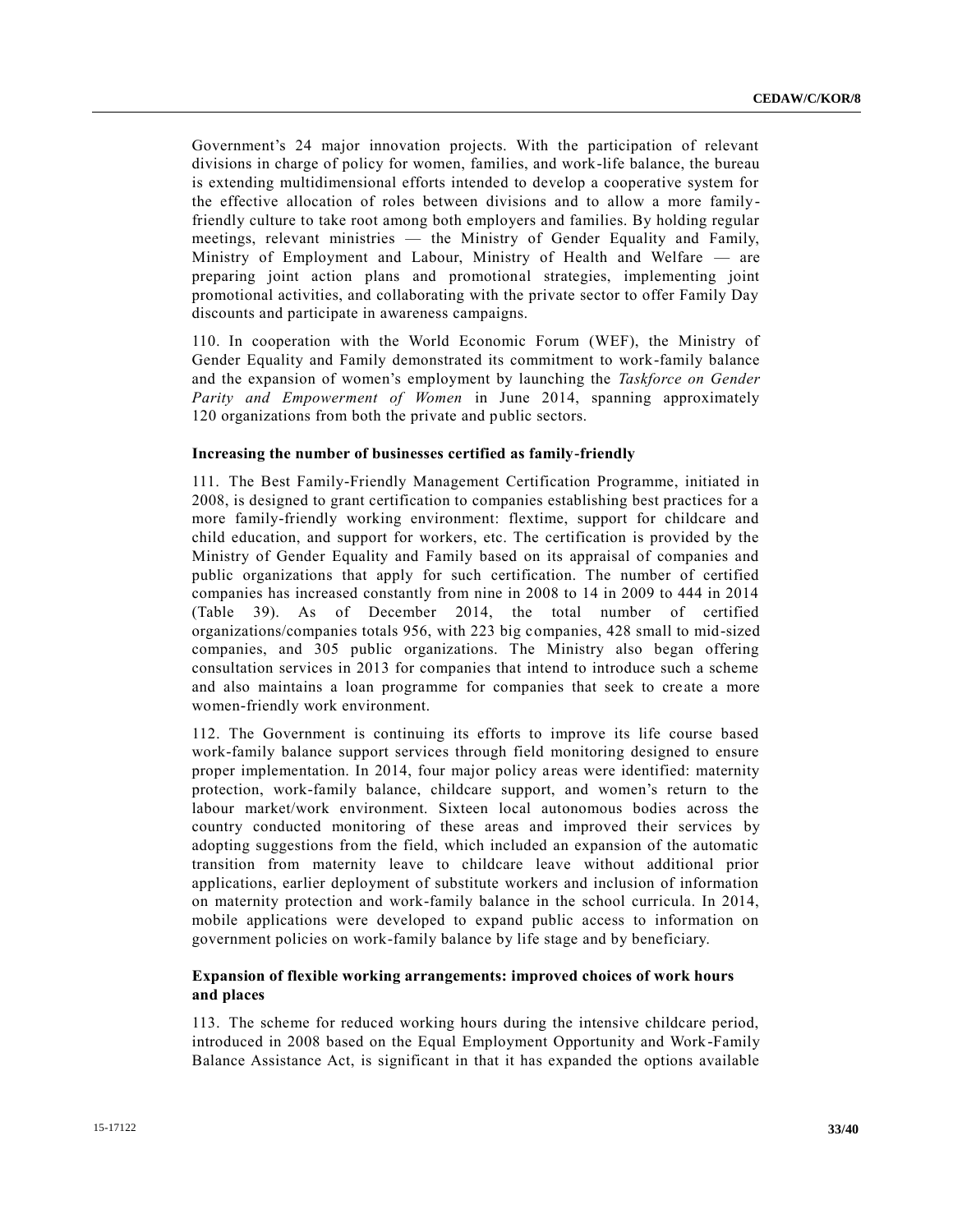for workers with infants/toddlers. Through this system, workers are able to choose a reduction of their weekly working hours by 15 to 30 hours in place of taking childcare leave. With the introduction of the right to file for reduced working hours during the childcare period in 2012, if a worker applies for reduced working hours instead of childcare leave it must be granted unless a compelling reason can be demonstrated.

114. The Korean Government is implementing polices to promote jobs that allow the selection of suitable working hours as a new employment paradigm. Characterized by shorter working hours, secure basic working conditions that meet the needs of workers, and a lack of discrimination, these jobs are expected to be beneficial both to job seekers and workers who are unavailable to work full-time due to diverse reasons such as childcare, preparation for retirement, and education, and to employers seeking to establish an efficient human resource management system that responds to peak periods of demand. The Government is providing labour cost subsidies and consultation services to companies allowing the selection of working hours together with awareness campaigns to thwart negative perceptions toward the system.

115. The Government has established Smartwork Centres and is working toward institutional improvements to promote their use. Smartwork Centres are remote working offices that enable employees to work in a location closer to their homes rather than commuting to their primary workplace. Two Smartwork Centres for the public sector opened in 2010 and the number increased to 16 in 2014. This is expected to contribute to transforming the practice of long working hours and help prevent career disruption among working women with childcare duties.

## **Strengthened monitoring of discriminatory employment practices and corrective measures**

116. As part of the policies to promote one of the Government's core strategies of ensuring gender-discrimination free workplaces, gender-based discrimination has been banned and regular monitoring, corrective measures, and supervision have all been strengthened. Organizations and companies that violate this ban are now subject to a fine of 5 to 30 million won or criminal punishment. Labour inspectors at regional Offices of Employment and Labour conduct prevention and inspection activities to ensure compliance with regulations on gender discrimination. The main focus of inspection has been on retail businesses, hospitals, and manufacturing companies, all of which traditionally hire a large number of female workers. Inspection and supervision has been heightened for companies demonstrating poor working conditions, high turnover rates among female workers, and/or low usage of maternity protection systems. The number of identified violations to which corrective measures were applied was 4,418 in 2011, 6,521 in 2012, 4,729 in 2013, and 2,053 in 2014 (Table 40).

117. The Equal Employment Opportunity and Work-Family Balance Assistance Act prescribes equal pay for work of equal value. Through inspection and deliberation, the Government can impose up to ten million won in fines on companies practicing wage discrimination, and up to five million won on those discriminating in te rms of fringe benefits. Furthermore, constant monitoring is in place for discriminatory recruitment and hiring practices, such as applying a different wage system by gender.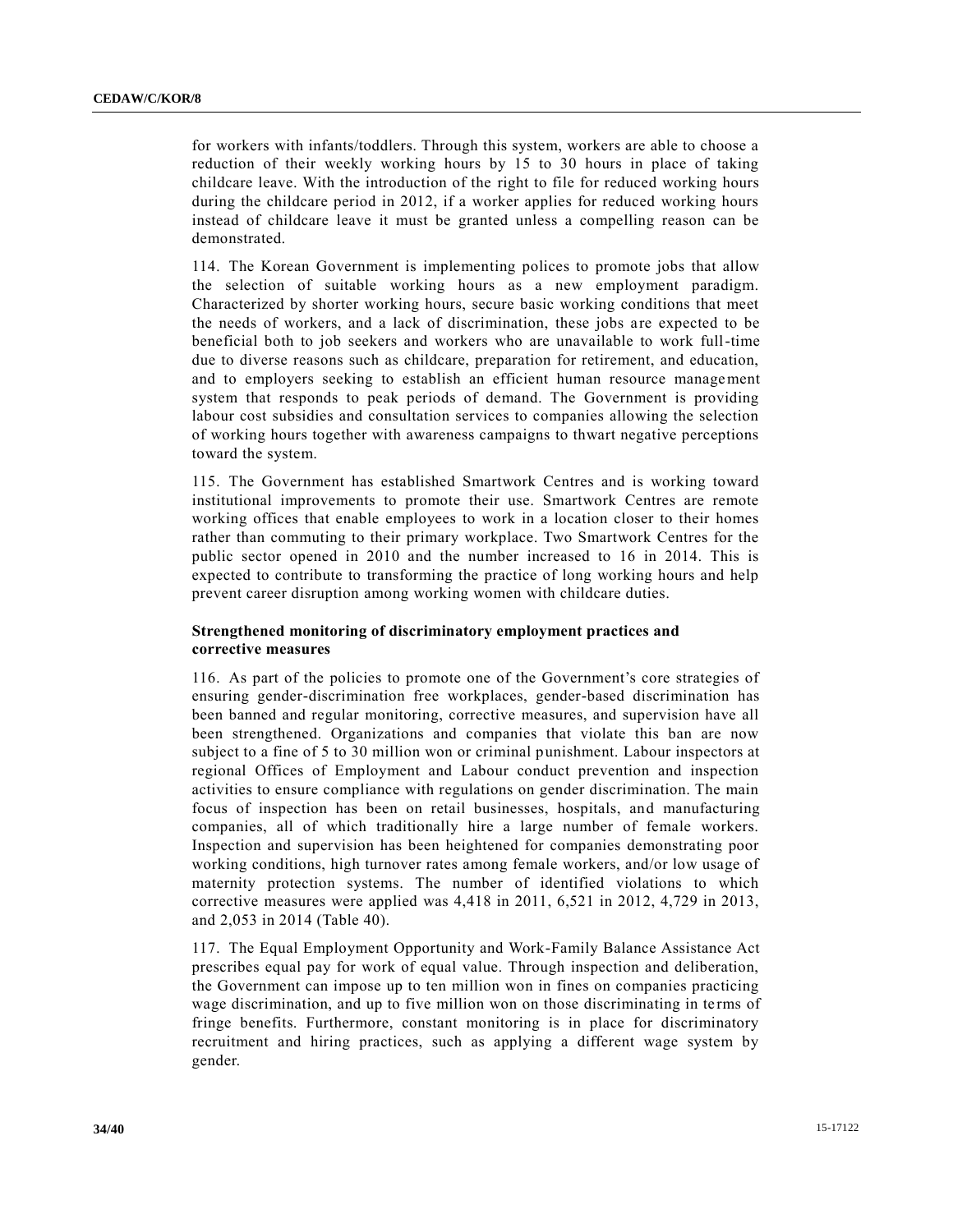## **Article 12**

#### **Expanded health care for women in early pregnancy**

118. Previously, the law failed to provide sufficient maternity protection to women in the early stages of pregnancy, allowing maternity leave only in the case of miscarriage or stillbirth after 16 weeks. However, 70-80 per cent of natural miscarriages are known to occur within the first 16 weeks of pregnancy, underlining the importance of emotional and physical protection for women who experience miscarriage/stillbirth in these early stages of pregnancy. Based on the revision of the Labour Standards Act in February in 2012, maternity leave is now offered to women experiencing miscarriage or stillbirth prior to the sixteenth week of pregnancy as well (Clause 3 of Article 43 of the Enforcement Decree of the Labour Standards Act).

#### **Subsidy for medical costs related to pregnancy and childbirth**

119. An electronic voucher programme for pregnancy was introduced on 15 December 2008, with an aim to reduce the burden of pregnancy/birth-related medical costs and to protect the health of mothers and foetuses. In January 2012, a new voucher programme was introduced providing up to 1.2 million won in pregnancy and birth support to pregnant teenagers under the age of 19, many of whom may be likely to experience insufficient pregnancy care. In May 2015, the *Goun Mom* Card and *Mam-pyeon-han* Card were combined into a single card (*Gukmin-haengbok* Card) to improve user convenience. Since March 2013, the cards can be used in oriental medicinal clinics as well.

#### **Home-visit helpers for mothers and newborns**

120. Based on the Framework Act on Low Birth Rate in an Ageing Society, homevisit helper service was introduced in 2006 to improve the care available to mothers and newborns. Since July 2008, it has benefited those with household income of 50 per cent or less of the average monthly household income. In order to improve the quality of service, moreover, medical check-ups for infectious diseases among helpers were mandated in 2012 and the required items for inclusion in the check -ups were stipulated.

## **Expansion of public obstetrics/gynaecology clinics in areas that lack supporting resources**

121. The reduction in the supportive infrastructure for birthing in the wake of the country's falling birth rate has been resulting in significant losses of time and money, not to mention increased health risks, among pregnant women in areas lacking **obstetrics/gynaecology** clinics with birthing stations, since they are required to travel to larger cities to give birth. As a response, in 2011 the Government began installing and providing facilities, equipment, and operational subsidies to **obstetrics/gynaecology** clinics in 52 vulnerable areas. The number of such clinics has been gradually increasing, from three in 2011 to 7 in 2012, 11 in 2013, and 25 in 2014.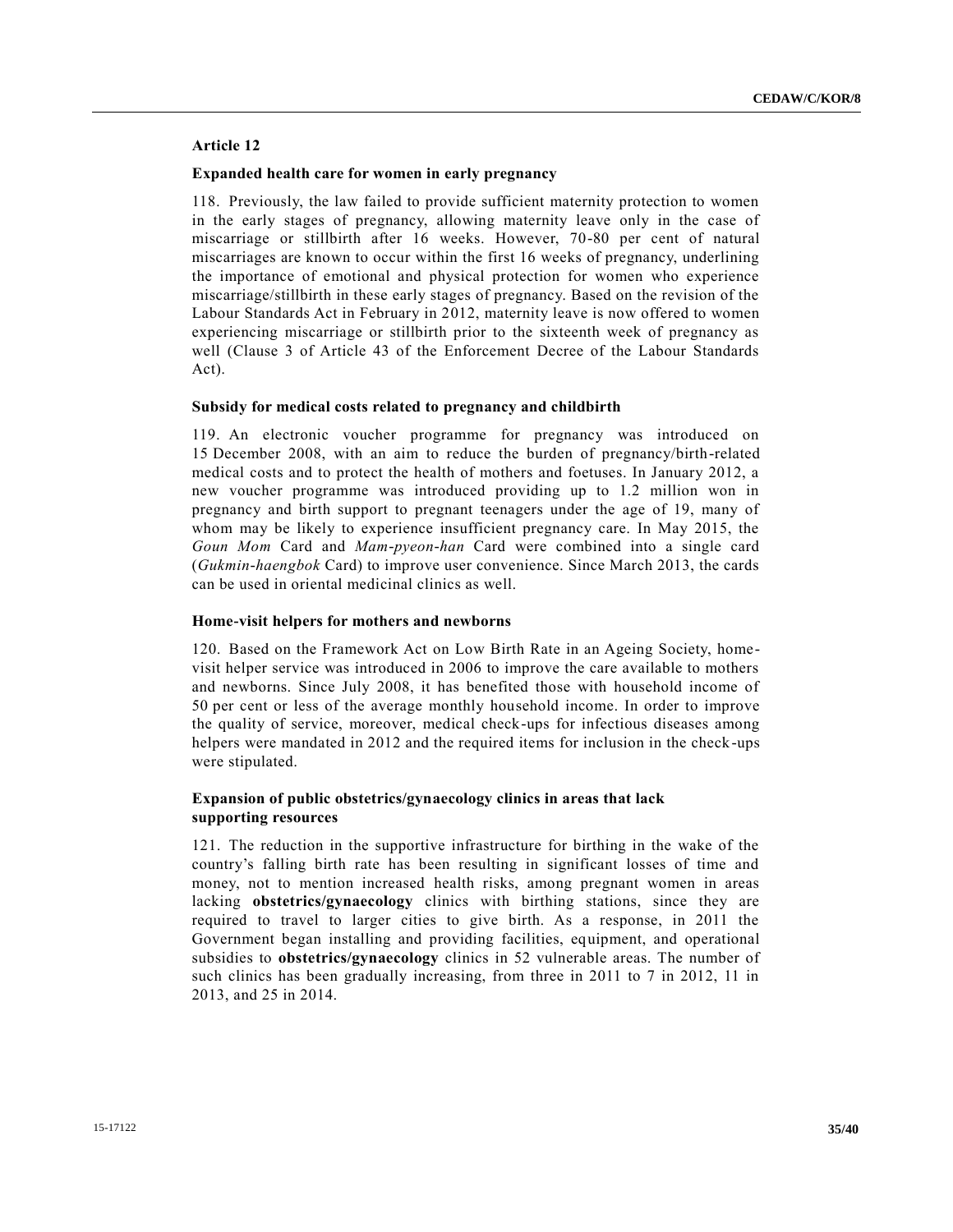#### **Surveying the status of women's health**

122. The *National Health and Nutrition Examination Survey* is a statutory survey conducted in compliance with Article 16 of the National Health Promotion Act. Its primary goal is to produce the statistical data required for determining and evaluating the country's health policies, including the national Health Plans. The fifth survey (2010-2012) evolved noticeably in terms of the women's health section. First, questions related to women's health were transferred from the interview-based nutrition survey to the self-administered health survey due to the private nature of such information: menstruation, contraception, hormone treatments, birthing experience, etc. Second, questions about the causes of amenorrhea, regularity of menstruation, experience and number of abortions, methods and number of births, history of surgeries for women's diseases, and experience and period of breastfeeding were further included in order to identify factors related to women's health and diseases and to produce indices for the maternal health field.

#### **Promotion of women's reproductive health**

123. Since a medical subsidy for couples with fertility difficulties was introduced in 2006 to help address the country's low birth rate, multiple pregnancies have emerged as one of the major complications of in vitro fertilization. Guidelines for reducing the number of transferred embryos have been actively implemented since mid-2008, and the rate of multiple implantations, especially the rate of the implantation of triplets or more, which is closely related to complications, has declined as a result. *The 2010 Analysis and Evaluation of the Results of National Support Programme for Infertile Couples* (Ministry of Health and Welfare and Seoul National University, 2011) suggested that such improvements can be partly attributed to the implementation of proper guidelines for refining the quality of surgical procedures. In June 2013, the Ministry of Health and Welfare conducted research designed to establish measures to improve the support programme for infertile couples, including an ethical review of the number of transferred embryos in in vitro fertilization and the clarification of diagnosis standards.

#### **Prevention of the spread of HIV/AIDS**

124. The number of individuals reporting HIV/AIDS has increased annually. As of 2013, the number of HIV/AIDS patients stands at 8,662, comprising of 7,978 men (92.1 per cent) and 684 women (7.9 per cent) (Table 42). The Prevention of Acquired Immunodeficiency Syndrome Act introduced an anonymous examination programme in March 2008 in order to minimize the chance of infected individuals spreading the disease while unaware that they are infected and to address the avoidance of examination out of the fear of the exposure of personal identity. In addition, two examination and counselling centres have been established targeting homosexuals and non-Koreans with an aim to increase access to examinations. The number of cases of examinations and counselling has experienced constant growth (Table 43).

## **Efforts to promote women's mental health and prevent depression and suicide**

125. According to the *2011 Epidemiological Survey of Mental Disorders* conducted by the Ministry of Health and Welfare, only 15.3 per cent of those with a history of mental illness have discussed the problem with psychiatrist, doctor other than a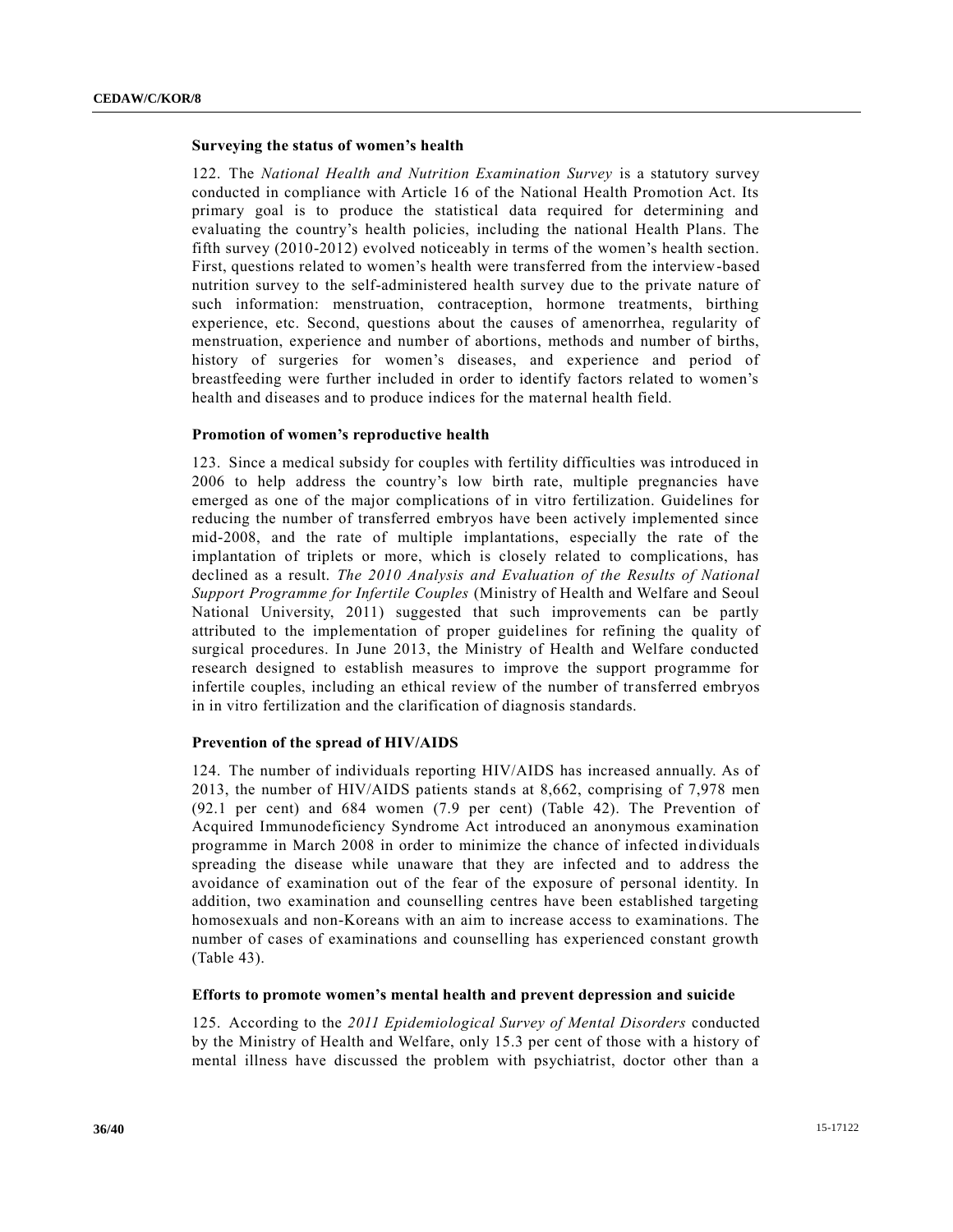psychiatrist, and/or other mental health professional or received related treatment. Based on this finding, the Ministry has reworked the relevant systems to allow any history of treatment for a mental illness to go unrecorded in medical insurance claims, regardless of the number of outpatient visits to mental health clinics that do not involve the prescription of medicine. This change, which took effect in April 2013, is intended to promote early detection and effective treatment of mental illnesses. As to outpatient consultations that do not involve the prescription of medicine, psychiatrists are allowed make insurance claims under the general health consultation section instead of the mental illness section. According to the 2013 statistics from the Health Insurance Review and Assessment Service, 68.8 per cent of those suffering depression are women (406,965 of 591,148 persons) and the gap between men and women has remained constant since 2009 (Table 44). In this regard, such measures are expected to contribute to women's mental health by increasing access to medical services before problems exacerbate. Furthermore, the Act for the Prevention of Suicide and the Creation of a Culture of Respect for Life was established on 31 March 2012, in order to reinforce the infrastructure for suicide prevention by establishing the Korea Suicide Prevention Centre, expanding Mental Health Centres, etc.

#### **Expansion of the beneficiaries of long-term care service for aged women**

126. As it can be assumed that the demand for long-term care services for seniors who are unable to independently carry out activities of daily living due to old age, dementia, stroke, and other causes will continue to swell with the rapidly ageing population, the Ministry of Health and Welfare has revised the Enforc ement Decree of the Act on Long-term Care Insurance for the Aged in July 2012. With this change, an additional 39,000 seniors became eligible for long-term care service, and 16,000 more seniors received the service in July 2013. Given that 70 per cent of the beneficiaries are women, this institutional improvement is expected to contribute significantly to the health and wellbeing of elderly women (Table 45). Senior care and emergency safety helper service are also available for seniors living alone who are in great need of protection due to a lack of supportive social networks.

#### **Article 13**

#### **Expansion of welfare for single-parent households**

127. The revision of the Single-parent Support Act converted the provision on welfare benefits for single-parent families from an optional regulation to an enforced one. Accordingly, welfare benefits for single-parent families became mandatory from 2012. While families with a child older than the age limit — 18 years old or 22 years in the case of a student — for benefits were excluded from support in the past, other members of the family are now subject to protection. If the son of a single-parent family returns to school after his mandatory military service, the age limit for protection, 18 years old or 22 years in the case of a student, is extended to include the duration of military service. Furthermore, a legal basis has been established for a welfare benefit account shielded from sequestration and for a matching account for adolescent single parents to support their independence. The student children of single parents covered by the Single-parent Support Act are entitled to high school tuition, school lunch programme fees, free after-school programme vouchers, and other educational costs. Childcare subsidies have also been provided to single parents with children younger than 13 years of age, and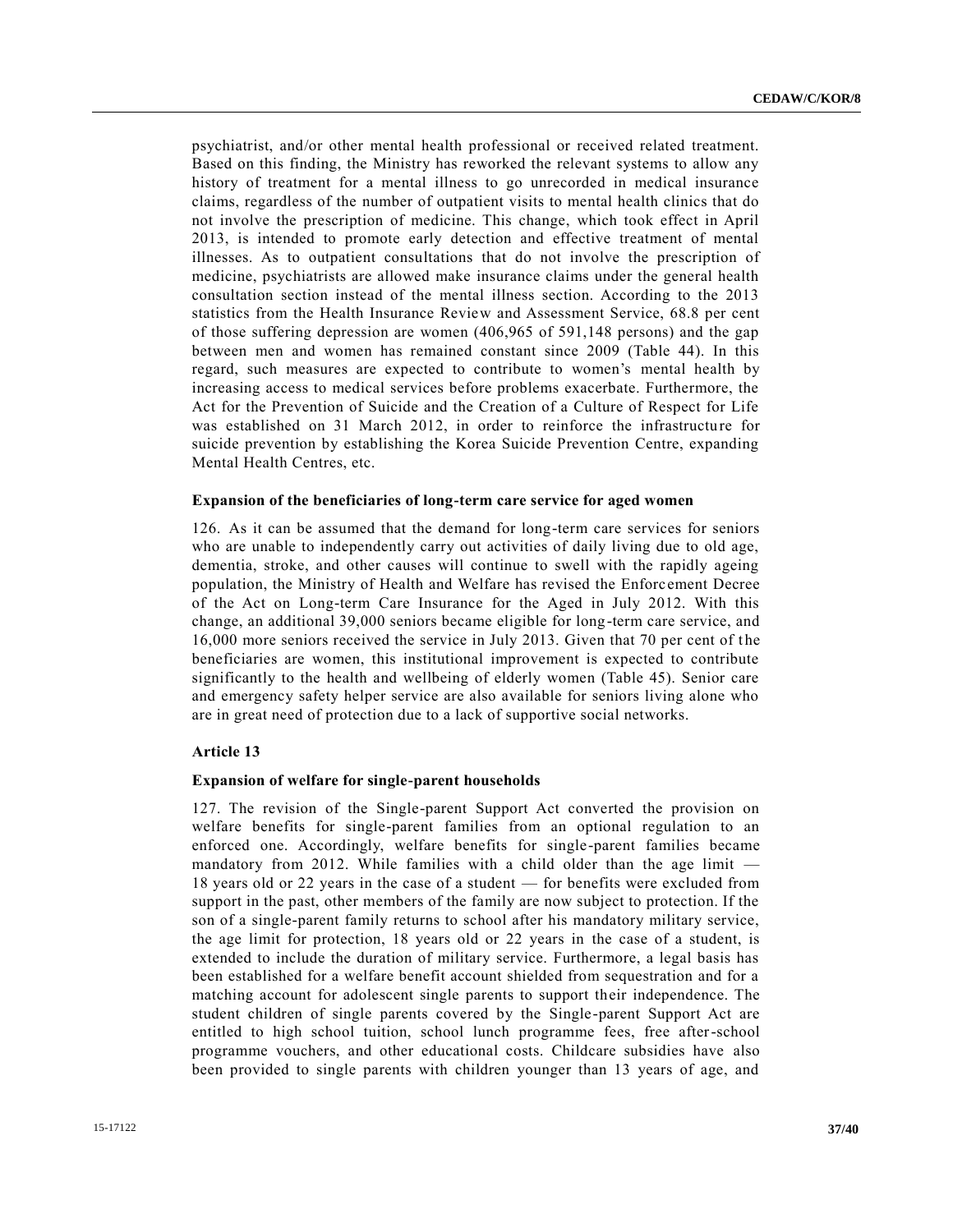were raised from 50,ooo won monthly in 2012 to 70,000 in 2013 and again to 100,000 in 2015 (Table 46).

## **Legal aid service to guarantee the collection of child support for singleparent families**

128. The Ministry of Gender Equality and Family has provided legal aid service for the delivery of child support since 2007 with an aim to protect the rights to care of the children of single parents, reduce the childcare burden of single-parent households, and support their livelihoods. The service, which was commissioned to legal aid agencies from 2007 to March 2015, was provided to families of divorced or separated parents, unmarried single mothers or fathers, and grandparents, regardless of their level of income or assets. However, a survey of single -parent families in 2012 revealed that 83 per cent of single parents did not receive any form of child support from their separated/divorced partners and 77.4 per cent were not in actuality paid even after winning a lawsuit for entitlement to child support (Table 47).

129. In order to address this issue, the Child Support Enforcement Act was established on 24 March 2014. In accordance with the law, the Child Support Agency was founded on 25 March 2015, to enforce the delivery of child support. Following a single application, the agency provides comprehensive services ranging from consultation on child support, mediation in child support negotiations, and collection of child support until the pertinent child reaches adulthood. The agency has been provided with administrative and punitive measures to enforce the delivery of child support, such as discovery of addresses of place of residence/workplace and the provision of information to credit-rating agencies.

## **Support for the independence of adolescent single parents**

130. Since 2010, the Government has provided 150,000 won monthly to households in which either the mother or father is 24 years of age or younger and in which the reported income is under 150 per cent of the minimum cost of living. To improve the childcare environment for adolescent single parents and assist with their continued education, an academic subsidy for the national qualification exam for high school education is provided within the limit of 1.54 million won and a 100,000 won monthly independence support benefit is provided when a young parent is engaged in schooling, vocational training, or employment. There are 58 shelters for unmarried single mothers and children that provide housing support, birthing support, medical support, and childcare support for a limited period. As for those living in their own homes, there are 17 designated support centres across the nation. The number of households that made use of these services totalled 9,423 in 2012, 10,280 in 2013, and 10,721 in 2014.

## **Relaxing requirements for full-time housewives on voluntary entry into National Pension System**

131. The income threshold for those eligible for voluntary entry into the National Pension System, such as full-time housewives and students, was lowered in 2010 from 1.4 million won, which is the median income of the total subscriber population, to 990,000 won, the median income of the self-employed and other subscriber groups. Accordingly, the lowest payment for voluntary subscribers was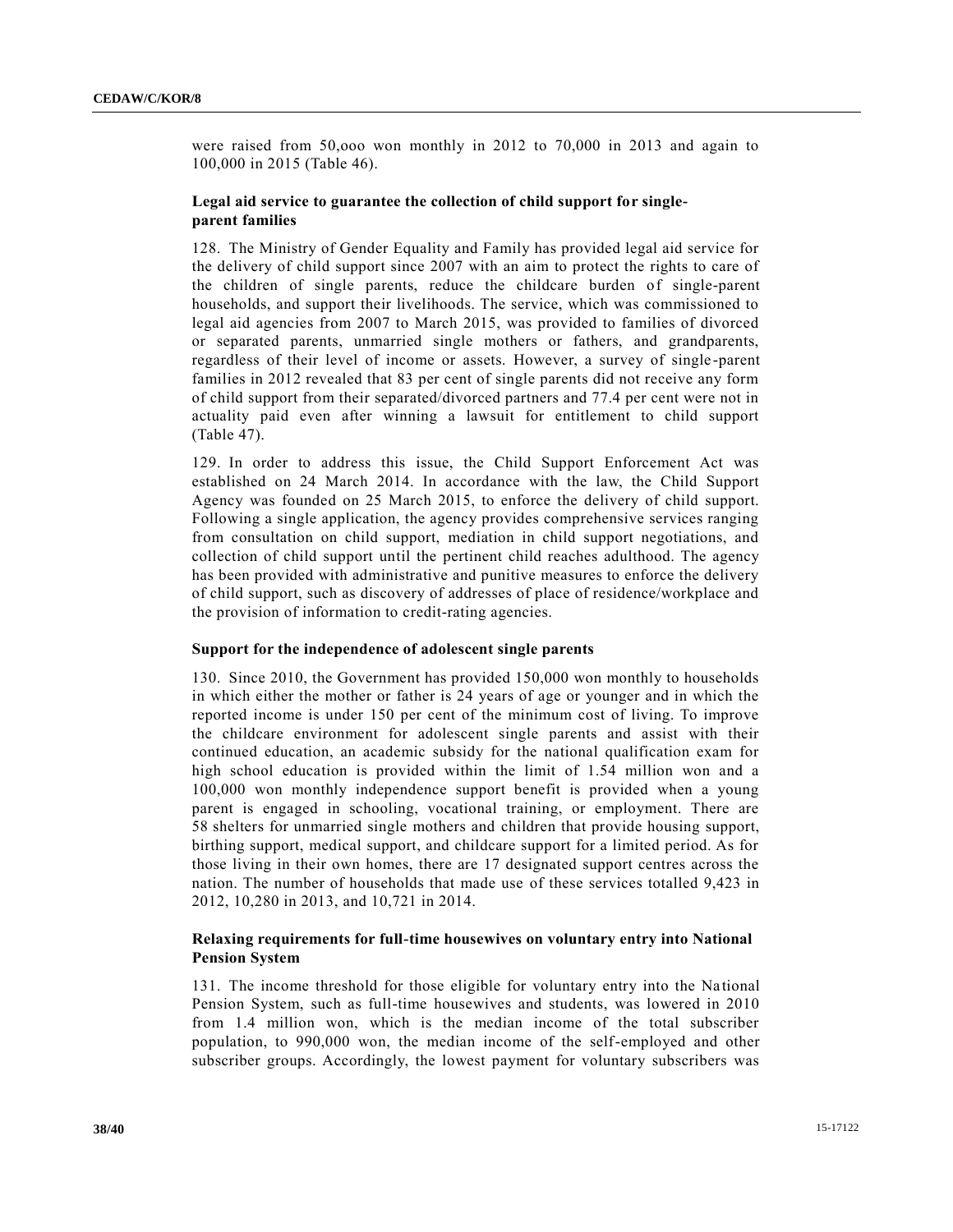reduced from a monthly 126,000 won to 89,000 won, increasing its accessibility among full-time housewives and students (Table 48).

#### **Provision of health and social services for low-income elderly women**

132. Comprehensive senior care service including housekeeping, physical mobility support, and day-time care has been provided to seniors ineligible for long-term care service with an aim to ensure the provision of health and social services to low-income female seniors: 3.6 million beneficiaries in 2014. Short-term housekeeping service was added to basic senior care services in 2014 in order to make short-term housekeeping and activity support available for seniors living alone who experience temporary difficulties with physical mobility due to reasons such as fractures or surgeries and who do not have any familial care resources. Meanwhile, to enhance the retirement planning capacity of elderly women, a retirement plan programme specifically for elderly women was developed and distributed to raise awareness regarding the need for appropriate planning and training for retirement.

#### **Status of female beneficiaries of the National Basic Livelihood Support**

133. The proportion of female general beneficiaries of the National Basic Livelihood Support stands at 56.5 per cent (711,258 persons) of the total beneficiary population as of 2013: 135,688 under the age of 20; 43,587 in their 20s; 36,521 in their 30s; 103,607 in their 40s; 90,864 in their 50s; 85,163 in their 60s; 133,932 in their 70s; and 81,896 in their 80s or older (Table 49).

#### **Article 14**

#### **Changes in policies for women in agricultural and fishery industries**

134. With a vision of fostering female farmers imbued with creativity, expertise, and leadership, the third five-year plan to cultivate female farmers and fishers (2011-2015) placed its focus on providing customized support according to stage of life and improved quality of life for women in the agricultural and fishery industries. Basic strategies include promoting the occupational status and rights of female farmers/fishers, building their capacity for professional agricultural management, cultivating leaders in community development and emerging generations, improving the quality of life of female farmers/fishers, and strengthening the related policy infrastructure.

## **Supporting the national pension payment for women in agricultural and fishery industries**

135. The implementation guidelines for the pension payment support programme for farmers and fishers were revised in 2012 to expand its coverage to household members of the owners of agricultural/fishery business (female farmers and fishers). This change, which took effect in 2013, has in effect elevated the occupational status of female farmers/fishers as co-owners of agricultural/fishery business and enabled both husbands and wives who jointly operate farms or fisheries to be the beneficiaries of pension payment support. In 2014, a total of 146,279 persons received support, a 15 per cent increase from 2013 (126,862 persons).